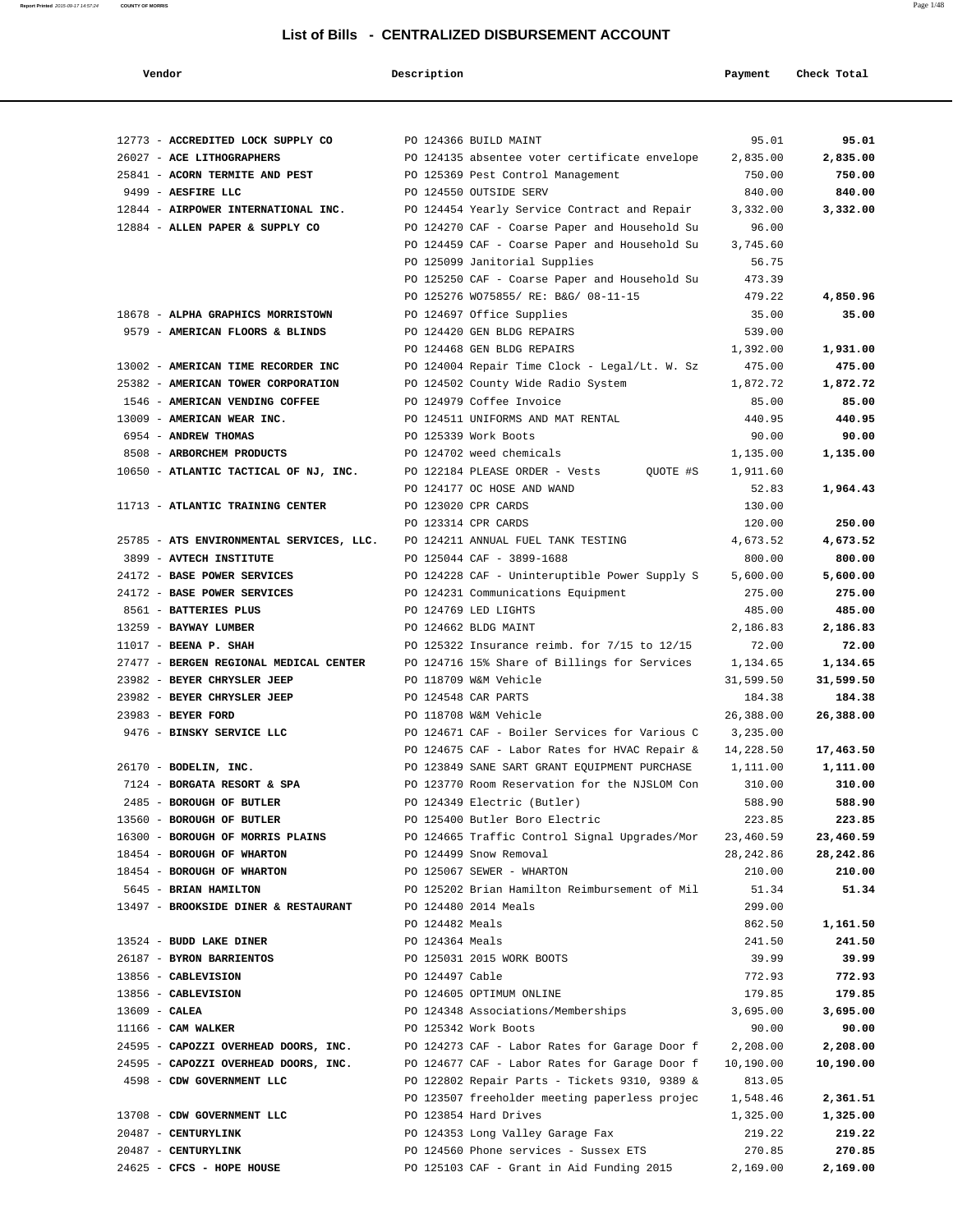| Vendor                                                           | Description |                                                                           | Payment            | Check Total        |
|------------------------------------------------------------------|-------------|---------------------------------------------------------------------------|--------------------|--------------------|
|                                                                  |             |                                                                           |                    |                    |
| 24625 - CFCS - HOPE HOUSE                                        |             | PO 125416 CAF -2015 Funding through the Older                             | 4,267.00           | 4,267.00           |
| 7253 - CHARLES JURGENSEN                                         |             | PO 125386 VETERANS MILEAGE REIMUBRSEMENT                                  | 33.75              | 33.75              |
| 4649 - CHARLES UTTER                                             |             | PO 125030 2015 WORK BOOTS                                                 | 90.00              | 90.00              |
| 1627 - CHEMUNG SUPPLY CORP                                       |             | PO 124544 SNOW PLOWING PARTS                                              | 6,643.10           | 6,643.10           |
| 18357 - CHRIS WALKER                                             |             | PO 125333 EXPENSE VOUCHER                                                 | 21.36              | 21.36              |
| 27102 - CHRISTOPHER KOOYENGA                                     |             | PO 125352 Work Boots                                                      | 81.94              | 81.94              |
| 21857 - CITYSIDE ARCHIVES, LTD                                   |             | PO 125081 CAF - STORAGE & SHREDDING SERVICES                              | 6,211.16           | 6,211.16           |
| $11165$ - COANJ                                                  |             | PO 124592 conference registration for 2015                                | 1,500.00           |                    |
|                                                                  |             | PO 124913 conference registration                                         | 300.00             | 1,800.00           |
| $12043$ - COMCAST                                                |             | PO 123995 Long Valley Garage High Speed Inter                             | 119.54             | 119.54             |
| 26074 - COMMUNICATIONS SERVICE<br>26074 - COMMUNICATIONS SERVICE |             | PO 124209 SCBA Communications Equipment                                   | 3,102.52           | 3,102.52<br>120.00 |
| 26074 - COMMUNICATIONS SERVICE                                   |             | PO 124888 Vehicle Equipment Install and Remov                             | 120.00<br>2,199.75 | 2,199.75           |
| 27496 - COMPRELLI EQUIPMENT AND                                  |             | PO 124890 Vehicle Equipment Removal & Install<br>PO 124668 SECURITY EQUIP | 225.00             | 225.00             |
| 13937 - COMPUTER CABLE & CONNECTOR CO                            |             | PO 123067 Cable and Adapters Needed                                       | 28.67              |                    |
|                                                                  |             | PO 124460 Dual ISP/SIP Project                                            | 78.45              | 107.12             |
| 26101 - COOPER ELECTRIC SUPPLY CO.                               |             | PO 124422 LED LIGHTS                                                      | 806.61             | 806.61             |
| 26101 - COOPER ELECTRIC SUPPLY CO.                               |             | PO 124569 CAF - Electrical Supplies                                       | 145.24             | 145.24             |
| 26101 - COOPER ELECTRIC SUPPLY CO.                               |             | PO 124685 CAF - Electrical Supplies                                       | 757.49             | 757.49             |
| 26101 - COOPER ELECTRIC SUPPLY CO.                               |             | PO 124717 LED LIGHTS                                                      | 3,440.18           | 3,440.18           |
| 26101 - COOPER ELECTRIC SUPPLY CO.                               |             | PO 124840 CAF - Electrical Supplies                                       | 2,174.76           | 2,174.76           |
| 14021 - COUNTY BUSINESS SYSTEMS INC                              |             | PO 124715 Freeholder Minute Book and Paper                                | 356.50             | 356.50             |
| 14022 - COUNTY COLLEGE OF MORRIS                                 |             | PO 125450 2nd HALF 9/15 OPERATING BUDGET                                  | 492,916.67         | 492,916.67         |
| 13 - COUNTY OF MORRIS                                            |             | PO 125434 1st Half September 2015 Metered Mai                             | 342.84             | 342.84             |
| 13 - COUNTY OF MORRIS                                            |             | PO 125436 1st Half September 2015 Metered Mai                             | 8,566.63           | 8,566.63           |
| 14102 - CY DRAKE LOCKSMITHS, INC.                                |             | PO 124489 Keys, Padlock                                                   | 53.60              |                    |
|                                                                  |             | PO 124576 Keys and padlock                                                | 56.17              |                    |
|                                                                  |             | PO 124799 Keys and pad locks                                              | 167.81             | 277.58             |
| 27941 - D & M AUTO BODY                                          |             | PO 124554 AUTO PARTS                                                      | 3,186.83           | 3,186.83           |
| 11783 - D.R. JOHNSON & ASSOCIATES, LLC                           |             | PO 125053 CAF - as-needed on site engineering                             | 2,071.61           |                    |
|                                                                  |             | PO 125048 CAF - as-needed on site engineering                             | 187.11             | 2,258.72           |
| 14123 - DAILY RECORD                                             |             | PO 123292 Alternate Route Notice                                          | 137.28             | 137.28             |
| 14123 - DAILY RECORD                                             |             | PO 124828 Legal Notice - PB Location Change &                             | 44.24              | 44.24              |
| 14123 - DAILY RECORD                                             |             | PO 125025 Contract Awards - $8/12/15$ Meeting                             | 205.12             | 205.12             |
| 14123 - DAILY RECORD                                             |             | PO 125026 Capital Budget Amendment 08-12-15                               | 399.32             | 399.32             |
| 14123 - DAILY RECORD                                             |             | PO 125100 Legal Ad Acct # ASB-70021874                                    | 70.64              | 70.64              |
| 14123 - DAILY RECORD                                             |             | PO 125233 ADVERTISEMENT                                                   | 73.72              | 73.72              |
| 14123 - DAILY RECORD                                             |             | PO 125364 ADVERTISEMENT                                                   | 138.84             | 138.84             |
| 14123 - DAILY RECORD                                             |             | PO 125406 AD #0000677574 Commissioners MTG Ac                             | 44.68              | 44.68              |
| 24586 - DALE BIXLER                                              |             | PO 125356 Work Boots                                                      | 90.00              | 90.00              |
| 8934 - DARREN COSTANZA                                           |             | PO 125049 Work Boots                                                      | 90.00              | 90.00              |
| 15905 - DARREN O'NEILL                                           |             | PO 125321 Children's Summer Reading Program -                             | 331.61             | 331.61             |
| 6074 - DAVID MCGUIRE                                             |             | PO 125032 2015 WORK BOOTS                                                 | 90.00              | 90.00              |
| 5435 - DAVID TILLSON                                             |             | PO 125309 Work Boots                                                      | 90.00              | 90.00              |
| 9052 - DC MANANGEMENT & ENVIRONMENTAL                            |             | PO 124712 Firing Range Hazardous Waste Cleani                             | 6,630.00           | 6,630.00           |
| 5414 - DEENA LEARY                                               |             | PO 125392 Expense Reimbursement - DL                                      | 2,757.00           | 2,757.00           |
| 14228 - DELL MARKETING L.P.                                      |             | PO 120696 OIT Test Unit                                                   | 1,699.60           |                    |
|                                                                  |             | PO 123007 Server Warranty Extensions - OIT Ti                             | 4,807.25           |                    |
|                                                                  |             | PO 123508 freeholder meeting paperless projec                             | 1,610.35           | 8,117.20           |
| 27111 - DENNIS CROTHERS                                          |             | PO 125362 Work Boots                                                      | 90.00              | 90.00              |
| 24349 - DIRECT ENERGY BUSINESS MARKETING                         |             | PO 125269 GAS - HESS - SUPPLY - 1316                                      | 2,620.15           | 2,620.15           |
| 7067 - DIRECT MACHINERY SERVICE CORP.                            |             | PO 124281 Repairs to Laundry Equipment                                    | 773.27             | 773.27             |
| 24335 - DISCOVERY BENEFITS INC.                                  |             | PO 124278 COBRA July 2015                                                 | 783.50             | 783.50             |
| 24335 - DISCOVERY BENEFITS INC.                                  |             | PO 124528 COBRA payment for 6/15                                          | 65.00              | 65.00              |
| 21123 - DOMINION VOTING SYSTEMS INC                              |             | PO 115169 CAF - Expansion of proprietary comp                             | 139,500.00         | 139,500.00         |
| 21123 - DOMINION VOTING SYSTEMS INC                              |             | PO 123796 Invoice DVS113928 /Warehouse PO 51                              | 1,832.22           | 1,832.22           |
| 24745 - DOROTHY DIFABIO                                          |             | PO 125231 SANE SART COORDINATOR Travel                                    | 231.15             | 231.15             |
| 24659 - DOROTHY DIFABIO                                          |             | PO 125441 SANE SART Supplemental Nurse Pay                                | 192.60             | 192.60             |
| 27041 - DOROTHY HARRSCH                                          |             | PO 121590 Medicare B Reimbursement January 20                             | 629.40             | 629.40             |
| 14393 - DOVER WATER COMMISSIONERS                                |             | PO 125255 WATER - DOVER PROBATION                                         | 67.86              | 67.86              |
| 14445 - EAGLE POINT GUN SHOP                                     |             | PO 118173 PLEASE ORDER - AMMO D. Laird (CIS                               | 10,955.18          | 10,955.18          |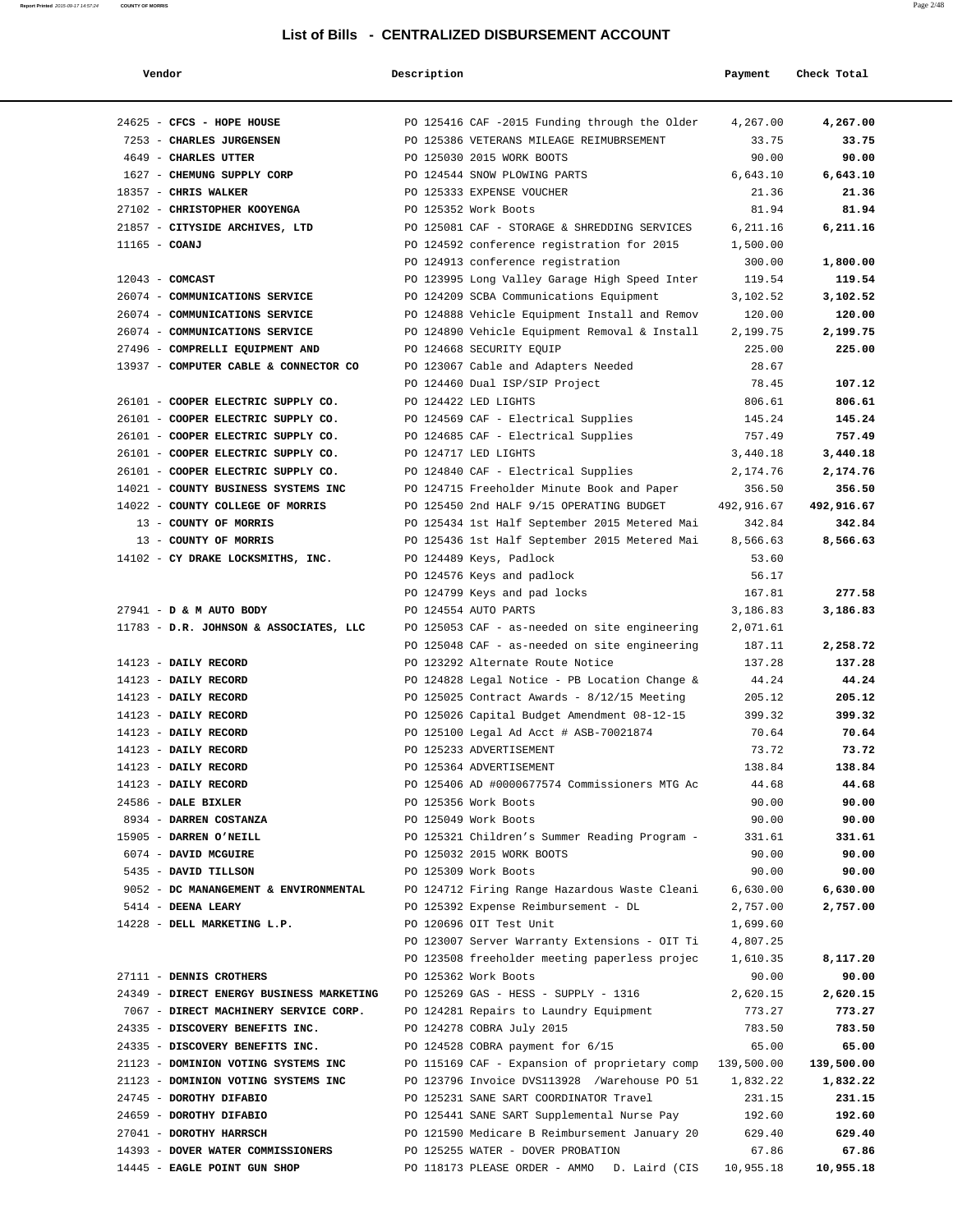| Vendor                                   | Description         |                                                                         | Payment   | Check Total |
|------------------------------------------|---------------------|-------------------------------------------------------------------------|-----------|-------------|
|                                          |                     |                                                                         |           |             |
| $11666$ - EARL PARSONS                   |                     | PO 125222 Work Boots                                                    | 90.00     | 90.00       |
| 2047 - EMPLOYMENT HORIZONS, INC.         |                     | PO 125017 JANITORIAL SERVICES: JULY 2015                                | 859.00    | 859.00      |
| 4498 - ERNEST GARAY                      |                     | PO 125347 EXPENSE VOUCHER                                               | 74.16     | 74.16       |
| 26562 - EVADNE ELLIOTT                   |                     | PO 121481 Medicare B Reimbursement January 20                           | 734.30    | 734.30      |
| 7580 - EVERTON DUHANEY                   |                     | PO 125357 Work Boots                                                    | 90.00     | 90.00       |
| 14604 - EXTEL COMMUNICATIONS             |                     | PO 120697 Installation for Security Cameras -                           | 14,000.00 | 14,000.00   |
| 14604 - EXTEL COMMUNICATIONS             |                     | PO 120698 Installation for Security Cameras -                           | 4,950.00  | 4,950.00    |
| 14604 - EXTEL COMMUNICATIONS             |                     | PO 122987 Nework Wiring                                                 | 5,485.00  | 5,485.00    |
| 14604 - EXTEL COMMUNICATIONS             |                     | PO 123003 CCTV wiring                                                   | 11,930.00 | 11,930.00   |
| 5820 - FAIRLEIGH DICKINSON UNIVERSITY    |                     | PO 124796 CAF - 5820-2218                                               | 789.58    | 789.58      |
| 14668 - FEDEX                            | PO 124347 Postage   |                                                                         | 10.17     |             |
|                                          | PO 124388 Fedex     |                                                                         | 30.68     | 40.85       |
| 27167 - FLEMINGTON CHRYSLER              |                     | PO 124558 CAR PARTS                                                     | 1,019.42  | 1,019.42    |
| 21312 - FLORAL SCHOOL OF DESIGN          |                     | PO 125045 CAF - 21312-2305                                              | 1,400.00  | 1,400.00    |
| 11133 - FRANK PERRINI                    |                     | PO 125340 Work Boots                                                    | 90.00     | 90.00       |
| 14786 - FRED PRYOR SEMINARS              |                     | PO 117974 staff training                                                | 99.00     | 99.00       |
| 14857 - GARDEN STATE HIGHWAY             |                     | PO 123913 materials                                                     | 259.16    | 259.16      |
| $15970$ - GEMPLER'S                      |                     | PO 123478 Misc. Supplies                                                | 200.05    | 200.05      |
| 14726 - GEN-EL SAFETY & INDUSTRIAL       |                     | PO 124130 Boots and Rags                                                | 345.00    | 345.00      |
| 14887 - GENERAL PLUMBING SUPPLY INC.     |                     | PO 124183 Re-Fill of Welding Tanks for Buildi                           | 94.44     | 94.44       |
| 5318 - GLENN DOUGLAS                     |                     | PO 125346 EXPENSE VOUCHER                                               | 90.00     | 90.00       |
| 14956 - GOODYEAR AUTO SERVICE            | PO 120489 TIRES     |                                                                         | 114.78    |             |
|                                          | PO 124559 TIRES     |                                                                         | 500.76    | 615.54      |
| $14984$ - GRAINGER                       |                     | PO 124046 SMALL TOOLS/ JANITORIAL/ BLDG MAINT                           | 857.76    |             |
|                                          |                     | PO 124562 SHOP SUPPLIES                                                 | 273.20    |             |
|                                          |                     | PO 124661 BUILD MAINT/ SMALL TOOLS                                      | 1,330.00  | 2,460.96    |
| $24884$ - GRAINGER                       |                     | PO 124341 Equipment                                                     | 170.75    | 170.75      |
| 17801 - GREG ST. JOHN                    |                     | PO 125353 Work Boots                                                    | 90.00     | 90.00       |
| 19134 - GRINNELL RECYCLING INC.          |                     | PO 124493 Disposable Recycling                                          | 1,262.08  | 1,262.08    |
| 27132 - HALO BRANDED SOLUTIONS, INC.     |                     | PO 121155 mis office supplies                                           | 561.10    | 561.10      |
| 15081 - HANOVER SEWERAGE AUTHORITY       |                     | PO 125068 SEWER - HANOVER                                               | 1,784.73  | 1,784.73    |
| 1871 - HEWLETT PACKARD-WSCA              | PO 117457 Printer   |                                                                         | 315.25    | 315.25      |
| 11538 - HEWLETT-PACKARD COMPANY          |                     | PO 121315 County Clerk - 2015 Project                                   | 15,196.93 |             |
|                                          |                     | PO 123809 Surrogate's Office - Color Printer                            | 599.00    | 15,795.93   |
| 27466 - HIPPO FACILITY MANAGEMENT INC.   |                     | PO 123863 FACILITY WORK ORDER COMPUTER PROGRA                           | 500.00    | 500.00      |
| 20737 - HOOVER TRUCK CENTERS INC         |                     | PO 124564 TRUCK PARTS                                                   | 970.22    | 970.22      |
| 15241 - HORIZON BLUE CROSS BLUE SHIELD   |                     | PO 124925 Dental coverage for 9/15                                      | 4,649.46  | 4,649.46    |
| 15241 - HORIZON BLUE CROSS BLUE SHIELD   |                     | PO 124992 September 2015 Mosquito Medical PP                            | 32,653.03 | 32,653.03   |
| 15241 - HORIZON BLUE CROSS BLUE SHIELD   |                     | PO 124993 September 2015 Freehold List Medica 1,404,284.73 1,404,284.73 |           |             |
| 15260 - HUDSON CTY COMMUNITY COLLEGE     |                     | PO 125430 SUMMER I 2013 & SUMMER I 2015 CHARG                           | 562.70    | 562.70      |
| 27515 - HUMANA INC.                      |                     | PO 113121 Reimbursement Overpayment to Morris                           | 3,173.08  | 3,173.08    |
| 9242 - IBM CORP                          |                     | PO 124151 Software for training                                         | 999.96    |             |
|                                          | PO 124350 Medical   |                                                                         | 2,016.00  | 3,015.96    |
| 20646 - IDENTIFIX INC                    |                     | PO 124486 1 YEAR SUBSCRIPTION                                           | 1,308.00  | 1,308.00    |
| 26660 - ILIFF-RUGGIERO FUNERAL HOME INC. |                     | PO 125021 Remove and transport human remains                            | 2,100.00  | 2,100.00    |
| 4859 - INSTITUTE FOR FORENSIC PSYCHOLOGY | PO 123993 New Hires |                                                                         | 700.00    |             |
|                                          |                     | PO 124764 Medical Expense                                               | 900.00    | 1,600.00    |
| 7863 - INTELLIGENT COMPUTERS             |                     | PO 123052 Duplicator Repair Parts                                       | 93.00     | 93.00       |
| 25455 - INTERNATIONAL ACADEMIES OF       |                     | PO 123895 Education, School, Training                                   | 350.00    | 350.00      |
| 17661 - ISABELLE SIMON                   |                     | PO 121942 Medicare B Reimbursement January 20                           | 629.40    | 629.40      |
| 5459 - JAMES LASPINA                     |                     | PO 125350 EXPENSE VOUCHER                                               | 90.00     | 90.00       |
| 28044 - JAMES SCHULTZ                    |                     | PO 124818 OEM Scene Support                                             | 47.76     | 47.76       |
| 26565 - JEAN TAYLOR                      |                     | PO 111937 Medicare B Reimbursement July 2014                            | 1,258.80  | 1,258.80    |
| $26565$ - JEAN TAYLOR                    |                     | PO 121991 Medicare B Reimbursement January 20                           | 629.40    | 629.40      |
| 11132 - JEFF FREDERICKS                  |                     | PO 125127 Work Boots                                                    | 90.00     | 90.00       |
| 11135 - JEFF PALK                        |                     | PO 125355 Work Boots                                                    | 90.00     | 90.00       |
| 960 - JERSEY CENTRAL POWER & LIGHT       |                     | PO 124616 Utility - Electric JCPL                                       | 515.58    | 515.58      |
| 960 - JERSEY CENTRAL POWER & LIGHT       |                     | PO 125034 ELECTRIC - CAC COMPLEX                                        | 9,115.22  | 9,115.22    |
| 960 - JERSEY CENTRAL POWER & LIGHT       | PO 125054 JCP&L     |                                                                         | 637.35    | 637.35      |
| 960 - JERSEY CENTRAL POWER & LIGHT       | PO 125055 JCP&L     |                                                                         | 333.30    | 333.30      |
| 960 - JERSEY CENTRAL POWER & LIGHT       |                     | PO 125066 ELECTRIC - COMM CENTER                                        | 18,132.00 | 18,132.00   |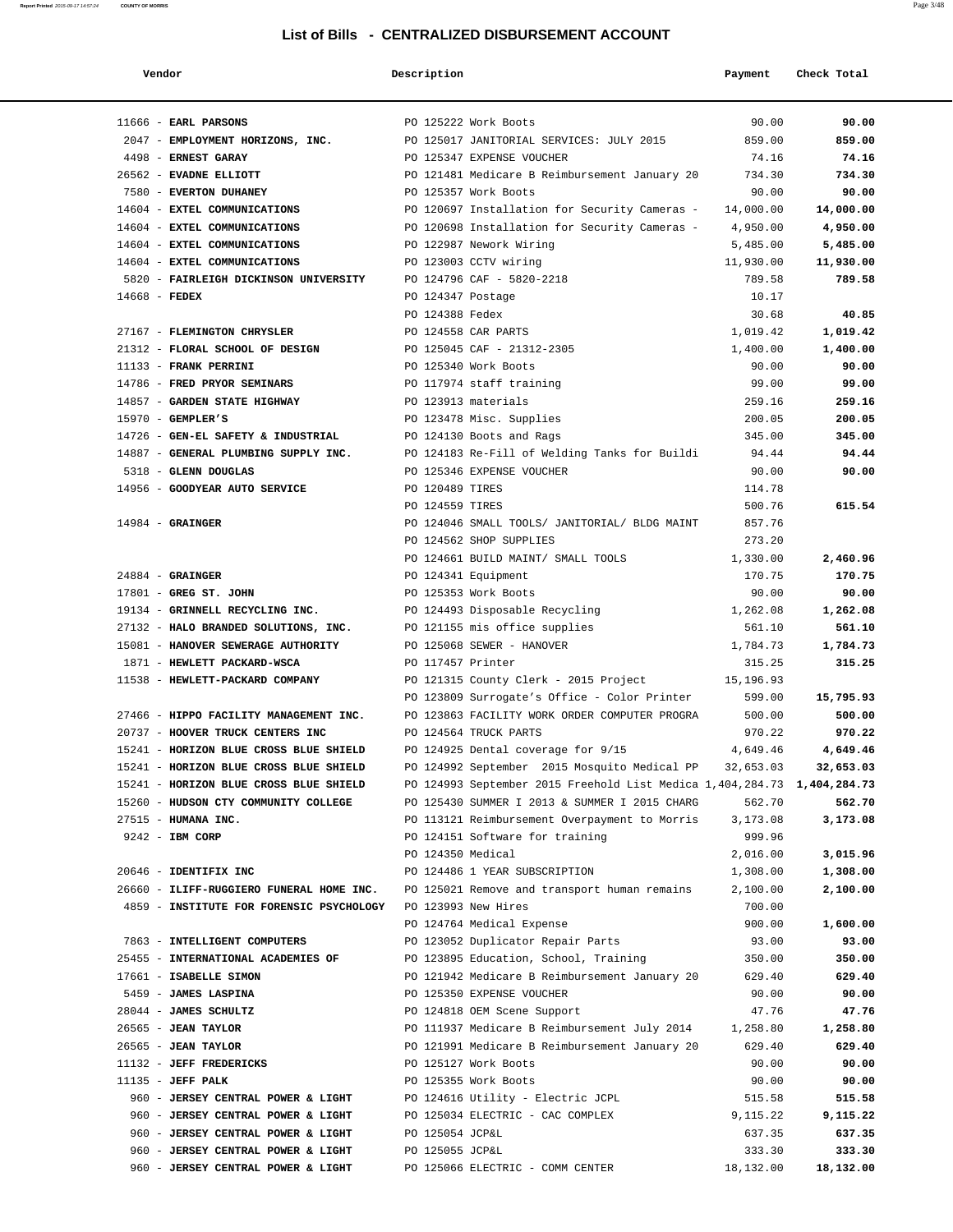| Vendor                                  | Description        |                                               | Payment    | Check Total |
|-----------------------------------------|--------------------|-----------------------------------------------|------------|-------------|
| 960 - JERSEY CENTRAL POWER & LIGHT      | PO 125071 JCP&L    |                                               | 30.44      | 30.44       |
| 960 - JERSEY CENTRAL POWER & LIGHT      | PO 125129 JCP&L    |                                               | 17.66      | 17.66       |
| 960 - JERSEY CENTRAL POWER & LIGHT      | PO 125158 JCP&L    |                                               | 17.66      | 17.66       |
| 960 - JERSEY CENTRAL POWER & LIGHT      |                    | PO 125295 MOSQUITO CONTROL                    | 1,143.76   | 1,143.76    |
| 960 - JERSEY CENTRAL POWER & LIGHT      |                    | PO 125380 ELECTRIC - 0537                     | 72,140.64  | 72,140.64   |
| 960 - JERSEY CENTRAL POWER & LIGHT      |                    | PO 125381 ELECTRIC - MASTER ACCOUNT           | 33,774.60  | 33,774.60   |
| 960 - JERSEY CENTRAL POWER & LIGHT      |                    | PO 125385 ELECTRIC - RUTH DAVIS DR / CAC      | 387.00     | 387.00      |
| 960 - JERSEY CENTRAL POWER & LIGHT      | PO 125396 JCP&L    |                                               | 74.09      | 74.09       |
| 960 - JERSEY CENTRAL POWER & LIGHT      |                    | PO 125437 ELECTRIC - 0538                     | 4,346.40   | 4,346.40    |
| 1622 - JERSEY TRACTOR-TRAILER           |                    | PO 125050 CAF - 1622-2262                     | 3,200.00   | 3,200.00    |
| 8936 - JOHN BOWER                       |                    | PO 125345 Work Boots                          | 90.00      | 90.00       |
| $12065$ - JOHN FAENZA                   | PO 124667 Supplies |                                               | 106.85     | 106.85      |
| 16956 - JOHN PECORARO                   |                    | PO 125363 Reibursement                        | 49.70      | 49.70       |
| 3136 - JOHN SKEWES                      |                    | PO 125359 Work Boots                          | 90.00      | 90.00       |
| 15521 - JOHNSON TRUCK ACCESSORIES INC   | PO 124128 Job Box  |                                               | 699.00     | 699.00      |
| 2998 - JOHNSTON COMMUNICATIONS          |                    | PO 124496 Service Agreement                   | 600.00     | 600.00      |
| 2695 - JOHNSTONE SUPPLY                 | PO 125252 HVAC     |                                               | 127.89     | 127.89      |
| 7432 - JUNE WITTY                       |                    |                                               |            | 240.40      |
| 26077 - KAESER AND BLAIR, INC.          |                    | PO 125439 SANE SART Supplemental Nurse Pay    | 240.40     |             |
|                                         |                    | PO 123250 Advertising for Admissions Departme | 1,197.05   | 1,197.05    |
| 21317 - KAREN HOGAN                     |                    | PO 125365 Employee Reimbursement              | 588.51     | 588.51      |
| 16400 - KATHY MURARIK                   |                    | PO 125368 2-8/15 expenses                     | 471.37     | 471.37      |
| 9209 - KEVIN WEYER                      |                    | PO 125033 2015 WORK BOOTS - HILL              | 90.00      | 90.00       |
| 15587 - KEYSTONE PUBLIC SAFETY INC.     |                    | PO 124356 Proprietary Software                | 11,385.00  | 11,385.00   |
| 15634 - KORNER STORE INC                | PO 124355 Meals    |                                               | 192.50     | 192.50      |
| 7434 - LABORATORY CORPORATION OF        |                    | PO 124418 DNA testing from 5/30/15 to 6/28/15 | 290.25     | 290.25      |
| 12726 - LANGUAGE LINE SERVICES          |                    | PO 123056 LANGUAGE TRANSLATION SERVICE        | 231.20     | 231.20      |
| 8461 - LARRY SHAW                       |                    | PO 125348 EXPENSE VOUCHER                     | 90.00      | 90.00       |
| 7994 - LOMBARDO LETTERING INC.          |                    | PO 125040 OEM Supplies                        | 600.00     | 600.00      |
| 15816 - LONGFELLOWS SANDWICH DELI       |                    | PO 124471 longfellows                         | 144.00     | 144.00      |
| 26155 - LS ENGINEERING ASSOCIATES CORP. |                    | PO 125260 CAF - On-Call Professional Engineer | 2,500.00   | 2,500.00    |
| 26155 - LS ENGINEERING ASSOCIATES CORP. |                    | PO 125261 CAF - On-Call Professional Engineer | 2,000.00   | 2,000.00    |
| 10174 - LUIS KAHLIL BANZON              |                    | PO 125338 EXPENSE VOUCHER                     | 49.66      | 49.66       |
| 27924 - MAJOR AUTOMOTIVE INSTALLATIONS  |                    | PO 124259 PLEASE ORDER - Batteries/D. Ackerma | 864.00     | 864.00      |
| 3210 - MANPOWER                         |                    | PO 124189 temporary staffing                  | 3,653.92   | 3,653.92    |
| 6082 - MARGARITA HORMAZA                |                    | PO 125064 2015 WORK BOOTS - NIGHT CREW        | 90.00      | 90.00       |
| 4388 - MARIA ROSARIO                    |                    | PO 125387 AGING MILEAGE REIMBURSEMENT         | 28.77      | 28.77       |
| 4396 - MARIE KIRSCH                     |                    | PO 125320 Children's Programs - RMB from MC L | 62.85      | 62.85       |
| 27866 - MARK CARTER                     |                    | PO 125336 EXPENSE VOUCHER                     | 326.86     | 326.86      |
| 10043 - MARLENE FRANEY                  |                    | PO 121749 Medicare B Reimbursement January 20 | 629.40     | 629.40      |
| 687 - MARTELL ELLIS                     |                    | PO 125341 Work Boots                          | 73.30      | 73.30       |
| 9650 - MC LEAGUE OF MUNICIPALITIES      |                    | PO 124907 MCLOM Dinner                        | 500.00     |             |
|                                         |                    | PO 124908 Reservation for Wednesday September | 100.00     | 600.00      |
| 16065 - MC VOCATIONAL SCHOOL DISTRICT   |                    | PO 125451 9/15 DISTRICT TAXES TO BE RAISED    | 476,809.00 | 476,809.00  |
| 20839 - MEDLINE INDUSTRIES INC          |                    | PO 121048 Nursing General Stores              | 43.37      | 43.37       |
| 20839 - MEDLINE INDUSTRIES INC          |                    | PO 121049 Nursing General Stores              | 155.72     | 155.72      |
| 20309 - MICHAEL VISCONTI                |                    | PO 125360 Work Boots                          | 90.00      | 90.00       |
| 789 - MICHIYO BRAGDON                   |                    | PO 125106 Insurance reimb. for 1/15 to 12/15  | 144.00     | 144.00      |
| 16248 - MOE DISTRIBUTORS INC.           |                    | PO 124457 BUILD MAINT                         | 176.50     | 176.50      |
| 7313 - MONTAGE ENTERPRISES INC.         |                    | PO 124599 TRUCK PARTS                         | 370.92     | 370.92      |
| 16273 - MOORE MEDICAL LLC               |                    | PO 120592 ORDER #17511577 Medical Supplies/S  | 101.45     |             |
|                                         |                    | PO 120677 PLEASE ORDER - Medical Supplies for | 103.98     | 205.43      |
| 27912 - MORRIS ANIMAL INN, INC.         |                    | PO 124245 Toys for K9 - D. Bonfanti           | 57.55      | 57.55       |
| 19478 - MORRIS COUNTY CHAMBER OF        |                    | PO 124700 Registration DL & CM to attend 9-11 | 150.00     |             |
|                                         |                    | PO 124916 MCEDC REGISTRATION FEE MEMBER id 49 | 150.00     | 300.00      |
| 15894 - MORRIS COUNTY ENGRAVING LLC     |                    | PO 119741 Awards for 84th Basic Police Class  | 229.50     | 229.50      |
| 16288 - MORRIS COUNTY FARMS INC         |                    | PO 124463 GROUND MAINT                        | 99.75      | 99.75       |
| 19483 - MORRIS COUNTY MUNICIPAL         |                    | PO 125438 DUMPSTER SERVICE: AUGUST 2015       | 350.00     | 350.00      |
| 16316 - MORRISTOWN AUTO BODY INC        |                    | PO 124696 Investigative Expense               | 130.00     | 130.00      |
| 16321 - MORRISTOWN LUMBER &             |                    | PO 124089 SMALL TOOLS/ BUILD MAINT            | 902.04     |             |
|                                         |                    | PO 124127 Misc. Supplies                      | 29.27      |             |

PO 124485 black spray paint 34.74 **966.05**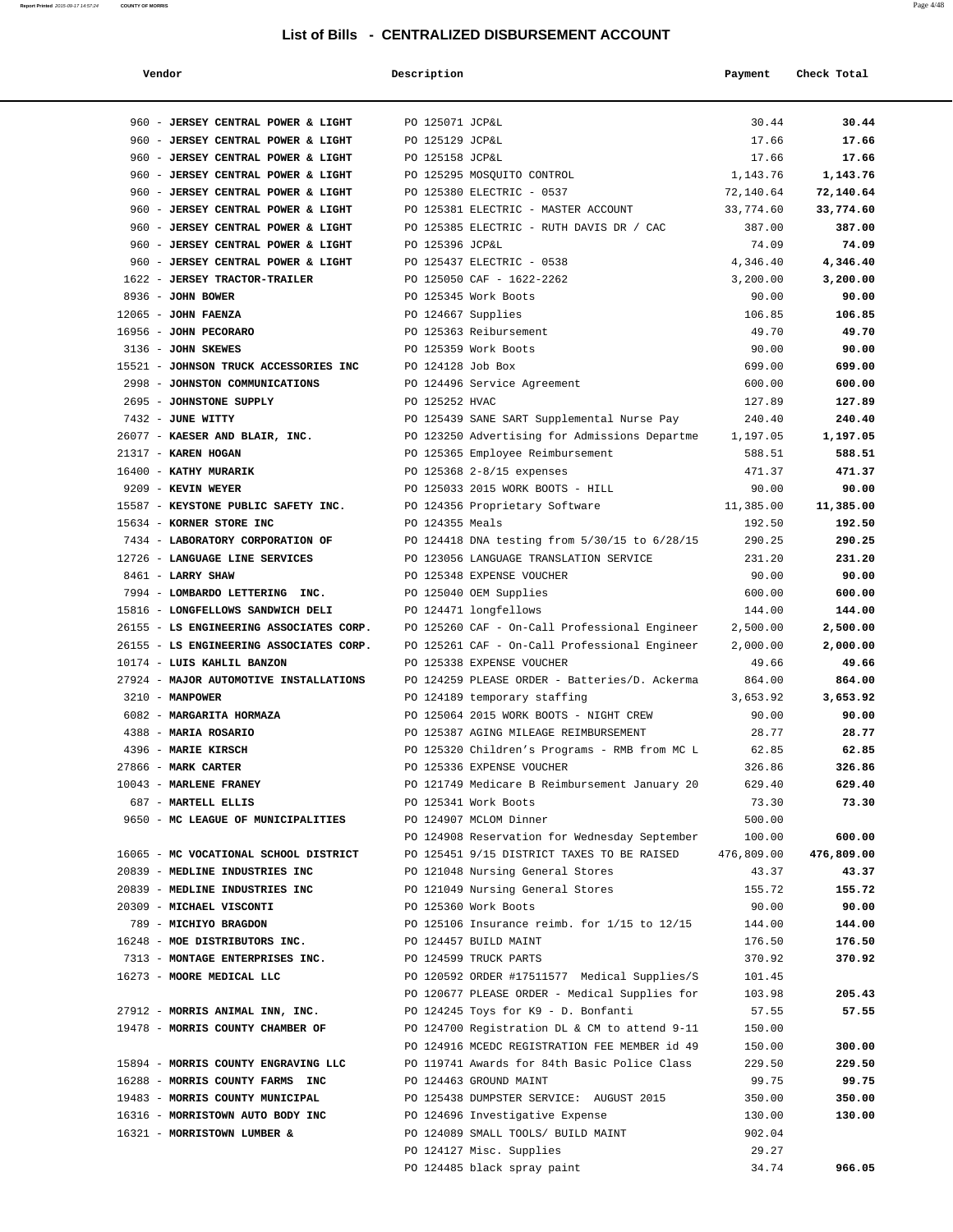| Vendor                                                                         | Description |                                                                                 | Payment             | Check Total         |
|--------------------------------------------------------------------------------|-------------|---------------------------------------------------------------------------------|---------------------|---------------------|
| 16321 - MORRISTOWN LUMBER &                                                    |             | PO 124578 Misc. Supplies                                                        | 74.23               |                     |
|                                                                                |             | PO 124714 OSB for Fire Props, Saw Blade & Rip                                   | 32.89               | 107.12              |
| 16340 - MORRISTOWN PARKING AUTHORITY                                           |             | PO 125065 PARKING MAINTENANCE FEE                                               | 5,340.00            | 5,340.00            |
| 9080 - MOUNT OLIVE TOWNSHIP                                                    |             | PO 124479 Mount Olive Police Traffic Control-                                   | 1,051.20            | 1,051.20            |
| 21858 - MUNICIPAL CAPITAL CORP                                                 |             | PO 120581 Quote 6448 -Lease of New RICOH MP40                                   | 592.99              | 592.99              |
| 21858 - MUNICIPAL CAPITAL CORP                                                 |             | PO 123866 COPIER LEASE PAYMENTS                                                 | 1,121.82            | 1,121.82            |
| 21858 - MUNICIPAL CAPITAL CORP                                                 |             | PO 124261 copier lease July/August/September                                    | 589.96              | 589.96              |
| 21858 - MUNICIPAL CAPITAL CORP                                                 |             | PO 124634 Copier Rentals - Sheriffs Office                                      | 5,333.65            | 5,333.65            |
| 21858 - MUNICIPAL CAPITAL CORP                                                 |             | PO 125095 Lease of Ricoh Copier                                                 | 956.43              | 956.43              |
| 21858 - MUNICIPAL CAPITAL CORP                                                 |             | PO 125376 Treasurer's Copier 3rd Quarter 2015                                   | 764.32              | 764.32              |
| 19523 - N.J. NATURAL GAS COMPANY                                               |             | PO 125332 NATURAL GAS - WHARTON OFF                                             | 27.83               |                     |
|                                                                                |             | PO 125279 NATURAL GAS - WHARTON BRIDGE GEN                                      | 25.95               |                     |
|                                                                                |             | PO 125280 NATURAL GAS - DOVER PROBATION                                         | 20.00               |                     |
|                                                                                |             | PO 125281 NATURAL GAS - WHARTON BRIDGES                                         | 286.73              |                     |
|                                                                                |             | PO 125282 NATURAL GAS - WHARTON ROADS                                           | 158.63              | 519.14              |
| 2965 - NATIONAL BUSINESS INSTITUTE                                             |             | PO 124674 FIREARMS IN ESTATE ADMINISTRATION                                     | 209.00              | 209.00              |
| 21122 - NATIONAL FUEL OIL INC.                                                 |             | PO 125442 CAF - Purchase of fuel - FUEL CHARG                                   | 6,893.39            |                     |
|                                                                                |             | PO 125442 CAF - Purchase of fuel - FUEL CHARG                                   | 33, 224.61          | 40,118.00           |
| 16552 - NEWBRIDGE SERVICES INC                                                 |             | PO 124994 CAF - NEWSER-15M-WIA                                                  | 227.25              |                     |
|                                                                                |             | PO 124150 CAF - Subgrant Agreement # NEWSER-1                                   | 528.00              | 755.25              |
| 9068 - NICHELLE ORANGE                                                         |             | PO 125337 Reimbursement                                                         | 78.27               | 78.27               |
| 23981 - NIELSEN DODGE - C-J-R                                                  |             | PO 124601 AUTO PARTS                                                            | 176.36              | 176.36              |
| 16611 - NJ COUNTY SUPERINTENDENT ASSOC                                         |             | PO 124060 Annual Dues - Superintendent of Sc                                    | 250.00              | 250.00              |
| 10594 - NJ STATE ASSO. OF CHIEFS POLICE                                        |             | PO 124153 Program Fee                                                           | 2,000.00            | 2,000.00            |
| 26357 - NORTHEAST COMMUNICATIONS, INC.                                         |             | PO 124263 Re-Program Security 2-Way Radios                                      | 225.00              | 225.00              |
| 26357 - NORTHEAST COMMUNICATIONS, INC.                                         |             | PO 124340 strobe bulbs for HM2                                                  | 149.00              | 149.00              |
| 10182 - NORTHEASTERN ARBORIST SUPPLY                                           |             | PO 124370 Rope Puller, Chain Saw                                                | 183.01              | 183.01              |
| 16742 - NORTHERN SAFETY CO. INC.                                               |             | PO 124373 Gear Bag, Tape Measure                                                | 75.60               | 75.60               |
| 20752 - NY WIRED FOR EDUCATION                                                 |             | PO 124571 annual software for learning                                          | 9,000.00            | 9,000.00            |
| 26726 - OFFICE CONCEPTS GROUP, INC.                                            |             | PO 123869 replacement drills for Network grou                                   | 72.92               |                     |
|                                                                                |             | PO 124586 Office Supplies                                                       | 342.04              |                     |
|                                                                                |             | PO 124644 Data Processing Supplies                                              | 475.73              |                     |
|                                                                                |             | PO 124835 Office Supplies                                                       | 789.32              |                     |
|                                                                                |             | PO 124920 Office Supplies                                                       | 19.11               |                     |
|                                                                                |             | PO 125237 OFFICE SUPPLIES                                                       | 99.91               |                     |
|                                                                                |             | PO 125246 OFFICE SUPPLIES                                                       | 94.92               | 1,893.95            |
| 10246 - OFFICE OF TEMPORARY ASSISTANCE                                         |             | PO 125471 Estimated Co. Share for TANF Recipi                                   | 11,000.00           | 11,000.00           |
| 10246 - OFFICE OF TEMPORARY ASSISTANCE                                         |             | PO 125472 Estimated Co. Share of ASSIR for 9/<br>PO 124901 T. Gould w/e 8/14/15 | 42,000.00           | 42,000.00           |
| 4654 - OFFICE TEAM<br>21567 - OFS/FOF SALES CORP                               |             | PO 115295 Main Conference Room Remodel                                          | 831.25<br>17,818.20 | 831.25<br>17,818.20 |
| 2926 - ONE SOURCE COMMUNICATIONS SOLUTIONS PO 123766 Lamination of Large Check |             |                                                                                 | 50.21               | 50.21               |
| 25021 - ONE SOURCE OF NEW JERSEY LLC                                           |             | PO 124804 Corner, Back-up, 10/BX BX-Mini Bulb 106.74                            |                     | 106.74              |
| 14076 - OPHELIA V. CRUSE                                                       |             | PO 125327 AGING MILEAGE REIMBURSEMENT                                           | 99.20               | 99.20               |
| 10287 - PANCIELLO CONSTRUCTION LLC                                             |             | PO 125221 CAF - Labor Rates Concrete Replacem 4,480.00                          |                     | 4,480.00            |
| 9779 - PAST PERFECT SOFTWARE, INC.                                             |             | PO 124477 software support fee - 2015-2016                                      | 352.00              | 352.00              |
| 7557 - PAT MORAN                                                               |             | PO 125354 Work Boots                                                            | 90.00               | 90.00               |
| 11293 - PATRICIA DUMPERT                                                       |             | PO 125388 AGING MILEAGE REIMBURSEMENT                                           | 23.87               | 23.87               |
| 2748 - PATRICIA STEWART                                                        |             | PO 125366 VOCA Grant Expense                                                    | 4,800.00            | 4,800.00            |
| 10794 - PETER NITZSCHE                                                         |             | PO 125367 4-7/15 expenses                                                       | 489.97              | 489.97              |
| $27929 - PGI$                                                                  |             | PO 122867 Telephone Conferencing Service                                        | 1,200.00            | 1,200.00            |
| 17066 - PLAINSMAN AUTO SUPPLY                                                  |             | PO 124367 Flamable Container                                                    | 1,269.00            |                     |
|                                                                                |             | PO 124126 Misc. Supplies                                                        | 64.44               |                     |
|                                                                                |             | PO 124579 Sling & Window Deflector for 2004 D                                   | 177.67              |                     |
|                                                                                |             | PO 124798 Drill Set                                                             | 185.00              | 1,696.11            |
| 17084 - POLAND SPRING WATER CO.                                                |             | PO 125058 Poland Spring Water/Rental Inv. 15G                                   | 39.66               | 39.66               |
| 10058 - PORTER LEE CORPORATION                                                 |             | PO 124358 PLEASE ORDER - Labels & Ribbons/Sgt                                   | 833.00              | 833.00              |
| 25337 - PRECISION LOCKER COMPANY                                               |             | PO 124490 SECURITY EQUIP                                                        | 1,230.32            | 1,230.32            |
| 9194 - PTS DATA CENTER SOLUTIONS INC                                           |             | PO 118987 PLEASE ORDER AS PER QUOTE# PTSQ1669                                   | 59,912.40           | 59,912.40           |
| 17189 - PSE&G CO                                                               |             | PO 125331 GAS - PSE & G - MOSQUITO                                              | 38.64               |                     |
|                                                                                |             | PO 125399 Gas Usage                                                             | 562.71              |                     |
|                                                                                |             | PO 125398 Gas Usage                                                             | 1,407.65            |                     |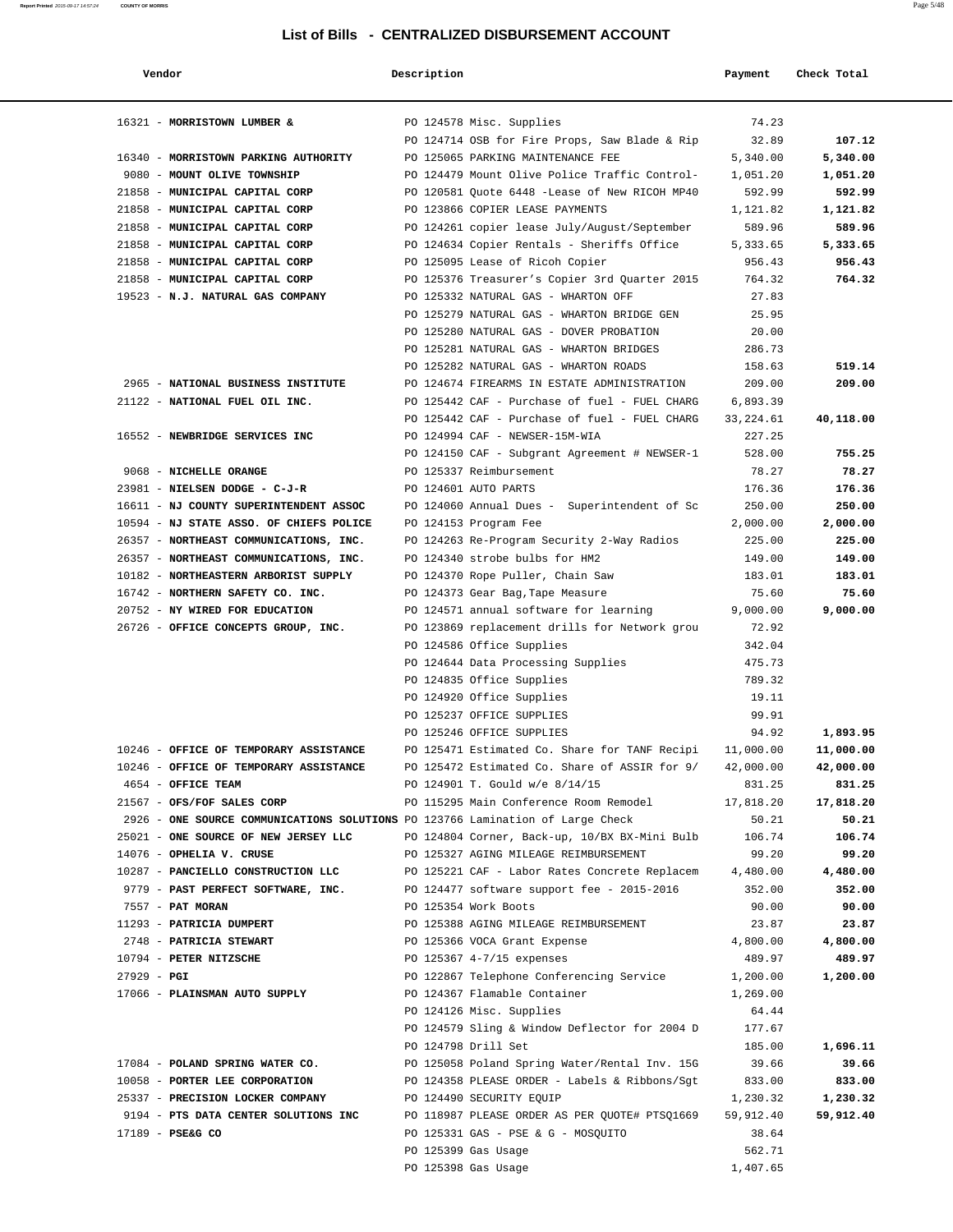| Vendor                                 | Description        |                                               | Payment    | Check Total |
|----------------------------------------|--------------------|-----------------------------------------------|------------|-------------|
|                                        |                    | PO 125379 GAS - PSE & G - MOMBAG              | 2,534.14   | 4,543.14    |
| 21413 - QUALITY AUTO GLASS, INC        |                    | PO 124632 AUTO PARTS                          | 536.06     | 536.06      |
| 7872 - QUENCH USA, INC.                | PO 125020 Water    |                                               | 48.00      | 48.00       |
| 12473 - R.D. SALES DOOR & HARDWARE LLC |                    | PO 122453 Safety & Security Items Installed a | 785.00     | 785.00      |
| 17215 - R.S. KNAPP CO. INC.            |                    | PO 124267 Print Engine rental                 | 373.92     |             |
|                                        |                    | PO 124680 plans and specs for Building Demo i | 1,468.73   | 1,842.65    |
| 274 - READY REFRESH                    |                    | PO 124478 Bottled Water                       | 7.19       | 7.19        |
| 274 - READY REFRESH                    |                    | PO 124552 drinking water                      | 60.81      | 60.81       |
| 274 - READY REFRESH                    |                    | PO 124797 Spring Water - Acct # 8450007060    | 351.10     | 351.10      |
| 274 - READY REFRESH                    |                    | PO 124853 Water for Boiler Room Personnel     | 28.50      | 28.50       |
| 274 - READY REFRESH                    | PO 124893 Water    |                                               | 14.91      | 14.91       |
| 274 - READY REFRESH                    |                    | PO 124898 Bottled water                       | 69.76      | 69.76       |
| 810 - READY REFRESH                    |                    | PO 124904 Cooler Rental, Bottle Water         | 35.08      | 35.08       |
| 810 - READY REFRESH                    |                    | PO 124905 Cooler Rental, Bottle Water         | 48.64      | 48.64       |
| 810 - READY REFRESH                    |                    | PO 124910 bottled water for the office 7/14/1 | 89.68      | 89.68       |
| 810 - READY REFRESH                    |                    | PO 124917 Cooler Rental-Water-Cups            | 49.13      | 49.13       |
| 274 - READY REFRESH                    |                    | PO 124918 water cooler                        | 91.36      | 91.36       |
| 274 - READY REFRESH                    |                    | PO 124922 16- 5 gallon Nestle Pure Life Drink | 72.75      | 72.75       |
| 810 - READY REFRESH                    |                    | PO 125018 DRINKING WATER JULY 2015            | 28.18      | 28.18       |
| 21002 - RICH LAKATOS                   |                    | PO 125351 EXPENSE VOUCHER                     | 90.00      | 90.00       |
| 1365 - RICH LITTLE                     |                    | PO 125343 Work Boots                          | 90.00      | 90.00       |
| 21788 - ROAD SAFETY SYSTEMS LLC        |                    | PO 124185 Guide Rail Material                 | 4,926.50   | 4,926.50    |
| 27109 - ROBERT STRELEC                 |                    | PO 125344 Work Boots                          | 90.00      | 90.00       |
| 27972 - ROGER JINKS                    |                    | PO 125349 REIMBURSEMENT FOR CELL PHONE        | 42.30      | 42.30       |
| 5345 - ROUTE 23 AUTOMALL LLC           |                    | PO 124633 AUTO PARTS                          | 856.86     | 856.86      |
| 9938 - RUTGERS CENTER FOR CONTINUING   |                    | PO 124995 CAF - 9938-2093                     | 2,076.00   | 2,076.00    |
| 9325 - RUTGERS SCHOOL OF BUSINESS      |                    | PO 125052 CAF - 9325-2273                     | 3,200.00   | 3,200.00    |
| 26340 - SANDRA HOYER                   |                    | PO 125440 SANE SART Supplemental Nurse Pay    | 130.20     | 130.20      |
| 17530 - SCALES INDUSTRIAL              |                    | PO 124283 Boiler Room Repairs                 | 600.00     | 600.00      |
| 28026 - SEAN ABRUSCI                   |                    | PO 125092 Reimbursement - Class/Centenary Col | 920.00     | 920.00      |
| 20899 - SGS TESTCOM INC                |                    | PO 124635 MONTHLY INSPECTION MAINTENANCE      | 189.41     | 189.41      |
| 4246 - SHEILA CARTER                   |                    | PO 125389 2015 Travel                         | 105.24     | 105.24      |
| 17726 - SHI INTERNATIONAL CORP         |                    | PO 122731 annual software renewal             | 1,297.31   | 1,297.31    |
| 17699 - SMITH MOTOR CO., INC.          |                    | PO 124636 AUTO PARTS                          | 1,555.68   | 1,555.68    |
| 8503 - SMITH TRACTOR & EQUIPMENT INC.  |                    | PO 124637 TRUCK PARTS                         | 228.28     | 228.28      |
| 11348 - SOMERSET COUNTY POLICE         | PO 123015 TRAINING |                                               | 50.00      | 50.00       |
| 12625 - SOMERSET HILLS TOWING          |                    | PO 124638 TRUCK PARTS                         | 168.70     | 168.70      |
| 17755 - SOUTHEAST MORRIS COUNTY        |                    | PO 125063 WATER - MONTHLY                     | 12,370.69  | 12,370.69   |
| 4611 - STAPLES ADVANTAGE               | PO 124049 SUPPLIES |                                               | 359.98     | 359.98      |
| 4611 - STAPLES ADVANTAGE               |                    | PO 124563 HP toner cartridge for ETS          | 284.88     | 284.88      |
| 4611 - STAPLES ADVANTAGE               |                    | PO 124631 dell imaging drum                   | 99.99      | 99.99       |
| 4611 - STAPLES ADVANTAGE               |                    | PO 124647 office supplies for ETS             | 521.04     | 521.04      |
| 4611 - STAPLES ADVANTAGE               |                    | PO 124660 Supplies Invoice                    | 125.38     | 125.38      |
| 4611 - STAPLES ADVANTAGE               |                    | PO 124663 8/1/15 office supplies              | 151.59     | 151.59      |
| 4611 - STAPLES ADVANTAGE               |                    | PO 124884 Staples Inv. 3274436481 - Sign Hold | 200.20     | 200.20      |
| 4611 - STAPLES ADVANTAGE               |                    | PO 124895 Office Supplies                     | 165.94     | 165.94      |
| 4611 - STAPLES ADVANTAGE               |                    | PO 124927 Office Supplies                     | 4,197.99   | 4,197.99    |
| 4611 - STAPLES ADVANTAGE               |                    | PO 125313 Office suppliies                    | 655.68     | 655.68      |
| 19919 - STAR LEDGER                    |                    | PO 125163 Legal Ad Acct # XMORR3200900        | 132.03     | 132.03      |
| 5021 - AEROFUND FINANCIAL INC.         |                    | PO 125093 CAF - Agreement STATSHUT-15M-JARC   | 4,961.62   | 4,961.62    |
| 14685 - STORAGE SYSTEMS USA            |                    | PO 118993 CAF - NJSC #A79573 - PLEASE ORDER   | 103,024.80 | 103,024.80  |
| 24132 - STS TIRE & AUTO CENTERS        | PO 124639 TIRES    |                                               | 3,207.67   | 3,207.67    |
| 8621 - SUBURBAN PROPANE -2347          |                    | PO 124753 Propane Delivery                    | 397.16     | 397.16      |
| 28062 - SUSAN HUNTER                   |                    | PO 125335 Reimbursement/Lodging               | 279.74     | 279.74      |
| $1487$ - SUSAN SMITH                   |                    | PO 121950 Medicare B Reimbursement January 20 | 629.40     | 629.40      |
| 11429 - SUSSEX COUNTY MUA              |                    | PO 124372 Street Sweeping                     | 2,755.80   |             |
|                                        |                    | PO 124494 Street Sweeping                     | 558.15     | 3,313.95    |
| 17936 - SUSSEX CTY CHAMBER OF COMMERCE |                    | PO 124551 Annual membership fee for WIB direc | 225.00     | 225.00      |
| 5611 - TBS CONTROLS LLC                |                    | PO 124284 CAF - Environmental Control and HVA | 2,679.17   |             |
|                                        |                    | PO 124285 CAF - Environmental Control and HVA | 3,813.61   | 6,492.78    |
| 17990 - TELESEARCH INC                 |                    | PO 125102 temporary staffing                  | 1,039.15   |             |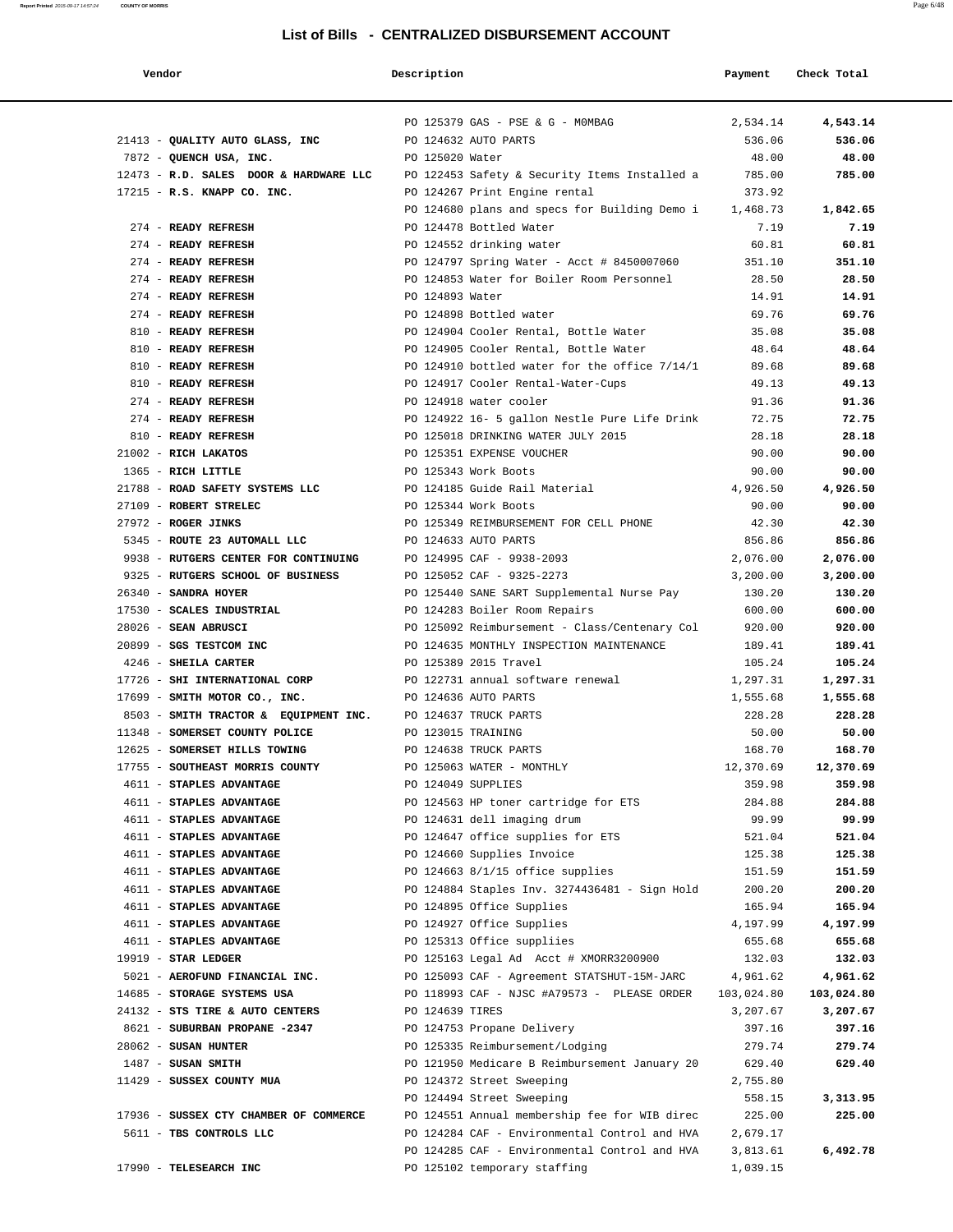| Vendor | Description | Payment | Check Total |
|--------|-------------|---------|-------------|
|        |             |         |             |

|                                        |                | PO 124686 temporary staffing                         | 4,418.27         |                 |
|----------------------------------------|----------------|------------------------------------------------------|------------------|-----------------|
|                                        |                | PO 124688 temporary staffing                         | 5, 414.48        |                 |
|                                        |                | PO 124900 C. Kristiansen w/e 8/16/15 & July P        | 572.25           |                 |
|                                        |                | PO 125300 tempory services weekend 8-23-15           | 825.00           | 12,269.15       |
| 4344 - TEMP-AIR, INC.                  | PO 122504 HVAC | PO 117736 TRUCK PARTS                                | 303.00<br>211.68 | 303.00          |
| 12107 - TEREX UTILITIES, INC.          |                | PO 120828 TRUCK PARTS                                | 395.00           |                 |
|                                        |                | PO 123088 TRUCK PARTS                                | 1,411.09         |                 |
|                                        |                | PO 123762 TRUCK PARTS                                | 1,087.19         |                 |
|                                        |                | PO 124692 TRUCK PARTS                                | 923.00           | 4,027.96        |
| 21214 - TEW FUNERAL SERVICES INC.      |                | PO 125022 Remove and transport human remains         | 1,415.00         | 1,415.00        |
| 27046 - THE 23 COMPANY                 |                | PO 118524 Public Safety Youth Academy                | 345.60           | 345.60          |
| 5711 - THE TAB GROUP                   |                | PO 124679 CAF - Records Storage                      | 12.55            | 12.55           |
| 6076 - THOMAS DUNGAN                   |                | PO 125383 2015 WORK BOOTS                            | 90.00            | 90.00           |
| 18437 - THOMSON REUTERS                |                | PO 123417 NJ ESTATE AND PROBATE LAW 2015             | 465.00           |                 |
|                                        |                | PO 124594 Westlaw                                    | 1,411.64         | 1,876.64        |
| 122 - TILCON NEW YORK INC.             |                | PO 123909 Bituminous Concrete                        | 2,309.44         |                 |
|                                        |                | PO 123971 Bituminous Concrete                        | 1,967.34         |                 |
|                                        |                | PO 124184 Bituminous Concrete                        | 2,120.83         | 6,397.61        |
| 281 - TOMAR INDUSTRIES INC             |                | PO 123112 Misc. Supplies                             | 228.90           | 228.90          |
| 27134 - TRAVIS DEAN                    |                | PO 125358 Work Boots                                 | 90.00            | 90.00           |
| 8952 - TREASURER STATE OF NEW JERSEY   |                | PO 124829 UFC subscription for CBA member T.         | 30.00            | 30.00           |
| 2773 - TRI-DIM FILTER CORPORATION      |                | PO 124041 Filters for Firing Range                   | 5,064.11         | 5,064.11        |
| 24804 - TRITEC OFFICE EQUIPMENT INC    |                | PO 124188 service issue with fax                     | 95.00            | 95.00           |
| 24804 - TRITEC OFFICE EQUIPMENT INC    |                | PO 124561 fax toners                                 | 728.00           | 728.00          |
| 24804 - TRITEC OFFICE EQUIPMENT INC    |                | PO 125024 Copier Supplies                            | 85.50            | 85.50           |
| 21352 - TROPICANA CASINO & RESORT      |                | PO 124509 Room Reservation for the NJSLOM Con        | 190.00           | 190.00          |
| 21352 - TROPICANA CASINO & RESORT      |                | PO 124536 NJSLOM 2015 HOTEL RESERVATION              | 190.00           | 190.00          |
| 28045 - TROY GROUP, INC.               |                | PO 124966 10/5/15-10/4/16 Service after Warra        | 2,010.00         | 2,010.00        |
| 4144 - U-LINE SHIPPING SUPPLY          |                | PO 121062 ULINE Inv. 68440688 Order 72525852         | 496.62           | 496.62          |
| 9285 - U.S. SECURITY ASSOCIATES, INC.  |                | PO 124269 CAF - Unarmed Security Guards              | 6,823.60         |                 |
|                                        |                | PO 124831 CAF - Unarmed Security Guards              | 6,629.92         | 13,453.52       |
| 18233 - UNITED PARCEL SERVICE          |                | PO 124672 summary of chargers week ending 7/1        | 90.40            | 90.40           |
| 15732 - UNIVERSAL UNIFORM SALES CO INC |                | PO 124464 Officer uniform components - BERGUS        | 189.90           | 189.90          |
| 15732 - UNIVERSAL UNIFORM SALES CO INC |                | PO 124603 CAF - Contract Renewal uniforms            | 428.00           | 428.00          |
| 15732 - UNIVERSAL UNIFORM SALES CO INC |                | PO 124618 CAF - Contract Renewal                     | 280.89           | 280.89          |
| 15732 - UNIVERSAL UNIFORM SALES CO INC |                | PO 124786 CAF - Contract Renewal                     | 1,411.95         | 1,411.95        |
| 12628 - UNIVERSITY OF MISSOURI         |                | PO 125042 Consultant                                 | 500.00           | 500.00          |
| 24207 - VALENCIA COLLEGE               |                | PO 123892 Education, School, Training                | 196.00           | 196.00          |
| $1286$ - VERIZON                       |                | PO 124501 Telephone pobox4833                        | 358.80           | 358.80          |
| $1286$ - VERIZON<br>$1506 - VERIZON$   |                | PO 125109 Telephone pobox4833<br>PO 125225 Land Line | 118.84<br>30.78  | 118.84<br>30.78 |
| $1506 - VERIZON$                       |                | PO 125230 Land Line                                  | 271.87           | 271.87          |
| $1286$ - VERIZON                       |                | PO 125278 PENTHOUSE- A & R BLDG                      | 66.67            | 66.67           |
| $1286$ - VERIZON                       |                | PO 125312 telephone - T1's                           | 11,336.09        | 11,336.09       |
| 21097 - VERIZON BUSINESS               |                | PO 124483 Telephone Services (NUMS)                  | 479.00           | 479.00          |
| 10668 - VERIZON CABS                   |                | PO 124015 Telephone Services - T1 American To        | 826.32           |                 |
|                                        |                | PO 124016 Telephone Services - 911 switch            | 2,254.08         | 3,080.40        |
| 1348 - VERIZON WIRELESS                |                | PO 123845 Office Cell Phones                         | 830.60           |                 |
|                                        |                | PO 124470 Cell Phones                                | 6,782.91         |                 |
|                                        |                | PO 125090 VERIZON MOBILE PHONE SERVICES              | 306.44           |                 |
|                                        |                | PO 125090 VERIZON MOBILE PHONE SERVICES              | 9,148.77         | 17,068.72       |
| 26625 - VIDEO CORPORATION OF AMERICA   |                | PO 119257 Annual Service Subscription - VTC          | 47,760.00        | 47,760.00       |
| 25832 - VOIANCE LANGUAGE SERVICES, LLC |                | PO 124421 Interpreter fees                           | 740.34           | 740.34          |
| 6146 - W.B. MASON COMPANY INC          |                | PO 123868 OFFICE SUPPLIES                            | 186.96           |                 |
|                                        |                | PO 123927 OFFICE SUPPLIES                            | 267.05           |                 |
|                                        |                | PO 124630 mis office supplies                        | 1,605.38         |                 |
|                                        |                | PO 124591 Copy paper                                 | 483.40           |                 |
|                                        |                | PO 125407 OFFICE SUPPLIES                            | 496.54           | 3,039.33        |
| 18389 - WARREN COUNTY TECHNICAL SCHOOL |                | PO 124996 CAF - 18389-1886                           | 380.24           |                 |
|                                        |                | PO 124997 CAF - 18389-1851                           | 380.24           |                 |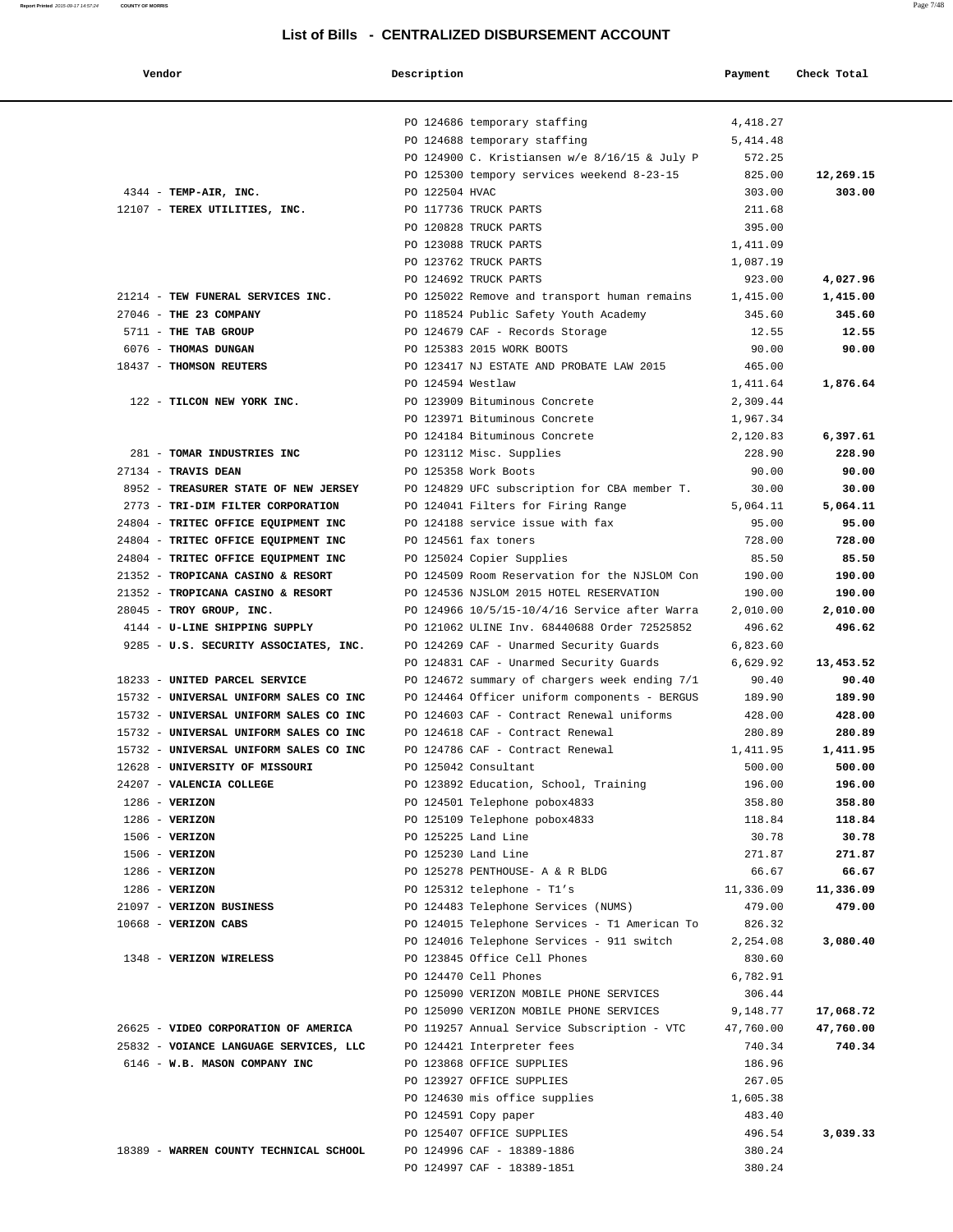| u |  |
|---|--|

| Vendor                         |                                        | Description                                    | Payment   | Check Total |
|--------------------------------|----------------------------------------|------------------------------------------------|-----------|-------------|
|                                |                                        |                                                |           |             |
|                                |                                        | PO 124998 CAF - 18389-1610                     | 380.24    |             |
|                                |                                        | PO 124999 CAF - 18389-1823                     | 380.24    |             |
|                                |                                        | PO 125001 CAF - 18389-1871                     | 380.24    |             |
|                                |                                        | PO 125005 CAF - 18389-1822                     | 380.24    |             |
|                                |                                        | PO 125006 CAF - 18389-1780                     | 380.24    |             |
|                                |                                        | PO 125007 CAF - 18389-1609                     | 380.24    | 3,041.92    |
|                                | 18389 - WARREN COUNTY TECHNICAL SCHOOL | PO 125008 CAF - 18389-1601                     | 380.24    |             |
|                                |                                        | PO 125009 CAF - 18389-1482                     | 380.24    |             |
|                                |                                        | PO 125035 CAF - 18389-1562                     | 380.24    |             |
|                                |                                        | PO 125043 CAF - 18389-1568                     | 380.24    | 1,520.96    |
|                                | 18395 - WASHINGTON TWP MUNICIPAL       | PO 124689 Fuel Purchased                       | 1,338.79  | 1,338.79    |
|                                | 18396 - WASHINGTON TWP POLICE DEPT     | PO 123994 Traffic Control: Rt 24 Washington Tw | 1,908.00  | 1,908.00    |
| 4620 - WAYNE SPEARS            |                                        | PO 125019 Work Boots                           | 90.00     | 90.00       |
| 13392 - WEBSTER PLUMBING &     |                                        | PO 124352 CAF - Labor Rates Plumbing           | 74,100.00 | 74,100.00   |
| 20093 - WELDON QUARRY CO., LLC |                                        | PO 124371 Asphalt                              | 337.50    | 337.50      |
|                                | 4677 - WHITEMARSH CORPORATION          | PO 124645 GAS PUMP EQUIPMENT                   | 1,564.65  | 1,564.65    |
| 13246 - WILLIAM F. BARNISH     |                                        | PO 125256 CAF - Use of Property located at 91  | 8,437.49  | 8,437.49    |
| 27112 - WILLIAM KARPACK        |                                        | PO 125361 Work Boots                           | 90.00     | 90.00       |
| 10823 - WILLIAM ZABRISKIE      |                                        | PO 125128 Work Boots                           | 90.00     | 90.00       |
| 18564 - XEROX CORP             |                                        | PO 123630 base charge on the wide format prin  | 203.70    |             |
|                                |                                        | PO 124038 meter charge 6/30/15 to 7/20/15      | 114.65    | 318.35      |
| 27876 - ZONE DEFENSE, INC.     |                                        | PO 125046 CAF - OJT-15M-14                     | 3,063.94  | 3,063.94    |
|                                |                                        |                                                |           |             |

Total to be paid from Fund 01 Current Fund 3,045,589.22 Total to be paid from Fund 02 Grant Fund 141,067.16  **Total to be paid from Fund 04 County Capital 426,392.50 Total to be paid from Fund 13 Dedicated Trust 89,576.21**

 **============= 3,702,625.09**

 -------------- TOTAL **3,702,625.09**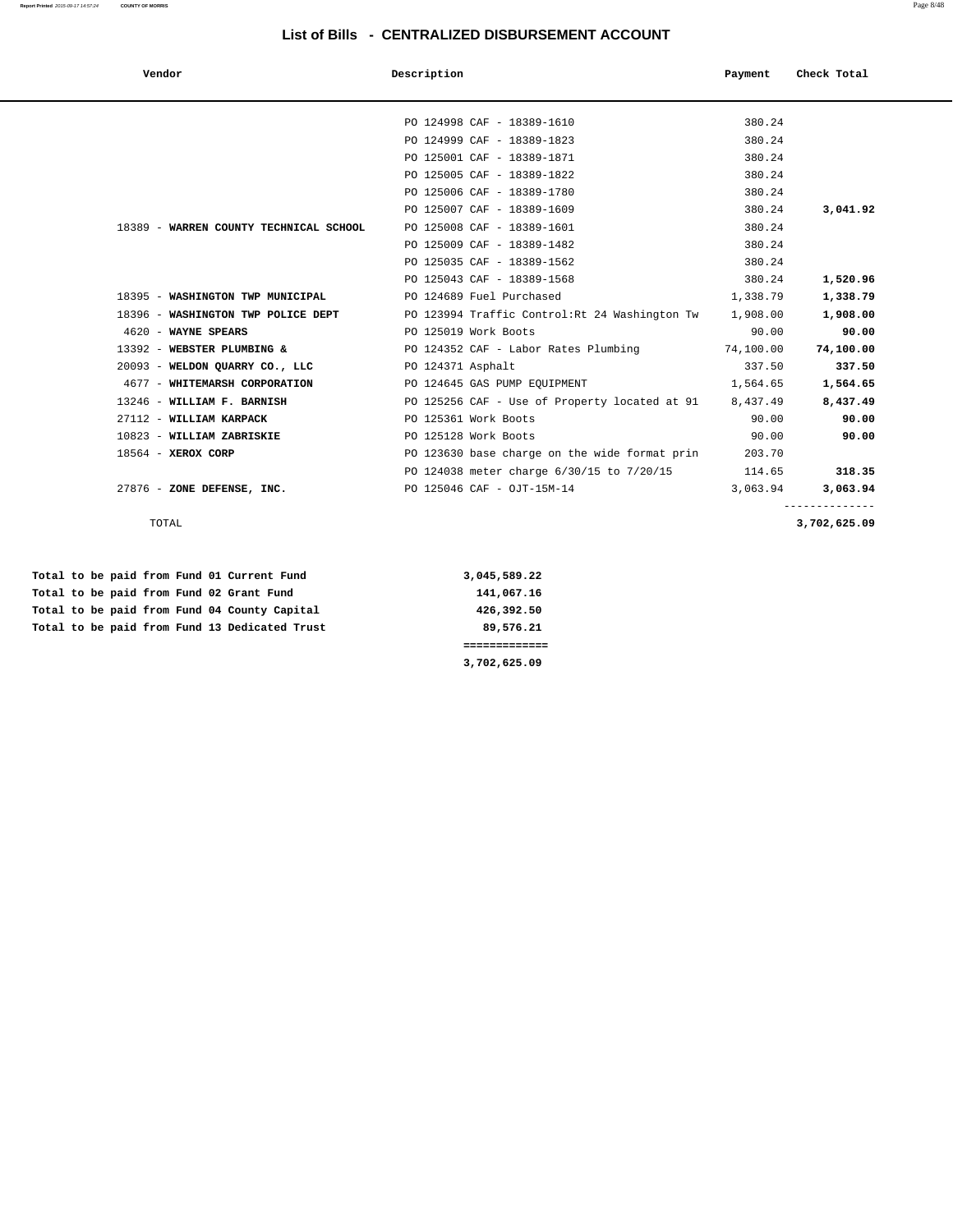| Account<br>. | P <sub>0</sub> | Vendor<br>. | Description | Payment | Account Total |
|--------------|----------------|-------------|-------------|---------|---------------|
|              |                |             |             |         |               |

# **Current Fund**

# **County Administrator**

| 125436 COUNTY OF MORRIS                          | 1st Half September 2015 Metered Mail    | 100.79 |
|--------------------------------------------------|-----------------------------------------|--------|
| Postage & Metered Mail<br>01-201-20-100100-068   | TOTAL FOR ACCOUNT                       | 100.79 |
| 124907 MC LEAGUE OF MUNICIPALITIES               | Reservations for John Bonanni and Cathy | 100.00 |
| 01-201-20-100100-082<br>Travel Expense           | TOTAL FOR ACCOUNT                       | 100.00 |
| 125024 TRITEC OFFICE EQUIPMENT INC               | Type K Refill staples                   | 85.50  |
| Office Machines - Rental<br>01-201-20-100100-164 | TOTAL FOR ACCOUNT                       | 85.50  |
|                                                  |                                         |        |
| TOTAL for County Administrator                   |                                         | 286.29 |

 **Personnel** 

| 125436 COUNTY OF MORRIS                        | 1st Half September 2015 Metered Mail | 105.78 |
|------------------------------------------------|--------------------------------------|--------|
| Postage & Metered Mail<br>01-201-20-105100-068 | TOTAL FOR ACCOUNT                    | 105.78 |
|                                                |                                      |        |
|                                                |                                      |        |
| TOTAL for Personnel                            |                                      | 105.78 |

### **Board of Chosen Freeholders**

| 125436 COUNTY OF MORRIS                        | 1st Half September 2015 Metered Mail     | 77.81       |
|------------------------------------------------|------------------------------------------|-------------|
| 125436 COUNTY OF MORRIS                        | 1st Half September 2015 Metered Mail     | 184.23      |
| 01-201-20-110100-068<br>Postage & Metered Mail | TOTAL FOR ACCOUNT                        | 262.04      |
|                                                |                                          |             |
| 123770 BORGATA RESORT & SPA                    | Room Reservation for Tom Mastrangelo to  | 300.00      |
| 123770 BORGATA RESORT & SPA                    | Additional room charge                   | 10.00       |
| 124907 MC LEAGUE OF MUNICIPALITIES             | Reservations for the following to attend | 400.00      |
| 124509 TROPICANA CASINO & RESORT               | Reservation for John Sette for the NJSLO | 170.00      |
| 124509 TROPICANA CASINO & RESORT               | Additional room charge                   | 20.00       |
| 124715 COUNTY BUSINESS SYSTEMS INC             | Minute Book                              | 261.00      |
| 124715 COUNTY BUSINESS SYSTEMS INC             | Filler Paper                             | 95.50       |
| 118524 THE 23 COMPANY                          | Custom printed sports bottle w/logo      | 345.60      |
| Special Projects<br>01-201-20-110100-079       | TOTAL FOR ACCOUNT                        | 1,602.10    |
|                                                |                                          |             |
|                                                |                                          | =========== |
| TOTAL for Board of Chosen Freeholders          |                                          | 1,864.14    |

 **Clerk of the Board** 

| 125233 DAILY RECORD | ASB-03668474 INTERNATIONAL 7400 8/31/1   | 73.72  |
|---------------------|------------------------------------------|--------|
| 125026 DAILY RECORD | ASB-70021774 Capital Budget Amendment (p | 399.32 |

**Report Printed** 2015-09-17 14:57:32 **COUNTY OF MORRIS** Page 9/48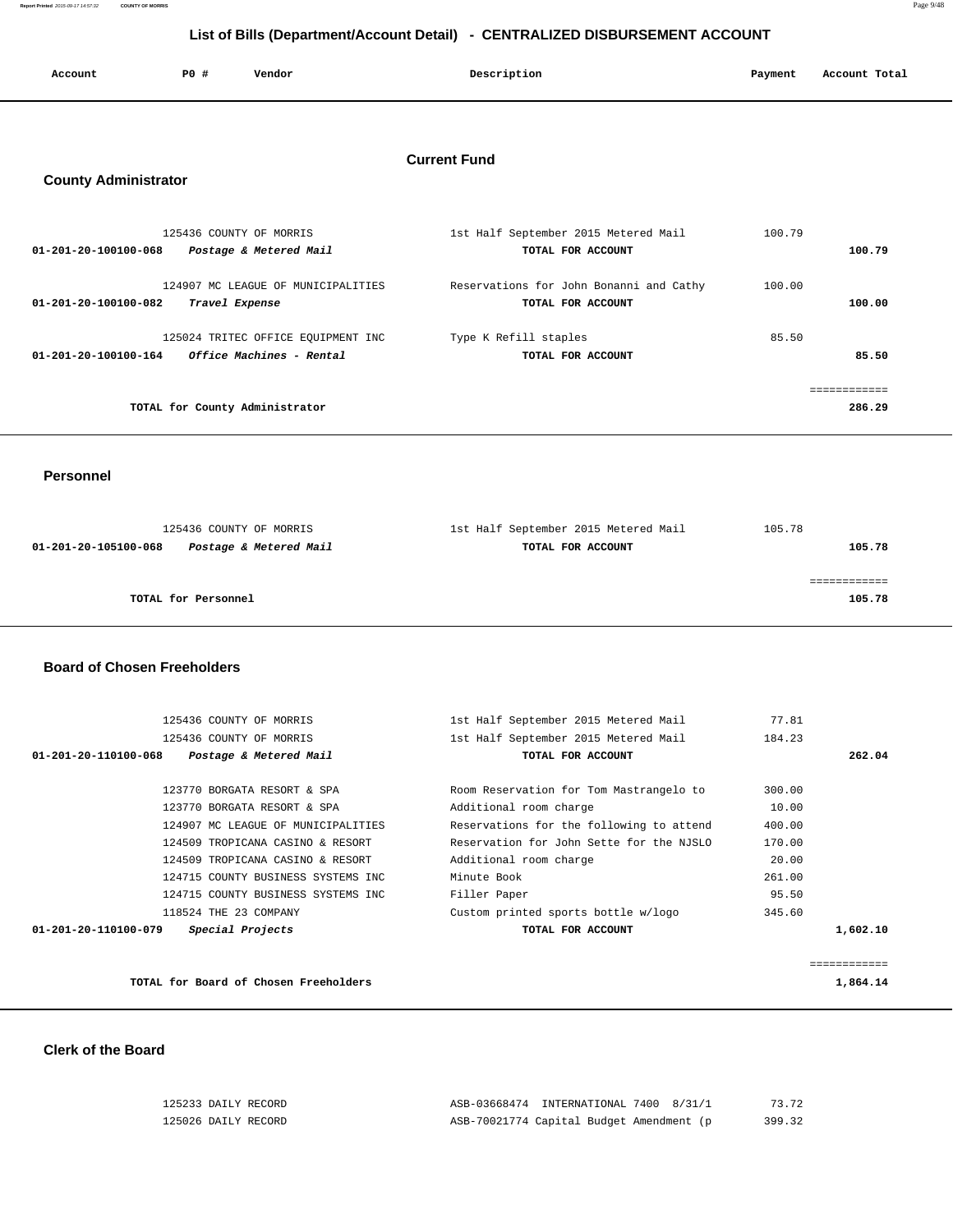**Report Printed** 2015-09-17 14:57:32 **COUNTY OF MORRIS** Page 10/48

# **List of Bills (Department/Account Detail) - CENTRALIZED DISBURSEMENT ACCOUNT**

| Account                   | PO#                          | Vendor                                             | Description                            | Payment | Account Total |
|---------------------------|------------------------------|----------------------------------------------------|----------------------------------------|---------|---------------|
| <b>Clerk of the Board</b> |                              |                                                    |                                        |         |               |
|                           | 125025 DAILY RECORD          |                                                    | Cherry, Weber $(p/d \ 8/18)$           | 51.28   |               |
|                           | 125025 DAILY RECORD          |                                                    | LS Engineering $(p/d \ 8/18)$          | 51.28   |               |
|                           | 125025 DAILY RECORD          |                                                    | Keegan Technology (p/d 8/18)           | 50.84   |               |
|                           | 125364 DAILY RECORD          |                                                    | ASB-03668474 ACADEMY ADDITION 9/06/201 | 138.84  |               |
| 01-201-20-110105-022      | Advertising                  |                                                    | TOTAL FOR ACCOUNT                      |         | 817.00        |
|                           |                              | 124660 STAPLES ADVANTAGE                           | HP Black Toner                         | 55.29   |               |
|                           |                              | 124660 STAPLES ADVANTAGE                           | labels                                 | 5.87    |               |
|                           |                              | 124660 STAPLES ADVANTAGE                           | stapler removers                       | 0.47    |               |
|                           |                              | 124660 STAPLES ADVANTAGE                           | 8.5x11 paper                           | 28.50   |               |
|                           |                              | 124660 STAPLES ADVANTAGE                           | 8.5x14 paper                           | 35.25   |               |
|                           |                              | 01-201-20-110105-058 Office Supplies & Stationery  | TOTAL FOR ACCOUNT                      |         | 125.38        |
|                           |                              | 124979 AMERICAN VENDING COFFEE                     | Boxes of Regular coffee                | 80.00   |               |
|                           |                              | 124979 AMERICAN VENDING COFFEE                     | Fuel Surcharge                         | 5.00    |               |
|                           |                              | 01-201-20-110105-095 Other Administrative Supplies | TOTAL FOR ACCOUNT                      |         | 85.00         |
|                           |                              |                                                    |                                        |         | ============= |
|                           | TOTAL for Clerk of the Board |                                                    |                                        |         | 1,027.38      |

# **County Clerk**

|                                         | 125090 VERIZON WIRELESS                       | COUNTY CLERK                              | 230.24   |          |
|-----------------------------------------|-----------------------------------------------|-------------------------------------------|----------|----------|
|                                         | $01-201-20-120100-031$ Cellular Phones/Pagers | TOTAL FOR ACCOUNT                         |          | 230.24   |
|                                         | 123630 XEROX CORP                             | base charge on the wide format printer 4  | 203.70   |          |
|                                         | 124038 XEROX CORP                             | meter usage 6/30/15 to 7/20/15 on WC7335  | 114.65   |          |
| 01-201-20-120100-044                    | Equipment Service Agreements                  | TOTAL FOR ACCOUNT                         |          | 318.35   |
|                                         | 121155 HALO BRANDED SOLUTIONS, INC.           | item rs-bic round stick 1000              | 561.10   |          |
|                                         | 124630 W.B. MASON COMPANY INC                 | mis office supplies stapler optima 45, b  | 1,605.38 |          |
| 01-201-20-120100-058                    | Office Supplies & Stationery                  | TOTAL FOR ACCOUNT                         |          | 2,166.48 |
|                                         | 124679 THE TAB GROUP                          | retrieval $8/4/15$ refile on job # 080815 | 12.55    |          |
| $01 - 201 - 20 - 120100 - 059$          | Other General Expenses                        | TOTAL FOR ACCOUNT                         |          | 12.55    |
|                                         | 125436 COUNTY OF MORRIS                       | 1st Half September 2015 Metered Mail      | 1,901.19 |          |
| 01-201-20-120100-068                    | Postage & Metered Mail                        | TOTAL FOR ACCOUNT                         |          | 1,901.19 |
|                                         | 124631 STAPLES ADVANTAGE                      | dell imaging drum item 912417 dell KGR8   | 99.99    |          |
| $01 - 201 - 20 - 120100 - 069$ Printing |                                               | TOTAL FOR ACCOUNT                         |          | 99.99    |
|                                         | 124536 TROPICANA CASINO & RESORT              | NJSLOM 2015 RESERVATION BOOKING ACKNOWL   | 190.00   |          |
|                                         | 124592 COANJ                                  | 2015 ANNUAL COANJ CONFERENCE REGISTRATIO  | 1,500.00 |          |
| 01-201-20-120100-082 Travel Expense     |                                               | TOTAL FOR ACCOUNT                         |          | 1,690.00 |
|                                         | 124672 UNITED PARCEL SERVICE                  | summary of chargers weekend 7/18/15 thru  | 90.40    |          |
|                                         | $01-201-20-120100-084$ Other Outside Services | TOTAL FOR ACCOUNT                         |          | 90.40    |
|                                         | 124910 READY REFRESH                          | bottled water for the office 7/14/15 thr  | 89.68    |          |
| 01-201-20-120100-095                    | Other Administrative Supplies                 | TOTAL FOR ACCOUNT                         |          | 89.68    |
|                                         | 124908 MC LEAGUE OF MUNICIPALITIES            | Reservation for Wednesday September 16.2  | 100.00   |          |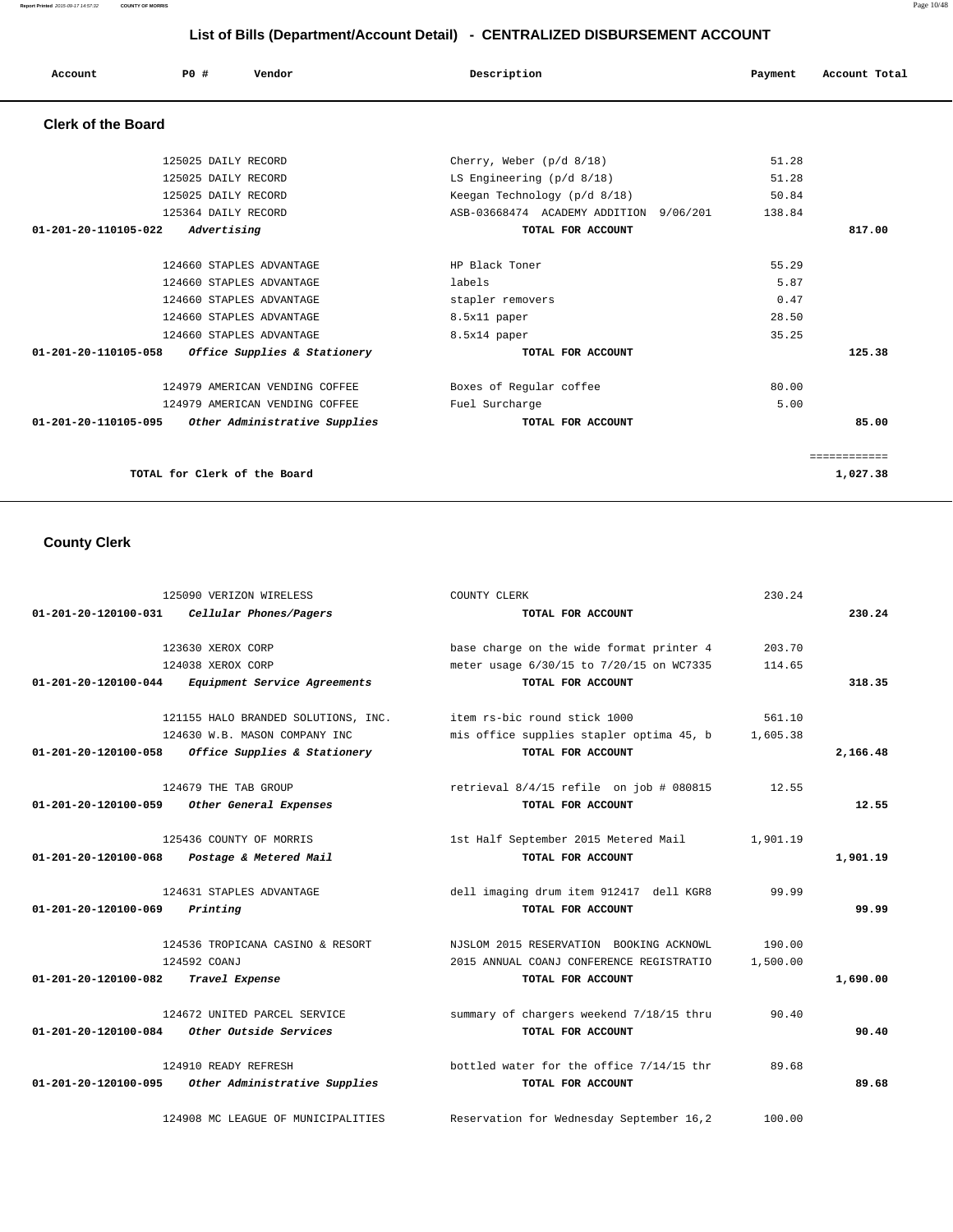#### **Report Printed** 2015-09-17 14:57:32 **COUNTY OF MORRIS** Page 11/48

# **List of Bills (Department/Account Detail) - CENTRALIZED DISBURSEMENT ACCOUNT**

| Account              | PO#                    | Vendor | Description       | Payment | Account Total            |
|----------------------|------------------------|--------|-------------------|---------|--------------------------|
| <b>County Clerk</b>  |                        |        |                   |         |                          |
| 01-201-20-120100-185 | Food                   |        | TOTAL FOR ACCOUNT |         | 250.00                   |
|                      | TOTAL for County Clerk |        |                   |         | ============<br>6,848.88 |

### **County Board of Elections**

| 125406 DAILY RECORD                                      | ASB-54031274 NOTICE OF MEETING 08/26/201 | 9.68   |              |
|----------------------------------------------------------|------------------------------------------|--------|--------------|
| 125406 DAILY RECORD                                      | Affidavit of Publication                 | 35.00  |              |
| $01 - 201 - 20 - 121100 - 022$<br>Advertising            | TOTAL FOR ACCOUNT                        |        | 44.68        |
|                                                          |                                          |        |              |
| 124884 STAPLES ADVANTAGE                                 | Item #913915 5x7 Sign Holders            | 15.10  |              |
| 124884 STAPLES ADVANTAGE                                 | Item 465914 AVRY LSR LBL Name Badge      | 185.10 |              |
| Office Supplies & Stationery<br>01-201-20-121100-058     | TOTAL FOR ACCOUNT                        |        | 200.20       |
| 121062 U-LINE SHIPPING SUPPLY                            | Item S-15647G 11x18x6 Green Shelf Bin 9/ | 459.00 |              |
| 121062 U-LINE SHIPPING SUPPLY                            | Freight & Handling                       | 37.62  |              |
| 01-201-20-121100-059<br>Other General Expenses           | TOTAL FOR ACCOUNT                        |        | 496.62       |
| 125436 COUNTY OF MORRIS                                  | 1st Half September 2015 Metered Mail     | 223.28 |              |
| $01 - 201 - 20 - 121100 - 068$<br>Postage & Metered Mail | TOTAL FOR ACCOUNT                        |        | 223.28       |
|                                                          |                                          |        | ============ |
| TOTAL for County Board of Elections                      |                                          |        | 964.78       |
|                                                          |                                          |        |              |

### **Superintendent of Elections**

| 125202 BRIAN HAMILTON          |                                       | State Voter Registration System Committe | 51.34  |              |
|--------------------------------|---------------------------------------|------------------------------------------|--------|--------------|
| 01-201-20-121105-057           | National Voter Registration           | TOTAL FOR ACCOUNT                        |        | 51.34        |
| 125436 COUNTY OF MORRIS        |                                       | 1st Half September 2015 Metered Mail     | 283.98 |              |
| $01 - 201 - 20 - 121105 - 068$ | Postage & Metered Mail                | TOTAL FOR ACCOUNT                        |        | 283.98       |
|                                | 125058 POLAND SPRING WATER CO.        | Poland Spring Water/Rental for 7/1/15 th | 39.66  |              |
| 01-201-20-121105-095           | Other Administrative Supplies         | TOTAL FOR ACCOUNT                        |        | 39.66        |
|                                | 123796 DOMINION VOTING SYSTEMS INC    | Item #89061501 Label/Results Cartridge   | 324.00 |              |
|                                | 123796 DOMINION VOTING SYSTEMS INC    | Item #89223001 Lock Assy/Keyless         | 720.00 |              |
|                                | 123796 DOMINION VOTING SYSTEMS INC    | Item #89114701 Label/Cartridge ID        | 150.00 |              |
|                                | 123796 DOMINION VOTING SYSTEMS INC    | Item #89121911 Assy PWB Cartridge Reader | 625.00 |              |
|                                | 123796 DOMINION VOTING SYSTEMS INC    | Freight Charge                           | 13.22  |              |
| 01-201-20-121105-104           | Electronic Voting Machine             | TOTAL FOR ACCOUNT                        |        | 1,832.22     |
|                                | 120581 MUNICIPAL CAPITAL CORP         | 417036 MP4054SP FOR AUG, SEPT, OCT 2015  | 592.99 |              |
| 01-201-20-121105-164           | <i>Office Machines - Rental</i>       | TOTAL FOR ACCOUNT                        |        | 592.99       |
|                                |                                       |                                          |        | ============ |
|                                | TOTAL for Superintendent of Elections |                                          |        | 2,800.19     |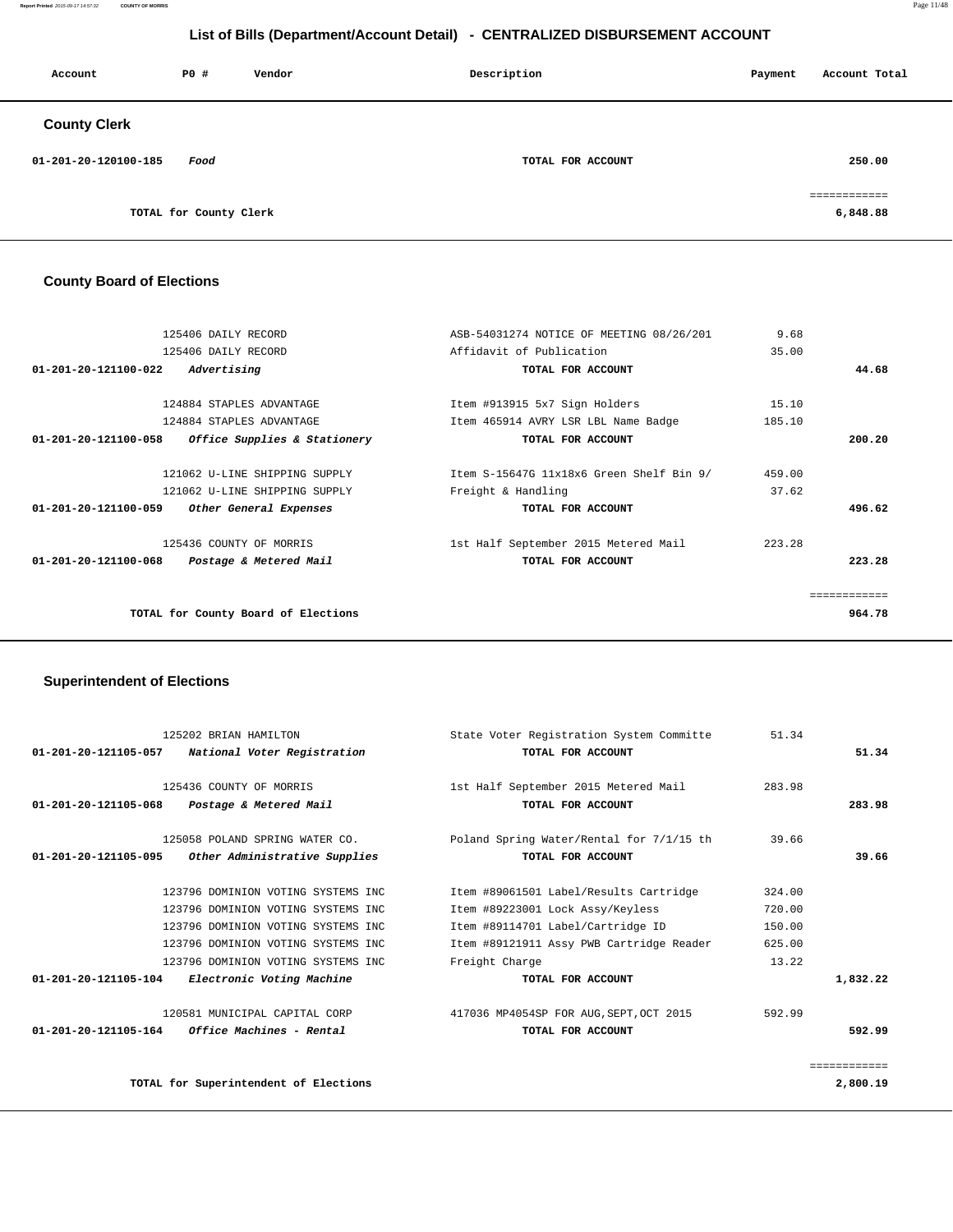| Account                        | PO#                   | Vendor                        | Description                              | Payment | Account Total |
|--------------------------------|-----------------------|-------------------------------|------------------------------------------|---------|---------------|
|                                |                       |                               |                                          |         |               |
|                                |                       |                               |                                          |         |               |
|                                | 125300 TELESEARCH INC |                               | tempory services weekend 8/23/15 Karen H | 825.00  |               |
| 01-201-20-121110-016           |                       | Outside Salaries & Wages      | TOTAL FOR ACCOUNT                        |         | 825.00        |
|                                |                       |                               |                                          |         |               |
|                                | 124913 COANJ          |                               | One day registration fee for Adam Smith  | 100.00  |               |
|                                | 124913 COANJ          |                               | One day conference for Laura Roberts on  | 200.00  |               |
| $01 - 201 - 20 - 121110 - 039$ |                       | Education, Schools & Training | TOTAL FOR ACCOUNT                        |         | 300.00        |
|                                |                       | 125436 COUNTY OF MORRIS       | 1st Half September 2015 Metered Mail     | 283.07  |               |
| 01-201-20-121110-068           |                       | Postage & Metered Mail        | TOTAL FOR ACCOUNT                        |         | 283.07        |

 124135 ACE LITHOGRAPHERS absentee voter certificate and envelope 2,835.00  **01-201-20-121110-069 Printing TOTAL FOR ACCOUNT 2,835.00**

**TOTAL for County Elections (Cty Clerk) 4,243.07**

#### **County Treasurer**

| 124901 OFFICE TEAM   |                               | T. Gould w/e 8/14/15                       | 831.25   |              |
|----------------------|-------------------------------|--------------------------------------------|----------|--------------|
| 01-201-20-130100-016 | Outside Salaries & Wages      | TOTAL FOR ACCOUNT                          |          | 831.25       |
|                      |                               |                                            |          |              |
|                      | 124966 TROY GROUP, INC.       | $10/5/15 - 10/4/16$ Service after Warranty | 2,010.00 |              |
| 01-201-20-130100-044 | Equipment Service Agreements  | TOTAL FOR ACCOUNT                          |          | 2,010.00     |
|                      | 125436 COUNTY OF MORRIS       | 1st Half September 2015 Metered Mail       | 184.88   |              |
| 01-201-20-130100-068 | Postage & Metered Mail        | TOTAL FOR ACCOUNT                          |          | 184.88       |
|                      | 125376 MUNICIPAL CAPITAL CORP | Ricoh MP 5002SP Copier, Treasurer's Offi   | 764.32   |              |
| 01-201-20-130100-164 | Office Machines - Rental      | TOTAL FOR ACCOUNT                          |          | 764.32       |
|                      |                               |                                            |          | ============ |
|                      | TOTAL for County Treasurer    |                                            |          | 3,790.45     |
|                      |                               |                                            |          |              |

============

#### **Purchasing Division**

| 124900 TELESEARCH INC                                                     | C. Kristiansen w/e 8/16/15                                | 497.25           |
|---------------------------------------------------------------------------|-----------------------------------------------------------|------------------|
| 124900 TELESEARCH INC                                                     | C. Kristiansen 7/15 Parking                               | 75.00            |
| Outside Salaries and Wages<br>01-201-20-130105-016                        | TOTAL FOR ACCOUNT                                         | 572.25           |
| 125436 COUNTY OF MORRIS<br>Postage & Metered Mail<br>01-201-20-130105-068 | 1st Half September 2015 Metered Mail<br>TOTAL FOR ACCOUNT | 110.84<br>110.84 |
| TOTAL for Purchasing Division                                             |                                                           | 683.09           |

#### **Office Services**

 **01-201-20-130110-068 Postage & Metered Mail TOTAL FOR ACCOUNT 6.71**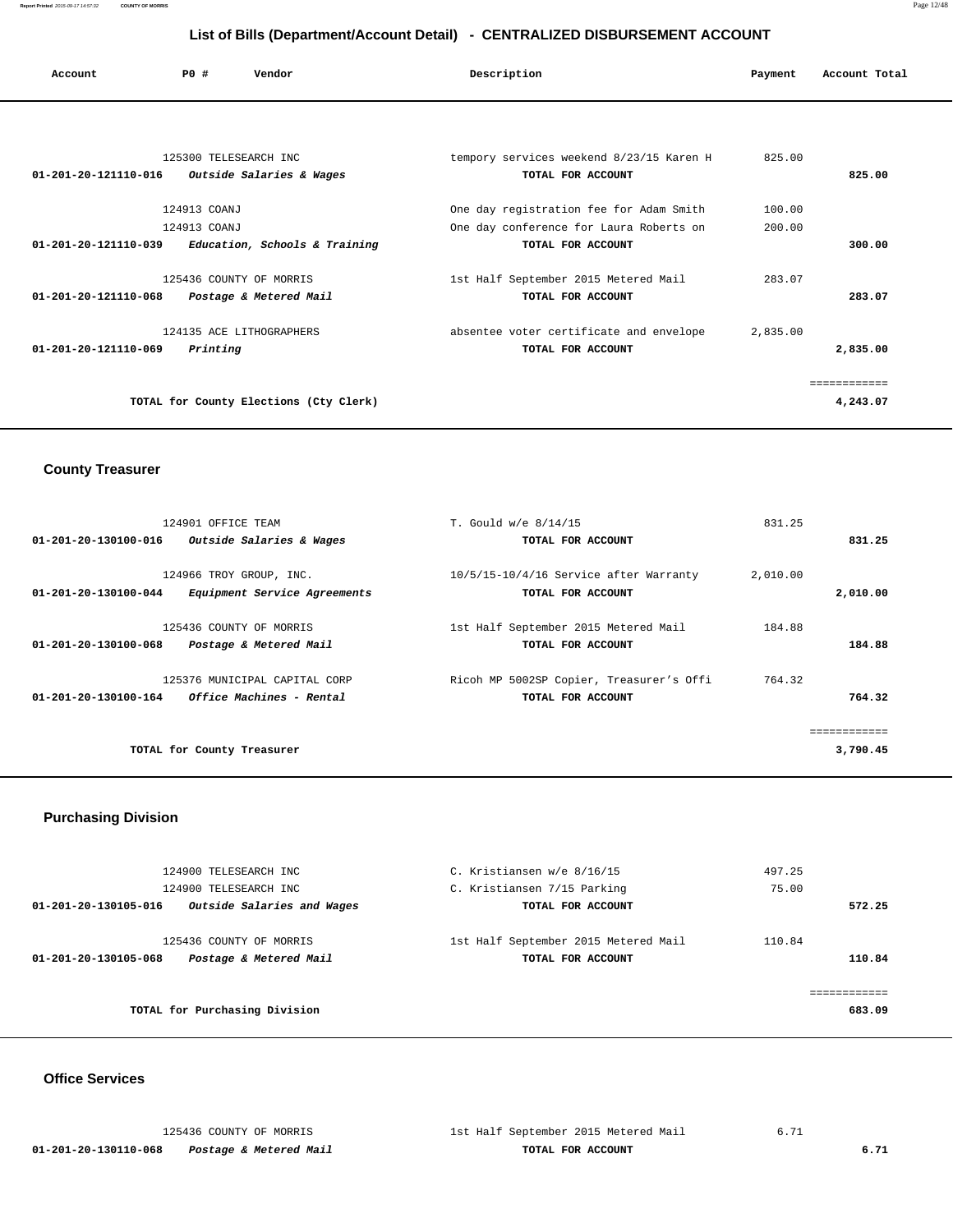**Report Printed** 2015-09-17 14:57:32 **COUNTY OF MORRIS** Page 13/48

# **List of Bills (Department/Account Detail) - CENTRALIZED DISBURSEMENT ACCOUNT**

| Account                | PO#                       | Vendor | Description | Payment | Account Total |
|------------------------|---------------------------|--------|-------------|---------|---------------|
| <b>Office Services</b> |                           |        |             |         |               |
|                        |                           |        |             |         |               |
|                        | TOTAL for Office Services |        |             |         | 6.71          |

 **Information Technology Div**

|           | 2.39      | 1st Half September 2015 Metered Mail                              | 125436 COUNTY OF MORRIS                              |                                           |
|-----------|-----------|-------------------------------------------------------------------|------------------------------------------------------|-------------------------------------------|
| 2.39      |           | TOTAL FOR ACCOUNT                                                 | 01-201-20-140100-068 Postage & Metered Mail          |                                           |
|           | 4,449.01  | 125081 CITYSIDE ARCHIVES, LTD OFFICE SERVICES -AUGUST 1- 31, 2015 |                                                      |                                           |
| 4,449.01  |           | TOTAL FOR ACCOUNT                                                 | 01-201-20-140100-073 Records Managment Services      |                                           |
|           | 1,860.95  | 72NFVV1 POWER EDGE R710 Exp: 9/24/2017                            | 123007 DELL MARKETING L.P.                           |                                           |
|           | 1,897.32  | 7YONKS1 POWER EDGE R710 EXP: 7/16/2017                            | 123007 DELL MARKETING L.P.                           |                                           |
|           | 1,897.32  | 7Y00KS1 POWER EDGE R710 EXP: 7/16/2017                            | 123007 DELL MARKETING L.P.                           |                                           |
|           | $-848.34$ | DISCOUNT                                                          | 123007 DELL MARKETING L.P.                           |                                           |
|           | 1,297.31  | PRTG Unlimited                                                    | 122731 SHI INTERNATIONAL CORP                        |                                           |
| 6,104.56  |           | TOTAL FOR ACCOUNT                                                 |                                                      | 01-201-20-140100-078 Software Maintenance |
|           |           | Blue Jeans hosted bridging service - Rig 47,760.00                | 119257 VIDEO CORPORATION OF AMERICA                  |                                           |
| 47,760.00 |           | TOTAL FOR ACCOUNT                                                 | $01-201-20-140100-084$ Other Outside Services        |                                           |
|           | 1,149.71  | MS SURFACE PRO 3 I5 128GB 4GB W8P                                 | 123507 CDW GOVERNMENT LLC                            |                                           |
|           | 398.75    | GJJC852 OUOTE                                                     | 123507 CDW GOVERNMENT LLC                            |                                           |
|           | 504.46    | APC SMART UPS 1500VA LCD 120V                                     | 122802 CDW GOVERNMENT LLC                            |                                           |
|           | 62.19     | APC BACK-UPS ES 80UT 550VA GREEN UPS                              | 122802 CDW GOVERNMENT LLC                            |                                           |
|           | 246.40    | CANON EXCH ROLL KIT DR60/75/9050C                                 | 122802 CDW GOVERNMENT LLC                            |                                           |
|           | 14.79     | 30" CAT6 Cable                                                    | 123067 COMPUTER CABLE & CONNECTOR CO                 |                                           |
|           | 13.88     | HDMI F-F Adapter                                                  | 123067 COMPUTER CABLE & CONNECTOR CO                 |                                           |
|           | 78.45     | CAT6 Cable - $35'$                                                | 124460 COMPUTER CABLE & CONNECTOR CO                 |                                           |
|           | 1,699.60  | Dell Latitude 7350                                                | 120696 DELL MARKETING L.P.                           |                                           |
|           | 1,479.13  | XPS 13 (9343) (210-ADRL)                                          | 123508 DELL MARKETING L.P.                           |                                           |
|           | 131.22    | quote# 711930368                                                  | 123508 DELL MARKETING L.P.                           |                                           |
|           | 60.00     | CSAR-0277-000A VGA/AV Board (mounted on                           | 123052 INTELLIGENT COMPUTERS                         |                                           |
|           | 20.00     | CH-5063-010F Mounting Bracket for board                           | 123052 INTELLIGENT COMPUTERS                         |                                           |
|           | 13.00     | Shipping                                                          | 123052 INTELLIGENT COMPUTERS                         |                                           |
|           | 72.92     | Great Neck 18 Volt 2 Speed Cordless Dril                          | 123869 OFFICE CONCEPTS GROUP, INC.                   |                                           |
|           |           | TOTAL FOR ACCOUNT                                                 | $01-201-20-140100-098$ Other Operating&Repair Supply |                                           |

# **County Board of Taxation**

|        | 154.18 | HP 42X Black Toner                   | 124895 STAPLES ADVANTAGE                             |
|--------|--------|--------------------------------------|------------------------------------------------------|
|        | 11.76  | 10PK Economy Storage Boxes           | 124895 STAPLES ADVANTAGE                             |
| 165.94 |        | TOTAL FOR ACCOUNT                    | Office Supplies & Stationery<br>01-201-20-150100-058 |
|        | 25.59  | 1st Half September 2015 Metered Mail | 125436 COUNTY OF MORRIS                              |
| 25.59  |        | TOTAL FOR ACCOUNT                    | Postage & Metered Mail<br>01-201-20-150100-068       |
|        |        |                                      |                                                      |
|        |        |                                      |                                                      |

**TOTAL for County Board of Taxation 191.53**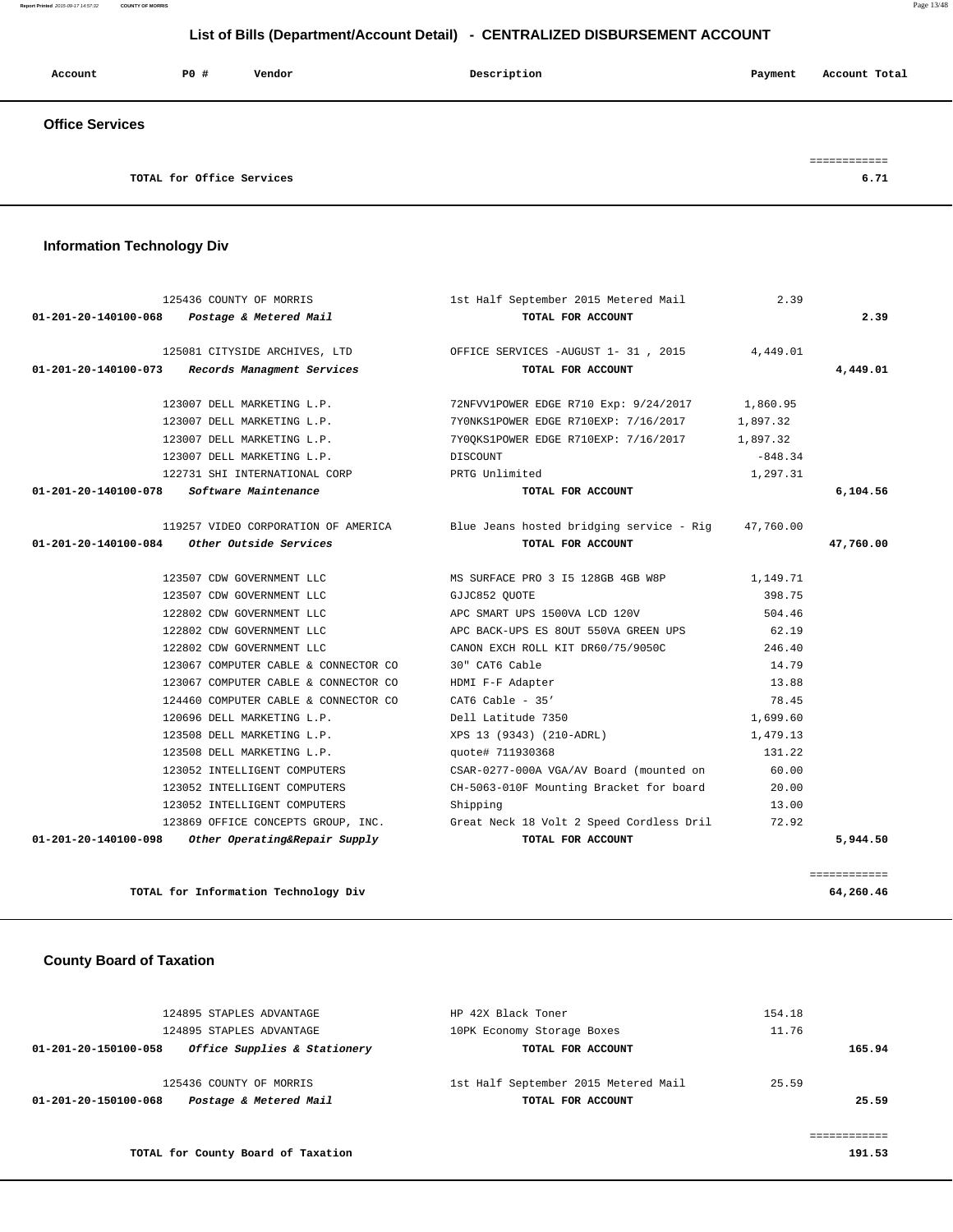**Report Printed** 2015-09-17 14:57:32 **COUNTY OF MORRIS** Page 14/48

# **List of Bills (Department/Account Detail) - CENTRALIZED DISBURSEMENT ACCOUNT**

| Account               | P0 #                     | Vendor                                            | Description                                               | Payment | Account Total        |
|-----------------------|--------------------------|---------------------------------------------------|-----------------------------------------------------------|---------|----------------------|
| <b>County Counsel</b> |                          |                                                   |                                                           |         |                      |
| 01-201-20-155100-068  |                          | 125436 COUNTY OF MORRIS<br>Postage & Metered Mail | 1st Half September 2015 Metered Mail<br>TOTAL FOR ACCOUNT | 72.45   | 72.45                |
|                       | TOTAL for County Counsel |                                                   |                                                           |         | ===========<br>72.45 |

### **County Surrogate**

| 124674 NATIONAL BUSINESS INSTITUTE                              | Acct.#02138009 Registration ORDER#16459  | 209.00 |              |
|-----------------------------------------------------------------|------------------------------------------|--------|--------------|
| 01-201-20-160100-039<br>Education Schools & Training            | TOTAL FOR ACCOUNT                        |        | 209.00       |
|                                                                 |                                          |        |              |
| 123417 THOMSON REUTERS                                          | 1000692994-0010 - NJ ESTATE AND PROBATE  | 465.00 |              |
| $01 - 201 - 20 - 160100 - 050$<br>Law Books                     | TOTAL FOR ACCOUNT                        |        | 465.00       |
|                                                                 |                                          |        |              |
| 124049 STAPLES ADVANTAGE                                        | SUPPLIES, 7140282658, 7/28/2015          | 359.98 |              |
| <i>Office Supplies &amp; Stationery</i><br>01-201-20-160100-058 | TOTAL FOR ACCOUNT                        |        | 359.98       |
|                                                                 |                                          |        |              |
| 125436 COUNTY OF MORRIS                                         | 1st Half September 2015 Metered Mail     | 361.74 |              |
| 01-201-20-160100-068<br>Postage & Metered Mail                  | TOTAL FOR ACCOUNT                        |        | 361.74       |
| 125363 JOHN PECORARO                                            | MILEAGE FOR SURROGATE MEETING IN HACKENS | 23.10  |              |
| 125363 JOHN PECORARO                                            | MILEAGE FOR SURROGATE MEETING IN VERONA, | 16.10  |              |
| 125363 JOHN PECORARO                                            | MILEAGE FOR SURROGATE MEETING IN MINE HI | 10.50  |              |
| $01 - 201 - 20 - 160100 - 082$<br>Travel Expense                | TOTAL FOR ACCOUNT                        |        | 49.70        |
|                                                                 |                                          |        |              |
|                                                                 |                                          |        | ============ |
| TOTAL for County Surrogate                                      |                                          |        | 1,445.42     |
|                                                                 |                                          |        |              |

# **Engineering**

|          | 30.68  | 1487-7249-5 AUG 03, 2015                 | 124388 FEDEX                                             |                                |
|----------|--------|------------------------------------------|----------------------------------------------------------|--------------------------------|
|          | 1.46   | 1st Half September 2015 Metered Mail     | 125436 COUNTY OF MORRIS                                  |                                |
|          | 68.83  | 1st Half September 2015 Metered Mail     | 125436 COUNTY OF MORRIS                                  |                                |
|          | 2.43   | 1st Half September 2015 Metered Mail     | 125436 COUNTY OF MORRIS                                  |                                |
| 103.40   |        | TOTAL FOR ACCOUNT                        | 01-201-20-165100-068 Postage & Metered Mail              |                                |
|          | 373.92 | Monthly Base Chg. Nappak PW 300from 7/26 | 124267 R.S. KNAPP CO. INC.                               |                                |
| 373.92   |        | TOTAL FOR ACCOUNT                        | $01 - 201 - 20 - 165100 - 164$ Office Machines - Rental  |                                |
|          | 630.00 | Accord XRT 11                            | 124702 ARBORCHEM PRODUCTS                                |                                |
|          | 420.00 | Garlon 4 Ultra                           | 124702 ARBORCHEM PRODUCTS                                |                                |
|          | 85.00  | Freight                                  | 124702 ARBORCHEM PRODUCTS                                |                                |
| 1,135.00 |        | TOTAL FOR ACCOUNT                        | Chemicals & Sprays                                       | $01 - 201 - 20 - 165100 - 225$ |
|          | 73.30  | Work Boots                               | 125341 MARTELL ELLIS                                     |                                |
| 73.30    |        | TOTAL FOR ACCOUNT                        | 01-203-20-165100-207 (2014) Uniform & Clothing Allowance |                                |
|          |        |                                          |                                                          |                                |
| 1,685.62 |        |                                          | TOTAL for Engineering                                    |                                |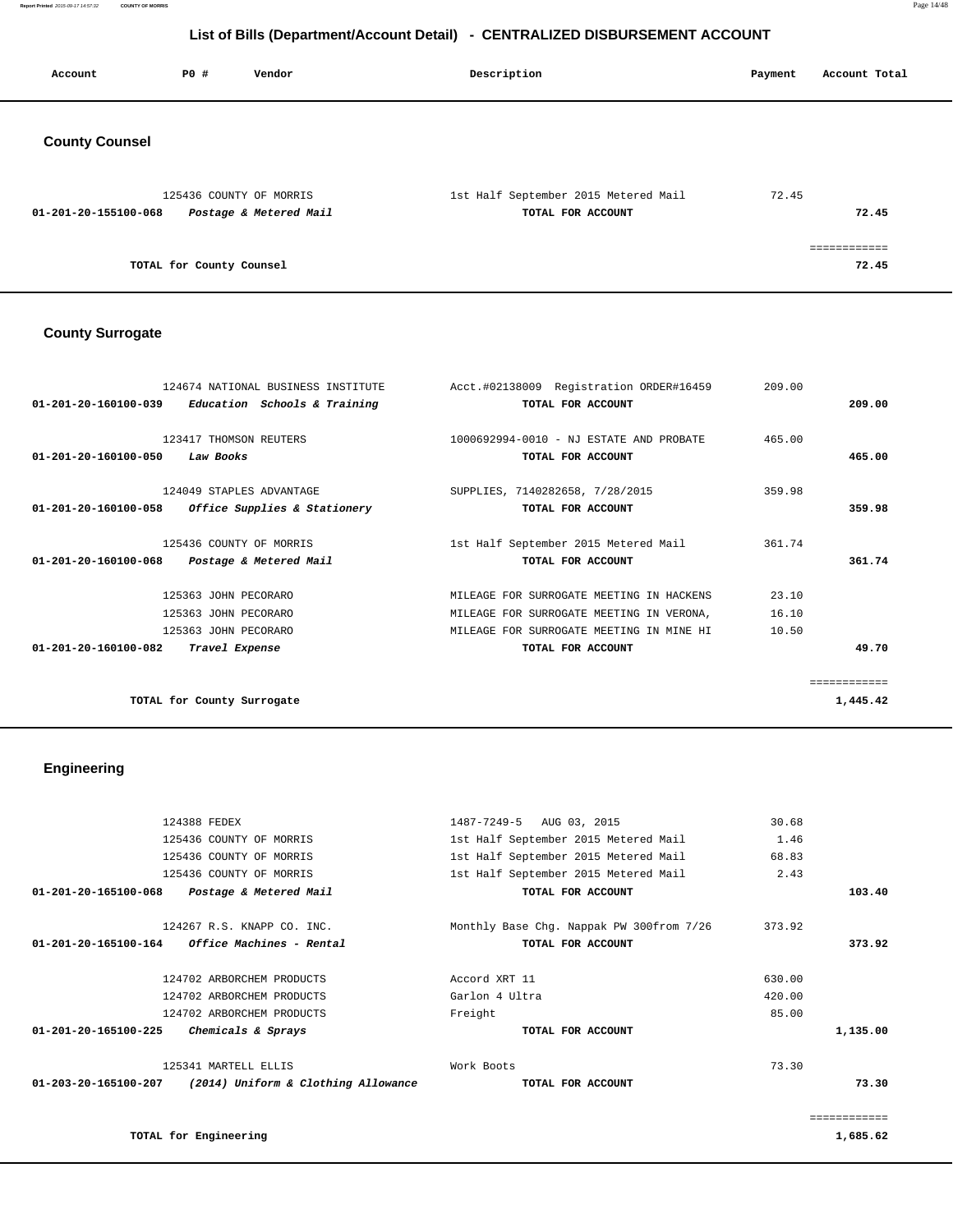**Report Printed** 2015-09-17 14:57:32 **COUNTY OF MORRIS** Page 15/48

# **List of Bills (Department/Account Detail) - CENTRALIZED DISBURSEMENT ACCOUNT**

| Account | P0 # | Vendor | Description | Payment | Account Total |
|---------|------|--------|-------------|---------|---------------|
| .       |      | .      | .           |         |               |
|         |      |        |             |         |               |

### **Heritage Commission**

| 124478 READY REFRESH<br>01-201-20-175100-058<br>Office Supplies & Stationery             | 0434723672<br>06/15/15-07/14/15 Bottled<br>TOTAL FOR ACCOUNT | 7.19   | 7.19   |
|------------------------------------------------------------------------------------------|--------------------------------------------------------------|--------|--------|
| 125436 COUNTY OF MORRIS<br>01-201-20-175100-068<br>Postage & Metered Mail                | 1st Half September 2015 Metered Mail<br>TOTAL FOR ACCOUNT    | 11.86  | 11.86  |
| 124477 PAST PERFECT SOFTWARE, INC.<br>01-201-20-175100-079<br>Special Projects           | software support fee - 2015-2016<br>TOTAL FOR ACCOUNT        | 352.00 | 352.00 |
| 124261 MUNICIPAL CAPITAL CORP<br><i>Office Machines - Rental</i><br>01-201-20-175100-164 | copier lease July/August/September<br>TOTAL FOR ACCOUNT      | 589.96 | 589.96 |
| TOTAL for Heritage Commission                                                            |                                                              |        | 961.01 |

### **Planning Board**

| 124700 MORRIS COUNTY CHAMBER OF                      | Registration for Deena Leary, Director M | 75.00    |              |
|------------------------------------------------------|------------------------------------------|----------|--------------|
| 124700 MORRIS COUNTY CHAMBER OF                      | Registration for Christine Marion, Plann | 75.00    |              |
| 125392 DEENA LEARY                                   | Summer 2015 Semester at Rutgers Universi | 2,757.00 |              |
| Education Schools & Training<br>01-201-20-180100-039 | TOTAL FOR ACCOUNT                        |          | 2,907.00     |
|                                                      |                                          |          |              |
| 125436 COUNTY OF MORRIS                              | 1st Half September 2015 Metered Mail     | 187.33   |              |
| 01-201-20-180100-068<br>Postage & Metered Mail       | TOTAL FOR ACCOUNT                        |          | 187.33       |
| 124828 DAILY RECORD                                  | Acct #ASB-187835 Legal Notice w/affidavi | 44.24    |              |
| Publication & Subscriptions<br>01-201-20-180100-070  | TOTAL FOR ACCOUNT                        |          | 44.24        |
|                                                      |                                          |          |              |
|                                                      |                                          |          | ============ |
| TOTAL for Planning Board                             |                                          |          | 3,138.57     |

# **County Weights & Measures**

| 125090 VERIZON WIRELESS                                  | L&PS - WEIGHTS & MEASURES                | 243.34   |          |
|----------------------------------------------------------|------------------------------------------|----------|----------|
| 01-201-22-201100-031<br>Cellular Phones/Pagers           | TOTAL FOR ACCOUNT                        |          | 243.34   |
|                                                          |                                          |          |          |
| 125436 COUNTY OF MORRIS                                  | 1st Half September 2015 Metered Mail     | 20.37    |          |
| 01-201-22-201100-068<br>Postage & Metered Mail           | TOTAL FOR ACCOUNT                        |          | 20.37    |
|                                                          |                                          |          |          |
| 125017 EMPLOYMENT HORIZONS, INC.                         | JANITORIAL SERVICE: JULY 2015            | 859.00   |          |
| 125018 READY REFRESH                                     | $0426700738 - 7/15/15 - 8/14/15$         | 28.18    |          |
| 125438 MORRIS COUNTY MUNICIPAL                           | CUSTOMER# WEIGHTSM                       | 350.00   |          |
| Other Outside Services<br>$01 - 201 - 22 - 201100 - 084$ | TOTAL FOR ACCOUNT                        |          | 1,237.18 |
|                                                          |                                          |          |          |
| 125381 JERSEY CENTRAL POWER & LIGHT                      | 100 007 051 277 WEIGHTS & MEASURES DATED | 1,415.22 |          |
| 01-201-22-201100-137<br><i>Electricity</i>               | TOTAL FOR ACCOUNT                        |          | 1,415.22 |
| 125442 NATIONAL FUEL OIL INC.                            | FUEL CHARGES, 8/15                       | 719.59   |          |
| 01-201-22-201100-140<br>Gas Purchases                    | TOTAL FOR ACCOUNT                        |          | 719.59   |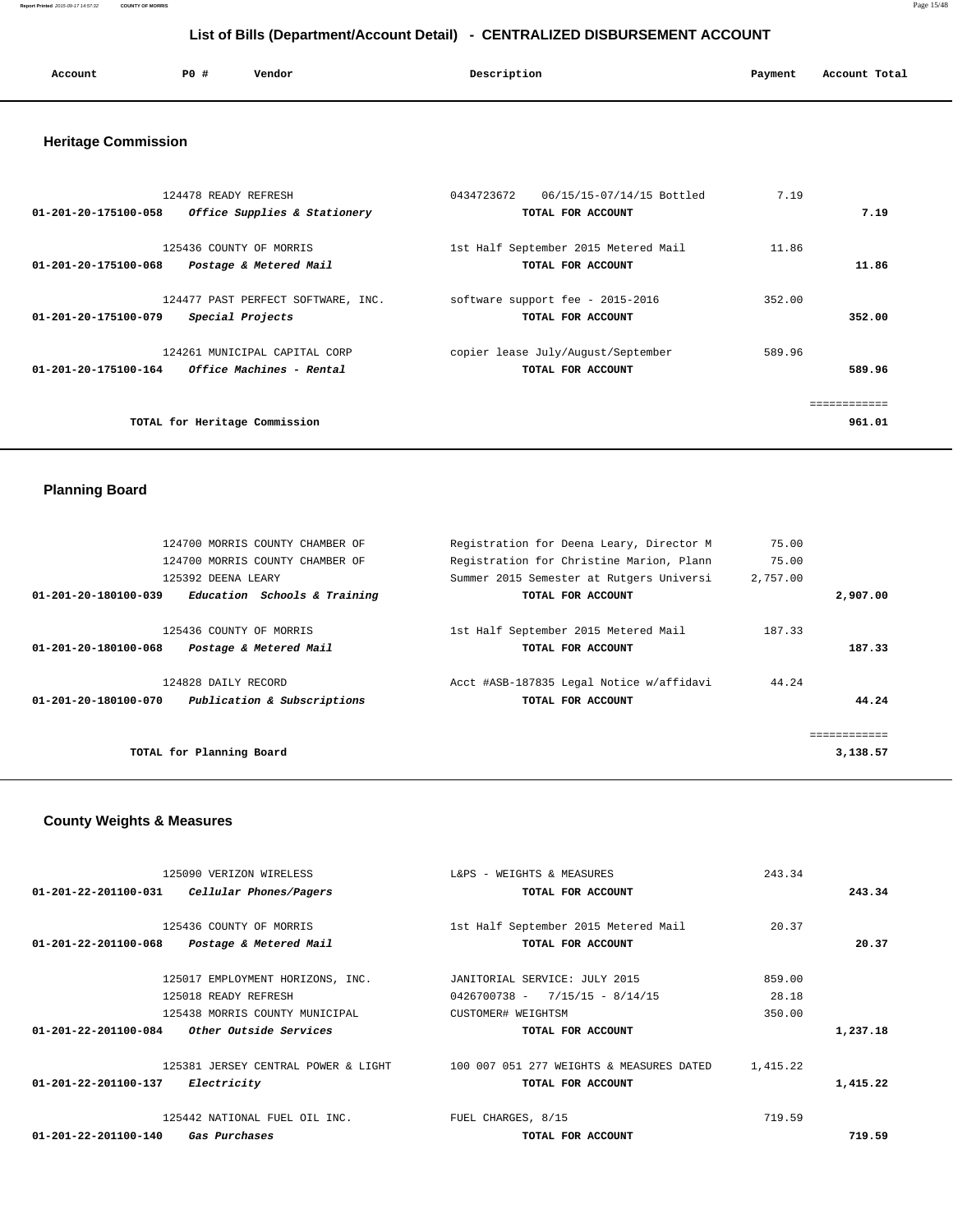**Report Printed** 2015-09-17 14:57:32 **COUNTY OF MORRIS** Page 16/48

# **List of Bills (Department/Account Detail) - CENTRALIZED DISBURSEMENT ACCOUNT**

| Account                              | PO#             | Vendor                              | Description                       | Payment | Account Total |
|--------------------------------------|-----------------|-------------------------------------|-----------------------------------|---------|---------------|
| <b>County Weights &amp; Measures</b> |                 |                                     |                                   |         |               |
|                                      | 125379 PSE&G CO |                                     | REF # MOMBAG/ 65-513-961-00 W & M | 106.11  |               |
| 01-201-22-201100-141                 | Natural Gas     |                                     | TOTAL FOR ACCOUNT                 |         | 116.47        |
|                                      |                 |                                     |                                   |         | ============  |
|                                      |                 | TOTAL for County Weights & Measures |                                   |         | 3,752.17      |

# **Employee Group Insurance**

|                      | 124278 DISCOVERY BENEFITS INC.           | July 2015 COBRA Inv#0000562415-IN Acct#               | 783.50       |
|----------------------|------------------------------------------|-------------------------------------------------------|--------------|
|                      | 124992 HORIZON BLUE CROSS BLUE SHIELD    | September 2015 Mosquito Medical PPO/Meda 32,653.03    |              |
|                      | 124993 HORIZON BLUE CROSS BLUE SHIELD    | Septmeber 2015 Freeholder List Medical P 1,404,284.73 |              |
|                      | 121590 DOROTHY HARRSCH                   | Medicare B - January 2015 through June 2              | 629.40       |
|                      | 121942 ISABELLE SIMON                    | Medicare B - January 2015 through June 2              | 629.40       |
|                      | 121749 MARLENE FRANEY                    | Medicare B - January 2015 through June 2              | 629.40       |
|                      | 121950 SUSAN SMITH                       | Medicare B - January 2015 through June 2              | 629.40       |
|                      | 121481 EVADNE ELLIOTT                    | Medicare B - January 2015 through June 2              | 629.40       |
|                      | 121481 EVADNE ELLIOTT                    | Medicare B - June 2013                                | 104.90       |
|                      | 121991 JEAN TAYLOR                       | Medicare B - January 2015 through June 2              | 629.40       |
| 01-201-23-220100-090 | Employee Group Insurance Expenditures    | TOTAL FOR ACCOUNT                                     | 1,441,602.56 |
|                      | 111937 JEAN TAYLOR                       | Medicare B - July 2014 through December 1,258.80      |              |
| 01-203-23-220100-090 | (2014) Employee Group Insurance Expendit | TOTAL FOR ACCOUNT                                     | 1,258.80     |
|                      |                                          |                                                       | ============ |
|                      | TOTAL for Employee Group Insurance       |                                                       | 1,442,861.36 |
|                      |                                          |                                                       |              |

# **Office of Emergency Management**

|                                | 125090 VERIZON WIRELESS                  | L&PS - ADMIN                             | 241.32 |              |
|--------------------------------|------------------------------------------|------------------------------------------|--------|--------------|
| 01-201-25-252100-031           | Cellular Phones/Pagers                   | TOTAL FOR ACCOUNT                        |        | 241.32       |
|                                | 125020 OUENCH USA, INC.                  | AC#D060587, 9/1/15 720 UV Hot and Cold   | 48.00  |              |
| 01-201-25-252100-058           | Office Supplies & Stationery             | TOTAL FOR ACCOUNT                        |        | 48.00        |
|                                | 125040 LOMBARDO LETTERING INC.           | Reflective Decals 12x12 per attached inv | 600.00 |              |
|                                | 124818 JAMES SCHULTZ                     | Medical Rehab supplies reimbursement 8/1 | 47.76  |              |
| $01 - 201 - 25 - 252100 - 059$ | Other General Expenses                   | TOTAL FOR ACCOUNT                        |        | 647.76       |
|                                | 125436 COUNTY OF MORRIS                  | 1st Half September 2015 Metered Mail     | 0.98   |              |
|                                | 125436 COUNTY OF MORRIS                  | 1st Half September 2015 Metered Mail     | 1.46   |              |
| 01-201-25-252100-068           | Postage & Metered Mail                   | TOTAL FOR ACCOUNT                        |        | 2.44         |
|                                |                                          |                                          |        | ------------ |
|                                | TOTAL for Office of Emergency Management |                                          |        | 939.52       |
|                                |                                          |                                          |        |              |

 **Communications Center**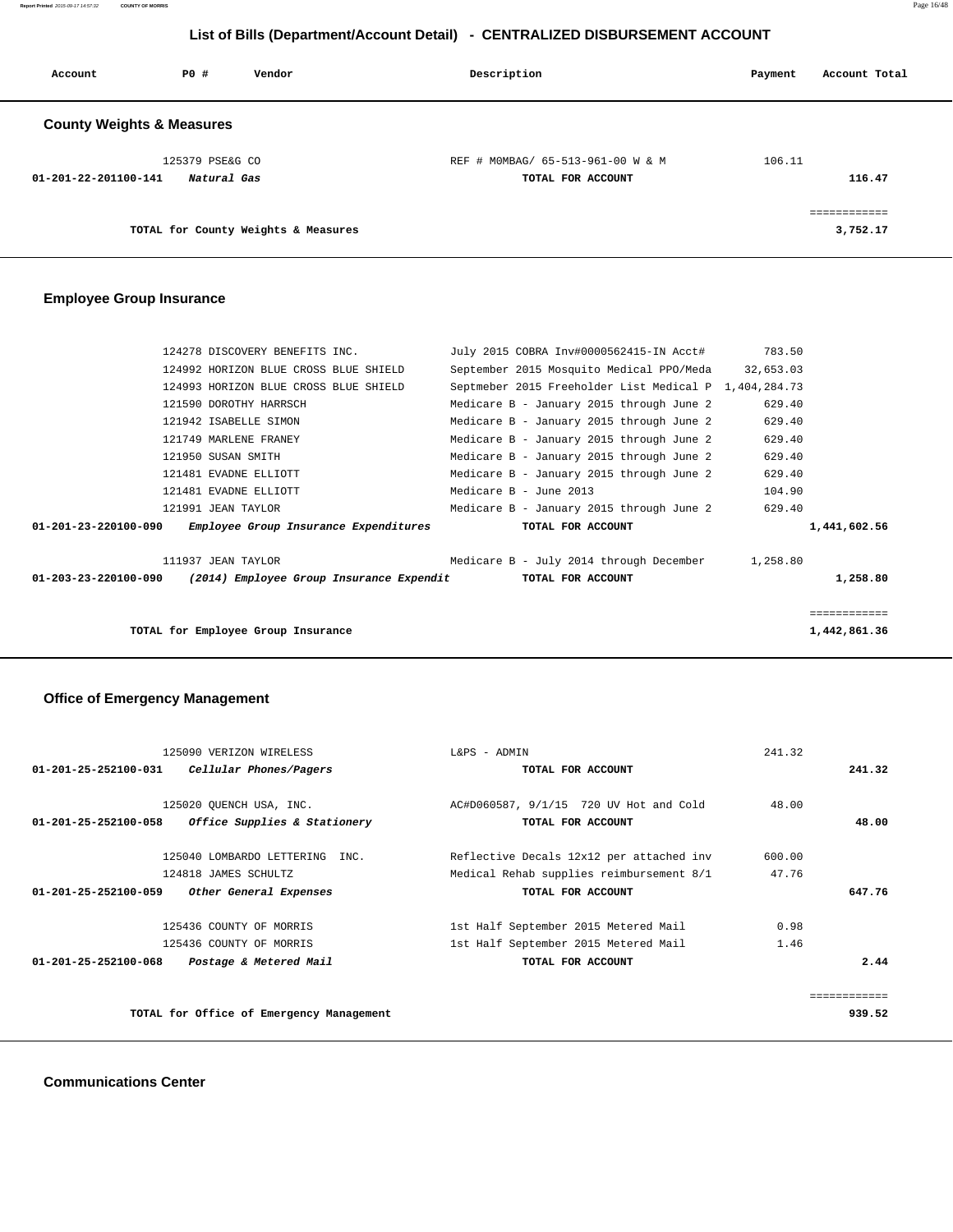**Report Printed** 2015-09-17 14:57:32 **COUNTY OF MORRIS** Page 17/48

# **List of Bills (Department/Account Detail) - CENTRALIZED DISBURSEMENT ACCOUNT**

| Account                        | P0 #<br>Vendor                                            | Description                                                   | Payment  | Account Total |
|--------------------------------|-----------------------------------------------------------|---------------------------------------------------------------|----------|---------------|
| <b>Communications Center</b>   |                                                           |                                                               |          |               |
| 01-201-25-252105-023           | Associations and Memberships                              | TOTAL FOR ACCOUNT                                             |          | 3,695.00      |
| 01-201-25-252105-037           | 124591 W.B. MASON COMPANY INC<br>Data Processing Supplies | 8/7/15, C1033751, Copy paper, order# S02<br>TOTAL FOR ACCOUNT | 483.40   | 483.40        |
|                                | 123895 INTERNATIONAL ACADEMIES OF                         | EMD Recertification: M.Glogolich, J.Rome                      | 350.00   |               |
|                                | 123892 VALENCIA COLLEGE                                   | 7/29/15, TDD training codes, Morris Coun                      | 196.00   |               |
| 01-201-25-252105-039           | Education Schools & Training                              | TOTAL FOR ACCOUNT                                             |          | 546.00        |
|                                | 124228 BASE POWER SERVICES                                | 4/24/15, Randolph Twr (2) Best FE Major                       | 700.00   |               |
|                                | 124228 BASE POWER SERVICES                                | 4/24/15, Randolph Twr (2) Liebert Nfinit                      | 700.00   |               |
|                                | 124228 BASE POWER SERVICES                                | 4/24/15, Comm Ctr Best FE Major PM                            | 350.00   |               |
|                                | 124228 BASE POWER SERVICES                                | 4/30/15, Chester Best FE Major PM                             | 350.00   |               |
|                                | 124228 BASE POWER SERVICES                                | 4/30/15, Washington Best FE Major PM                          | 350.00   |               |
|                                | 124228 BASE POWER SERVICES                                | 4/30/15, Washington MCI Best FE Major PM                      | 350.00   |               |
|                                | 124228 BASE POWER SERVICES                                | 4/30/15, Roxbury Best FE Major PM                             | 350.00   |               |
|                                | 124228 BASE POWER SERVICES                                | 5/1/15, Dover Best FE Major PM                                | 350.00   |               |
|                                | 124228 BASE POWER SERVICES                                | 5/1/15, Kinnelon Best FE Major PM                             | 350.00   |               |
|                                | 124228 BASE POWER SERVICES                                | 5/1/15, Boonton Best FE Major PM                              | 350.00   |               |
|                                | 124228 BASE POWER SERVICES                                | 5/4/15, Admin Bldg Best FE Major PM                           | 350.00   |               |
|                                | 124228 BASE POWER SERVICES                                | 5/4/15, Long Hill Best FE Major PM                            | 350.00   |               |
|                                | 124228 BASE POWER SERVICES                                | 5/4/15, Bowling Green-Jefferson Best FE                       | 350.00   |               |
|                                | 124228 BASE POWER SERVICES                                | 5/4/15, American Twr-Rockaway Best FE Ma                      | 350.00   |               |
| 01-201-25-252105-044           | Equipment Service Agreements                              | TOTAL FOR ACCOUNT                                             |          | 5,600.00      |
|                                |                                                           |                                                               |          |               |
|                                | 124667 JOHN FAENZA                                        | 7/29/15, Key cabinet for Watch Ops offic                      | 106.85   |               |
|                                | 125313 STAPLES ADVANTAGE                                  | 8/19/15, NYC1054187, Office supplies, or                      | 149.60   |               |
|                                | 125313 STAPLES ADVANTAGE                                  | 8/15/15, NYC1054187, Office supplies, or                      | 276.87   |               |
|                                | 125313 STAPLES ADVANTAGE                                  | 8/15/15, NYC1054187, Office supplies, or                      | 19.47    |               |
|                                | 125313 STAPLES ADVANTAGE                                  | 8/18/15, NYC1054187, Office supplies, or                      | 132.54   |               |
|                                | 125313 STAPLES ADVANTAGE                                  | 8/25/15, NYC1054187, Office supplies, or                      | 77.20    |               |
| $01 - 201 - 25 - 252105 - 058$ | Office Supplies & Stationery                              | TOTAL FOR ACCOUNT                                             |          | 762.53        |
|                                | 124347 FEDEX                                              | 8/3/15, act#3876-2044-3, tracking ID# 77                      | 10.17    |               |
|                                | 125436 COUNTY OF MORRIS                                   | 1st Half September 2015 Metered Mail                          | 21.03    |               |
| 01-201-25-252105-068           | Postage & Metered Mail                                    | TOTAL FOR ACCOUNT                                             |          | 31.20         |
|                                |                                                           |                                                               |          |               |
|                                | 124356 KEYSTONE PUBLIC SAFETY INC.                        | Quote 8/4/15, Fire Mobile Licenses                            | 9,000.00 |               |
|                                | 124356 KEYSTONE PUBLIC SAFETY INC.                        | Ouote 8/4/15, Maintenance for Licenses                        | 2,385.00 |               |
| 01-201-25-252105-078           | Software Maintenance                                      | TOTAL FOR ACCOUNT                                             |          | 11,385.00     |
|                                |                                                           |                                                               |          |               |
|                                | 124421 VOIANCE LANGUAGE SERVICES, LLC                     | Cust# CV45120, 7/31/15, Interpreter fees                      | 740.34   |               |
| 01-201-25-252105-117           | Interpretor Fees                                          | TOTAL FOR ACCOUNT                                             |          | 740.34        |
|                                |                                                           |                                                               |          |               |
|                                | 124502 AMERICAN TOWER CORPORATION                         | Tower rental September 2015 Green Pond R                      | 1,872.72 |               |
| 01-201-25-252105-131           | County Wide Radio System                                  | TOTAL FOR ACCOUNT                                             |          | 1,872.72      |
|                                |                                                           |                                                               |          |               |
|                                | 124349 BOROUGH OF BUTLER                                  | 3680-0, 8/4/15, Denise Drive cell tower                       | 588.90   |               |
|                                | 124616 JERSEY CENTRAL POWER & LIGHT                       | 100 078 772 421, 8/17/15, Hickory Tvrn R                      | 515.58   |               |
| 01-201-25-252105-137           | Electricity                                               | TOTAL FOR ACCOUNT                                             |          | 1,104.48      |
|                                |                                                           |                                                               |          |               |
|                                | 124231 BASE POWER SERVICES                                | 4/30/15, Emergency service call Chester                       | 275.00   |               |
| 01-201-25-252105-161           | Communications Equipment                                  | TOTAL FOR ACCOUNT                                             |          | 275.00        |
|                                | 124350 IBM CORP                                           | Quote# 16932081, 8/6/15, IBM Kenexa Skil                      | 2,016.00 |               |
| 01-201-25-252105-189           | Medical                                                   | TOTAL FOR ACCOUNT                                             |          | 2,016.00      |
|                                |                                                           |                                                               |          |               |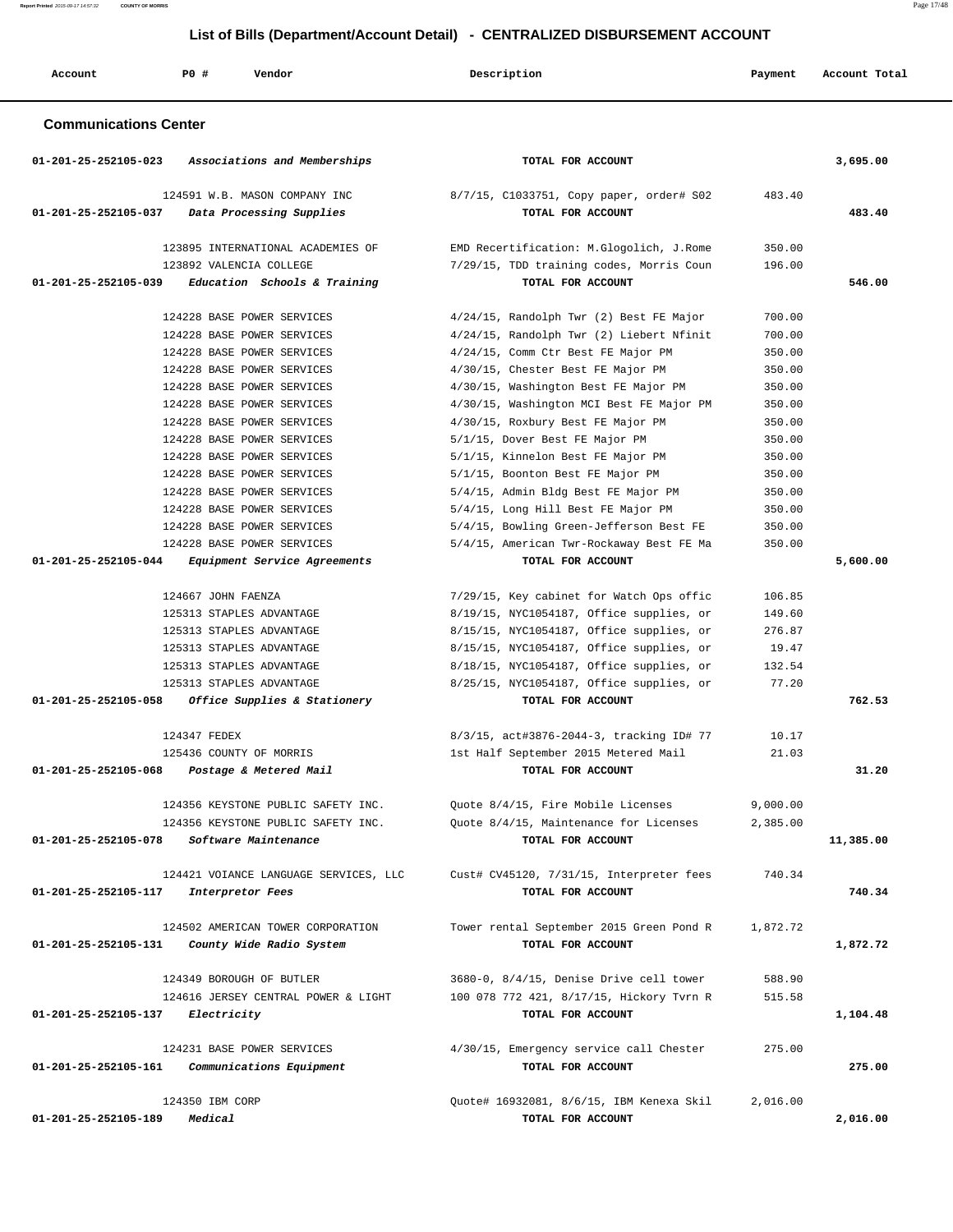**Report Printed** 2015-09-17 14:57:32 **COUNTY OF MORRIS** Page 18/48

# **List of Bills (Department/Account Detail) - CENTRALIZED DISBURSEMENT ACCOUNT**

| Account                      | PO#       | Vendor                          | Description       | Payment | Account Total                          |
|------------------------------|-----------|---------------------------------|-------------------|---------|----------------------------------------|
| <b>Communications Center</b> |           |                                 |                   |         |                                        |
| 01-201-25-252105-258         | Equipment |                                 | TOTAL FOR ACCOUNT |         | 170.75                                 |
|                              |           | TOTAL for Communications Center |                   |         | ------------<br>---------<br>28,682.42 |

# **County Medical Examiner Office**

|                                | 125042 UNIVERSITY OF MISSOURI            | Cust#28036, Case AF15-17, 21150058   | 500.00   |              |
|--------------------------------|------------------------------------------|--------------------------------------|----------|--------------|
| $01 - 201 - 25 - 254100 - 035$ | <i>Consultation Fee</i>                  | TOTAL FOR ACCOUNT                    |          | 500.00       |
|                                |                                          |                                      |          |              |
|                                | 124893 READY REFRESH                     | AC#0434597878, 8/17/15               | 14.91    |              |
| 01-201-25-254100-058           | Office Supplies & Stationery             | TOTAL FOR ACCOUNT                    |          | 14.91        |
|                                |                                          |                                      |          |              |
|                                | 125021 ILIFF-RUGGIERO FUNERAL HOME INC.  | Sussex Livery 8/15 7 cases           | 2,100.00 |              |
|                                | 125022 TEW FUNERAL SERVICES INC.         | Warren Livery 8/15                   | 1,415.00 |              |
| $01 - 201 - 25 - 254100 - 059$ | Other General Expenses                   | TOTAL FOR ACCOUNT                    |          | 3,515.00     |
|                                | 125436 COUNTY OF MORRIS                  | 1st Half September 2015 Metered Mail | 11.65    |              |
| $01 - 201 - 25 - 254100 - 068$ | Postage & Metered Mail                   | TOTAL FOR ACCOUNT                    |          | 11.65        |
|                                |                                          |                                      |          | ============ |
|                                | TOTAL for County Medical Examiner Office |                                      |          | 4,041.56     |
|                                |                                          |                                      |          |              |
|                                |                                          |                                      |          |              |

### **County Sheriff's Department**

| 125092 SEAN ABRUSCI                                   | Class - Crisis Intervention in Public Sa               | 920.00   |           |
|-------------------------------------------------------|--------------------------------------------------------|----------|-----------|
| 125335 SUSAN HUNTER                                   | (2) Night Stay @ Homewood Suites Egg Har               | 279.74   |           |
| $01-201-25-270100-039$ Education Schools & Training   | TOTAL FOR ACCOUNT                                      |          | 1,199.74  |
| 120592 MOORE MEDICAL LLC                              | MooreBrand Toe Nail Clippers Item#99537,               | 29.40    |           |
| 120592 MOORE MEDICAL LLC                              | MooreBrand Scalpels Item#80713, Box/10                 | 36.85    |           |
| 120592 MOORE MEDICAL LLC                              | 18oz Hand/Pump Sanitizer Item# 23705                   | 35.20    |           |
| 01-201-25-270100-047<br>Identification Equip&Supplies | TOTAL FOR ACCOUNT                                      |          | 101.45    |
| 124358 PORTER LEE CORPORATION                         | White Barcode Lebels (1,500), Part#PLC-L               | 258.00   |           |
| 124358 PORTER LEE CORPORATION                         | White Barcode Labels 4" x 5" (500), Part               | 430.00   |           |
| 124358 PORTER LEE CORPORATION                         | 4" Resin Ribbons for Zebra Desktop Print               | 125.00   |           |
| 124358 PORTER LEE CORPORATION                         | Shipping & Handling                                    | 20.00    |           |
| 01-201-25-270100-064 Photographic Suppies             | TOTAL FOR ACCOUNT                                      |          | 833.00    |
| 125436 COUNTY OF MORRIS                               | 1,165.13 lst Half September 2015 Metered Mail 1,165.13 |          |           |
| 01-201-25-270100-068<br>Postage & Metered Mail        | TOTAL FOR ACCOUNT                                      |          | 1,165.13  |
| 124831 U.S. SECURITY ASSOCIATES, INC.                 | $573-1067-000$ - GUARDS - Sheriff's Office             | 3,427.68 |           |
| 124831 U.S. SECURITY ASSOCIATES, INC.                 | GUARDS - Sheriffs Office, $7/31/15 - 8/6/$             | 3,202.24 |           |
| 124269 U.S. SECURITY ASSOCIATES, INC.                 | $573-1067-000$ GUARDS - $7/10/15$ - $7/16/15$ ,        | 3,395.92 |           |
| 124269 U.S. SECURITY ASSOCIATES, INC.                 | GUARDS - 7/17/15 - 7/23/15, Inv dtd 7/23               | 3,427.68 |           |
| 01-201-25-270100-084<br><i>Other Outside Services</i> | TOTAL FOR ACCOUNT                                      |          | 13,453.52 |
|                                                       |                                                        |          |           |
| 118173 EAGLE POINT GUN SHOP                           | CASES - .40 cal. 180gr. HST Hollow Point               | 9.260.10 |           |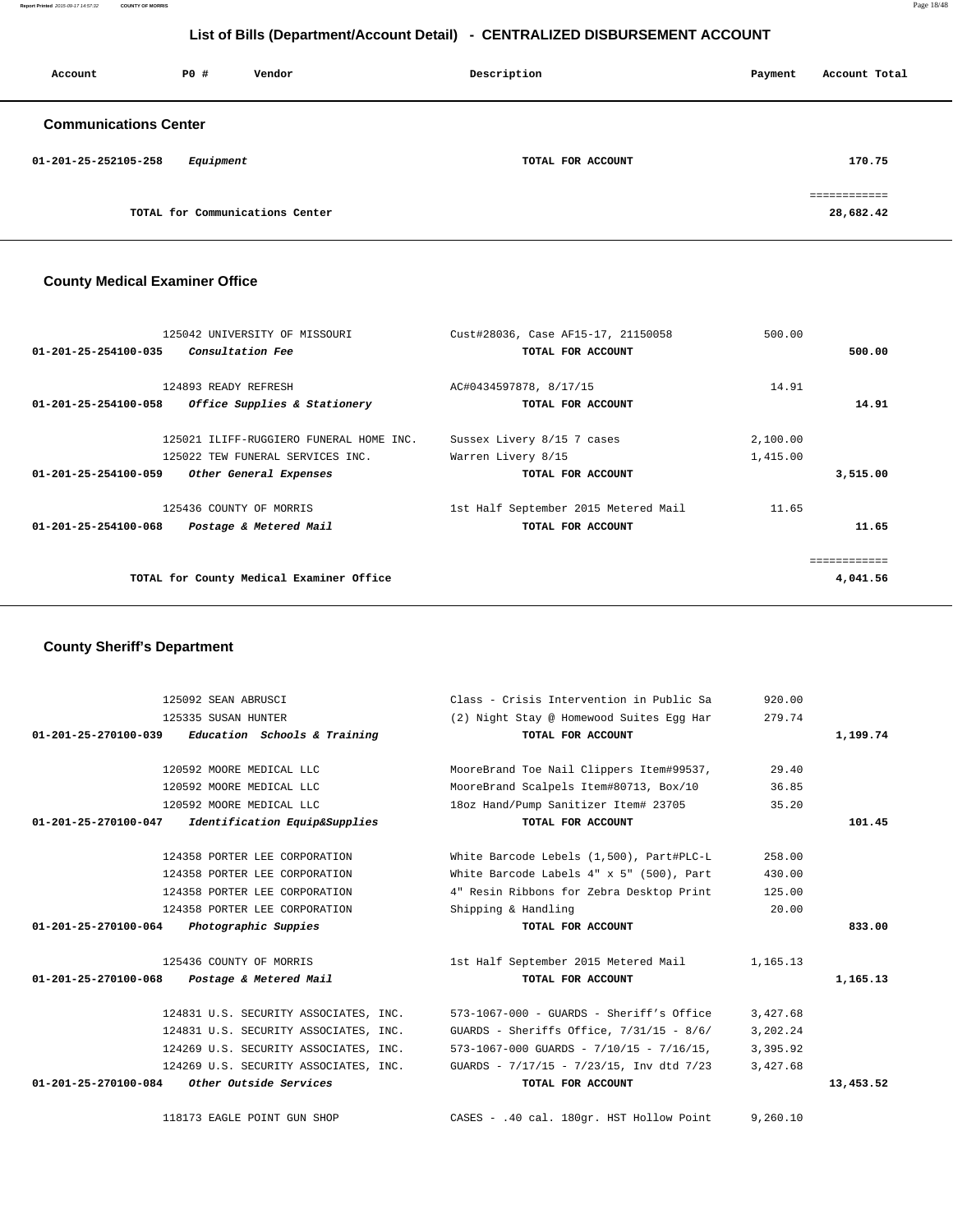**Report Printed** 2015-09-17 14:57:32 **COUNTY OF MORRIS** Page 19/48

# **List of Bills (Department/Account Detail) - CENTRALIZED DISBURSEMENT ACCOUNT**

| Account                            | P0#        | Vendor                                | Description                                 | Payment  | Account Total |
|------------------------------------|------------|---------------------------------------|---------------------------------------------|----------|---------------|
| <b>County Sheriff's Department</b> |            |                                       |                                             |          |               |
|                                    |            | 118173 EAGLE POINT GUN SHOP           | CASES - 12ga. 9 pellet copper-plated red    | 1,099.50 |               |
| 01-201-25-270100-115               | Ammunition |                                       | TOTAL FOR ACCOUNT                           |          | 10,955.18     |
|                                    |            | 124634 MUNICIPAL CAPITAL CORP         | $(7)$ Ricoh MP4002SP & $(2)$ Ricoh MP2352SP | 5,333.65 |               |
| $01 - 201 - 25 - 270100 - 164$     |            | Office Machines - Rental              | TOTAL FOR ACCOUNT                           |          | 5,333.65      |
|                                    |            | 124786 UNIVERSAL UNIFORM SALES CO INC | DEPACO/K9 - Fleeces/Alterations, Inv dtd    | 271.98   |               |
|                                    |            | 124786 UNIVERSAL UNIFORM SALES CO INC | JOHNSON - Boots, Inv dtd 8/10/15, POS#2-    | 109.99   |               |
|                                    |            | 124786 UNIVERSAL UNIFORM SALES CO INC | KELLY - Complete Uniforms, Inv dtd 8/10/    | 777.00   |               |
|                                    |            | 124786 UNIVERSAL UNIFORM SALES CO INC | DEPT - Accessories, Inv dtd 7/10/15, POS    | 25.00    |               |
|                                    |            | 124786 UNIVERSAL UNIFORM SALES CO INC | ROCHFORD - White Shirts/Emblems, Inv dtd    | 104.98   |               |
|                                    |            | 124786 UNIVERSAL UNIFORM SALES CO INC | OTTAVINIA/SERT - Pants & Shirt, Inv dtd     | 123.00   |               |
|                                    |            | 124618 UNIVERSAL UNIFORM SALES CO INC | SHANAHAN - Shirts/Pants/Mag Holder/Belt/    | 280.89   |               |
| 01-201-25-270100-202               |            | Uniform And Accessories               | TOTAL FOR ACCOUNT                           |          | 1,692.84      |
|                                    |            | 120677 MOORE MEDICAL LLC              | Item#60092 PVC Nasal Airway 30Fr            | 8.82     |               |
|                                    |            | 120677 MOORE MEDICAL LLC              | Item#60093 PVC Nasal Airway 28Gr            | 8.82     |               |
|                                    |            | 120677 MOORE MEDICAL LLC              | Item#60094 PVC Nasal Airway 26Fr            | 8.82     |               |
|                                    |            | 120677 MOORE MEDICAL LLC              | Item#60095 PVC Nasal Airway 24Fr            | 8.82     |               |
|                                    |            | 120677 MOORE MEDICAL LLC              | Item#60097 PVC Nasal Airway 20Fr            | 17.64    |               |
|                                    |            | 120677 MOORE MEDICAL LLC              | Item#60098 PVC Nasal Airway 18Fr            | 8.82     |               |
|                                    |            | 120677 MOORE MEDICAL LLC              | Item#60099 PVC Nasal Airway 16Fr            | 5.88     |               |
|                                    |            | 120677 MOORE MEDICAL LLC              | Item#13138 Insta-Glucose 31 gm              | 33.42    |               |
|                                    |            | 120677 MOORE MEDICAL LLC              | Item#60092 PVC Nasal Airway 30Fr            | 2.94     |               |
| 01-201-25-270100-203               |            | X-Ray & Medical Supplies              | TOTAL FOR ACCOUNT                           |          | 103.98        |
|                                    |            | 124259 MAJOR AUTOMOTIVE INSTALLATIONS | Item#MO-NTN9858C - Battery Impres NiMH 1    | 864.00   |               |
| 01-201-25-270100-258               | Equipment  |                                       | TOTAL FOR ACCOUNT                           |          | 864.00        |
|                                    |            | 124004 AMERICAN TIME RECORDER INC     | Rebuilt Time Clock - Legal Services, Inv    | 475.00   |               |
| 01-201-25-270100-262               |            | Machinery Repairs & Parts             | TOTAL FOR ACCOUNT                           |          | 475.00        |
|                                    |            |                                       |                                             |          | ============  |
|                                    |            | TOTAL for County Sheriff's Department |                                             |          | 36,177.49     |

### **County Prosecutor's Office**

|                                | 125441 DOROTHY DIFABIO             | Reg.On Call Supplemental Pay- August 201 | 85.60    |          |
|--------------------------------|------------------------------------|------------------------------------------|----------|----------|
|                                | 125441 DOROTHY DIFABIO             | Wkd & Holiday Supplemental Pay-August 21 | 32.00    |          |
|                                | 125441 DOROTHY DIFABIO             | Supplemental Case Pay - #150811MRSCD12-A | 75.00    |          |
|                                | 125439 JUNE WITTY                  | Reg.On Call Supplemental Pay- August 201 | 62.40    |          |
|                                | 125439 JUNE WITTY                  | Wknd & Holiday Pay - August 2015         | 28.00    |          |
|                                | 125439 JUNE WITTY                  | Supplemental Case Pay-#150803MRSCD11 *8/ | 150.00   |          |
|                                | 125440 SANDRA HOYER                | Reg.On Call Supplement - Aug.2015        | 31.20    |          |
|                                | 125440 SANDRA HOYER                | Wknd & Holiday Supplemental Pay -Aug. 20 | 24.00    |          |
|                                | 125440 SANDRA HOYER                | Supplemental Case Pay - #150809MRSCD13   | 75.00    |          |
| 01-201-25-275100-016           | Outside Salaries & Wages           | TOTAL FOR ACCOUNT                        |          | 563.20   |
|                                | 123845 VERIZON WIRELESS            | Account #982471570-00001 (June13-July 12 | 830.60   |          |
|                                | 124470 VERIZON WIRELESS            | Account#242004961-00001 (6/24-7/23/15)MC | 6,782.91 |          |
| $01 - 201 - 25 - 275100 - 031$ | Cellular Phones/Pagers             | TOTAL FOR ACCOUNT                        |          | 7,613.51 |
|                                | 124644 OFFICE CONCEPTS GROUP, INC. | Account #16868 (Ink & Toner)             | 475.73   |          |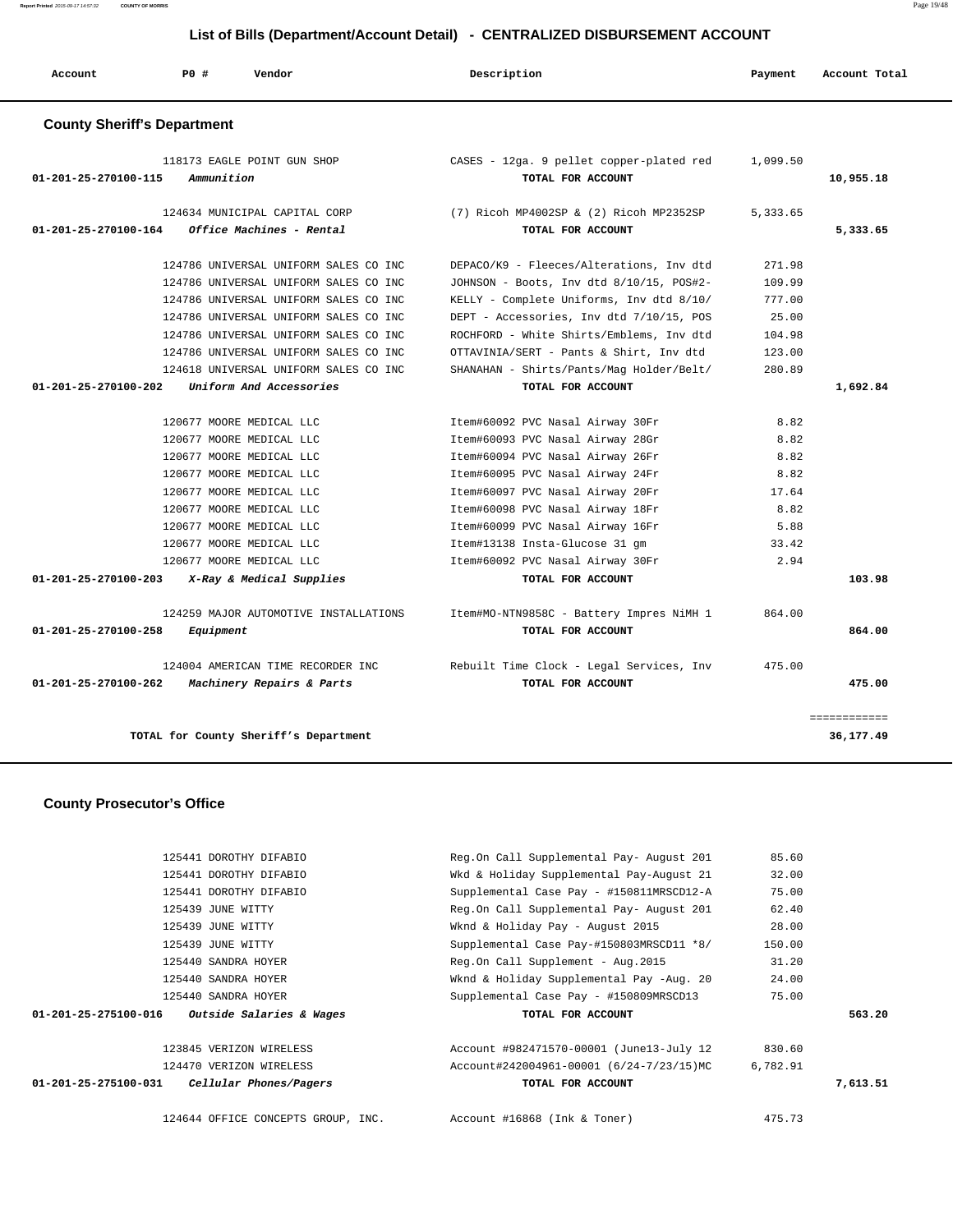| Account                           | P0 #<br>Vendor                                      | Description                                                   | Payment  | Account Total |
|-----------------------------------|-----------------------------------------------------|---------------------------------------------------------------|----------|---------------|
| <b>County Prosecutor's Office</b> |                                                     |                                                               |          |               |
| 01-201-25-275100-037              | Data Processing Supplies                            | TOTAL FOR ACCOUNT                                             |          | 790.98        |
|                                   | 124496 JOHNSTON COMMUNICATIONS                      | Contract #646 - September                                     | 600.00   |               |
|                                   | 124153 NJ STATE ASSO. OF CHIEFS POLICE              | 2015 1/3 Accreditation/Re-Accreditation                       | 2,000.00 |               |
| 01-201-25-275100-044              | Equipment Service Agreements                        | TOTAL FOR ACCOUNT                                             |          | 2,600.00      |
|                                   | 124594 THOMSON REUTERS                              | Account #1003917278 - July Online Charge                      | 1,411.64 |               |
| 01-201-25-275100-050              | Law Books                                           | TOTAL FOR ACCOUNT                                             |          | 1,411.64      |
|                                   | 124835 OFFICE CONCEPTS GROUP, INC.                  | Account #16868 - Office Supplies                              | 343.06   |               |
|                                   | 124835 OFFICE CONCEPTS GROUP, INC.                  | Account #16868-Office Supplies                                | 446.26   |               |
|                                   | 124697 ALPHA GRAPHICS MORRISTOWN                    | 11x14 Certificates - Atoche & Ogilvie                         | 35.00    |               |
|                                   | 124586 OFFICE CONCEPTS GROUP, INC.                  | Account #16868 - Misc. Office Supplies                        | 193.48   |               |
|                                   | 124586 OFFICE CONCEPTS GROUP, INC.                  | Account #16868 - Misc.Office Supplies                         | 148.56   |               |
| 01-201-25-275100-058              | Office Supplies & Stationery                        | TOTAL FOR ACCOUNT                                             |          | 1,166.36      |
|                                   | 125436 COUNTY OF MORRIS                             | 1st Half September 2015 Metered Mail                          | 1,009.49 |               |
| 01-201-25-275100-068              | Postage & Metered Mail                              | TOTAL FOR ACCOUNT                                             |          | 1,009.49      |
|                                   | 124888 COMMUNICATIONS SERVICE                       | Remove Radio, Siren & Lighting ** Insura                      | 81.00    |               |
| 01-201-25-275100-072              | Radio Repairs                                       | TOTAL FOR ACCOUNT                                             |          | 81.00         |
|                                   | 125225 VERIZON                                      | Account #973 285-5371 820 57Y 08/14/15                        | 30.78    |               |
|                                   | 125230 VERIZON                                      | Account #973 285-4391 669 50Y (8/14-9/13                      | 271.87   |               |
|                                   | 124890 COMMUNICATIONS SERVICE                       | Removal Radio, Siren & Lighting - Fraud                       | 120.00   |               |
|                                   | 124890 COMMUNICATIONS SERVICE                       | Removal Radio Siren & Lighting -Mobile C                      | 160.00   |               |
|                                   | 124890 COMMUNICATIONS SERVICE                       | Remove Radio- Sex Crimes Pool Car                             | 160.00   |               |
|                                   | 124890 COMMUNICATIONS SERVICE                       | Install Radio -PSU Insurance Fraud New                        | 368.75   |               |
|                                   | 124890 COMMUNICATIONS SERVICE                       | Insttall Radio-Financial Crimes-New                           | 340.75   |               |
|                                   | 124890 COMMUNICATIONS SERVICE                       | Install Radio-Missing Persons On Call-Ne                      | 340.75   |               |
|                                   | 124890 COMMUNICATIONS SERVICE                       | Install Radio-Cptn.Wilson-New                                 | 340.75   |               |
|                                   | 124890 COMMUNICATIONS SERVICE                       | Install Radio-Det.Thai -New ***********                       | 368.75   |               |
|                                   | 124888 COMMUNICATIONS SERVICE                       |                                                               | 39.00    |               |
|                                   | 123854 CDW GOVERNMENT LLC                           | WD RED 6TB SATA 64MB 3.5IN HDD CONTRACT:                      | 1,325.00 |               |
|                                   | 124696 MORRISTOWN AUTO BODY INC                     | RE: Case #2015X-00345 - Det. R. Lopez (N                      | 130.00   |               |
|                                   | 124497 CABLEVISION                                  | Account #07876-629490-01-0 -Court St.                         | 157.44   |               |
|                                   | 124497 CABLEVISION                                  | Account#07876-634130-01-5-SEU (MCPO HTCU                      | 205.74   |               |
|                                   | 124497 CABLEVISION                                  | Account#07876-625785-01-9 (SEU-2nd Floor                      | 229.85   |               |
| 01-201-25-275100-118              | 124497 CABLEVISION<br>Investigation Expense         | Account#07876-616338-01-7(MCPO)<br>TOTAL FOR ACCOUNT          | 179.90   | 4,769.33      |
|                                   |                                                     |                                                               |          |               |
| 01-201-25-275100-189              | 124764 INSTITUTE FOR FORENSIC PSYCHOLOGY<br>Medical | Psychological Evaluations- Lobman & Spau<br>TOTAL FOR ACCOUNT | 900.00   | 900.00        |
|                                   |                                                     |                                                               |          |               |

 **County Jail** 

| Education Schools & Training<br>01-201-25-280100-039 | TOTAL FOR ACCOUNT             | 300.00 |
|------------------------------------------------------|-------------------------------|--------|
| 123015 SOMERSET COUNTY POLICE                        | TRAINING FOR MORSCH ON 5.5.15 | 50.00  |
| 123314 ATLANTIC TRAINING CENTER                      | 12 CPR CARDS DATED 7.17.15    | 120.00 |
| 123020 ATLANTIC TRAINING CENTER                      | 13 CPR CARDS DATED 6.20.15    | 130.00 |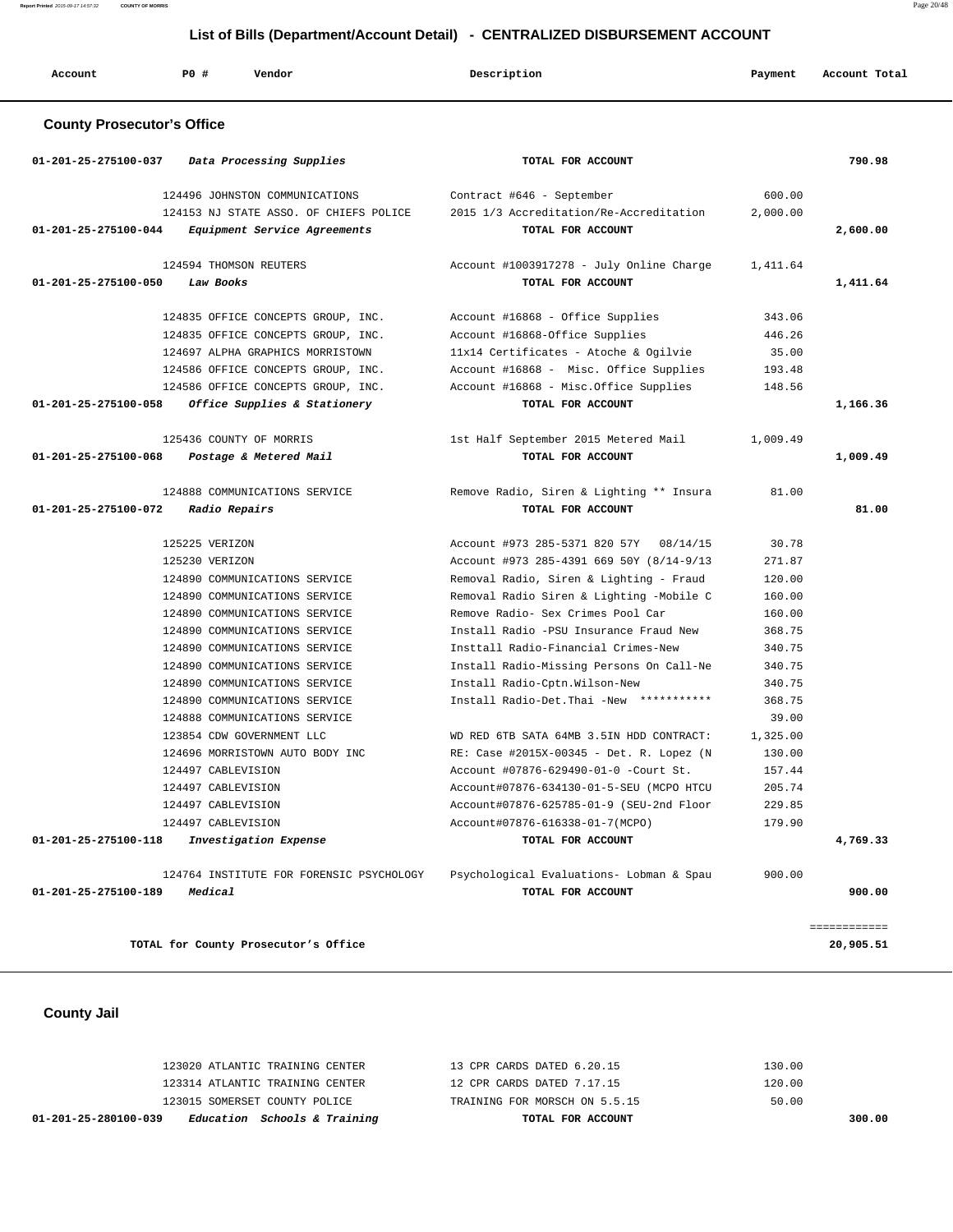**Report Printed** 2015-09-17 14:57:32 **COUNTY OF MORRIS** Page 21/48

# **List of Bills (Department/Account Detail) - CENTRALIZED DISBURSEMENT ACCOUNT**

| Account                        | PO#                   | Vendor                                | Description                              | Payment  | Account Total |
|--------------------------------|-----------------------|---------------------------------------|------------------------------------------|----------|---------------|
| <b>County Jail</b>             |                       |                                       |                                          |          |               |
|                                |                       | 123868 W.B. MASON COMPANY INC         | OFFICE SUPPLIES DATED 7.20.15            | 151.85   |               |
|                                |                       | 123927 W.B. MASON COMPANY INC.        | OFFICE SUPPLIES DATED 7.29.15            | 23.95    |               |
|                                |                       | 123927 W.B. MASON COMPANY INC         | OFFICE SUPPLIES DATED 7.27.15            | 243.10   |               |
| $01 - 201 - 25 - 280100 - 058$ |                       | Office Supplies & Stationery          | TOTAL FOR ACCOUNT                        |          | 454.01        |
|                                |                       | 123056 LANGUAGE LINE SERVICES         | LANGUAGE TRANSLATION SER                 | 231.20   |               |
| 01-201-25-280100-059           |                       | Other General Expenses                | TOTAL FOR ACCOUNT                        |          | 231.20        |
|                                |                       | 125436 COUNTY OF MORRIS               | 1st Half September 2015 Metered Mail     | 26.61    |               |
| $01 - 201 - 25 - 280100 - 068$ |                       | Postage & Metered Mail                | TOTAL FOR ACCOUNT                        |          | 26.61         |
|                                |                       | 124177 ATLANTIC TACTICAL OF NJ, INC.  | OC HOSE AND WAND DATED 8.4.15            | 52.83    |               |
| 01-201-25-280100-128           |                       | Security Equipment                    | TOTAL FOR ACCOUNT                        |          | 52.83         |
|                                |                       | 123866 MUNICIPAL CAPITAL CORP         | INITIAL LEASE PAYMENT FOR COPIER IN ADMI | 1,121.82 |               |
| 01-201-25-280100-164           |                       | Office Machines - Rental              | TOTAL FOR ACCOUNT                        |          | 1,121.82      |
|                                |                       | 124603 UNIVERSAL UNIFORM SALES CO INC | UNIFORMS FOR DAVIDEK DATED 4.9.15        | 310.00   |               |
|                                |                       | 124603 UNIVERSAL UNIFORM SALES CO INC | UNIFORMS FOR HERRERA-GARCIA DATED 7.31.1 | 118.00   |               |
| $01 - 201 - 25 - 280100 - 202$ |                       | Uniform And Accessories               | TOTAL FOR ACCOUNT                        |          | 428.00        |
|                                |                       | 124270 ALLEN PAPER & SUPPLY CO        | JANITORIAL SUPPLIES DATED 8.6.15         | 96.00    |               |
| 01-201-25-280100-252           |                       | Janitorial Supplies                   | TOTAL FOR ACCOUNT                        |          | 96.00         |
|                                |                       | 123863 HIPPO FACILITY MANAGEMENT INC. | FACILITY WORK ORDER COMPUTER PROGRAM TRA | 500.00   |               |
| 01-203-25-280100-039           |                       | (2014) Education Schools & Training   | TOTAL FOR ACCOUNT                        |          | 500.00        |
|                                |                       |                                       |                                          |          | ============  |
|                                | TOTAL for County Jail |                                       |                                          |          | 3,210.47      |

#### **County Youth Detention Facilit**

| 125436 COUNTY OF MORRIS                                   | 1st Half September 2015 Metered Mail     | 86.04 |        |
|-----------------------------------------------------------|------------------------------------------|-------|--------|
| 01-201-25-281100-068<br>Postage & Metered Mail            | TOTAL FOR ACCOUNT                        |       | 86.04  |
| 124898 READY REFRESH                                      | 0434495636 Bottle water billing period 7 | 69.76 |        |
| 01-201-25-281100-185<br>Food                              | TOTAL FOR ACCOUNT                        |       | 69.76  |
| 125337 NICHELLE ORANGE                                    | Party City receipt                       | 72.27 |        |
| 125337 NICHELLE ORANGE                                    | 1\$ Zone receipt                         | 6.00  |        |
| Medical<br>01-201-25-281100-189                           | TOTAL FOR ACCOUNT                        |       | 78.27  |
| 124464 UNIVERSAL UNIFORM SALES CO INC                     |                                          |       |        |
|                                                           | Mens 8 3/4oz Heavy Twill - or unhemmed i | 55.90 |        |
| 124464 UNIVERSAL UNIFORM SALES CO INC                     | Misc Sweaters and Sweats - navy crew nec | 29.00 |        |
| 124464 UNIVERSAL UNIFORM SALES CO INC                     | Misc Shirts - navy tshirt size small - l | 75.00 |        |
| 124464 UNIVERSAL UNIFORM SALES CO INC                     | Misc Seathers and Sweats - navy gym shor | 30.00 |        |
| $01 - 201 - 25 - 281100 - 202$<br>Uniform And Accessories | TOTAL FOR ACCOUNT                        |       | 189.90 |

**TOTAL for County Youth Detention Facilit 423.97**

============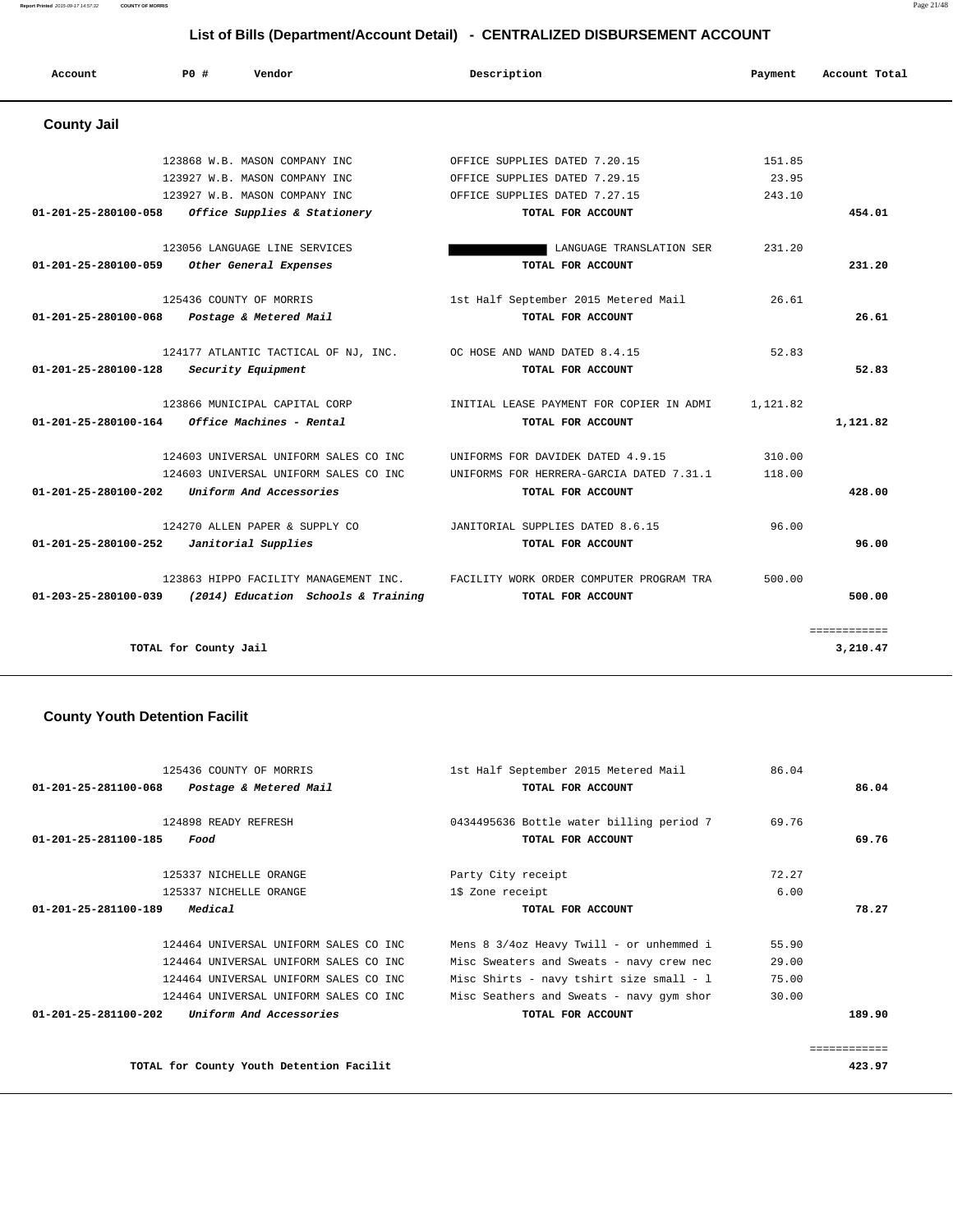**Account P0 # Vendor Description Payment Account Total** 125436 COUNTY OF MORRIS 1st Half September 2015 Metered Mail 11.76  **01-201-26-290100-068 Postage & Metered Mail TOTAL FOR ACCOUNT 11.76** 124689 WASHINGTON TWP MUNICIPAL fuel purchase per agreement 1,338.79 125442 NATIONAL FUEL OIL INC. FUEL CHARGES, 8/15 3,141.25  **01-201-26-290100-140 Gas Purchases TOTAL FOR ACCOUNT 4,480.04** 123995 COMCAST Acct 8499 05 276 0081952 Billing 7/25/2 119.54 124353 CENTURYLINK 310111021 L.V. Garage Fax Bill Date 7/25 219.22  **01-201-26-290100-146 Telephone TOTAL FOR ACCOUNT 338.76** 124364 BUDD LAKE DINER meals 3/31 - 7/5/2015 210.00 124364 BUDD LAKE DINER 15% Gratuity 31.50 124482 BROOKSIDE DINER & RESTAURANT meals 1/3 - 3/29/2015 750.00 124482 BROOKSIDE DINER & RESTAURANT 15% Gratuity 112.50 124355 KORNER STORE INC meals 6/10 - 7/16/2015 170.00 124355 KORNER STORE INC 15% Gratuity 22.50  **01-201-26-290100-188 Meals TOTAL FOR ACCOUNT 1,296.50** 125049 DARREN COSTANZA work boots per contract 90.00 125339 ANDREW THOMAS work boots per contract 90.00 125342 CAM WALKER work boots per contract 90.00 125352 CHRISTOPHER KOOYENGA work boots per contract 81.94 125356 DALE BIXLER work boots per contract 90.00 125309 DAVID TILLSON work boots per contract 90.00 125362 DENNIS CROTHERS work boots per contract 90.00 125222 EARL PARSONS work boots per contract 90.00 125357 EVERTON DUHANEY Work Boots per contract 90.00 125340 FRANK PERRINI work boots per contract 90.00 125353 GREG ST. JOHN work boots per contract 90.00 125127 JEFF FREDERICKS work boots per contract 90.00 125355 JEFF PALK work boots per contract 90.00 125019 WAYNE SPEARS work boots per contract 90.00 125359 JOHN SKEWES work boots per contract 90.00 125345 JOHN BOWER work boots per contract 90.00 125360 MICHAEL VISCONTI work boots per contract 90.00 125354 PAT MORAN work boots per contract 90.00 125344 ROBERT STRELEC work boots per contract 90.00 125343 RICH LITTLE work boots per contract 90.00 125358 TRAVIS DEAN work boots per contract 90.00 125361 WILLIAM KARPACK work boots per contract 90.00 125128 WILLIAM ZABRISKIE work boots per contract 90.00  **01-201-26-290100-207 Uniform & Clothing Allowance TOTAL FOR ACCOUNT 2,061.94** 124371 WELDON QUARRY CO., LLC H.P.M. Green 337.50 124493 GRINNELL RECYCLING INC. Disposable Recycling 7/9/15 197.20 124493 GRINNELL RECYCLING INC. " " 7/9/15 197.20 124493 GRINNELL RECYCLING INC. " " 7/9/15 236.64 124493 GRINNELL RECYCLING INC. " " 7/15/20 394.40 124493 GRINNELL RECYCLING INC. " " 7/30/15 236.64 123971 TILCON NEW YORK INC.  $I-5$ , Tac  $I$ , 438.09 123971 TILCON NEW YORK INC. I-6 529.25 123909 TILCON NEW YORK INC. T-5 1,191.46 123909 TILCON NEW YORK INC. I-5, I-6 1,117.98

124184 TILCON NEW YORK INC. <br>  $I-5$  346.34 124184 TILCON NEW YORK INC. <br>
1,774.49  **01-201-26-290100-222 Bituminous Concrete TOTAL FOR ACCOUNT 7,997.19**

## **List of Bills (Department/Account Detail) - CENTRALIZED DISBURSEMENT ACCOUNT**

**Report Printed** 2015-09-17 14:57:32 **COUNTY OF MORRIS** Page 22/48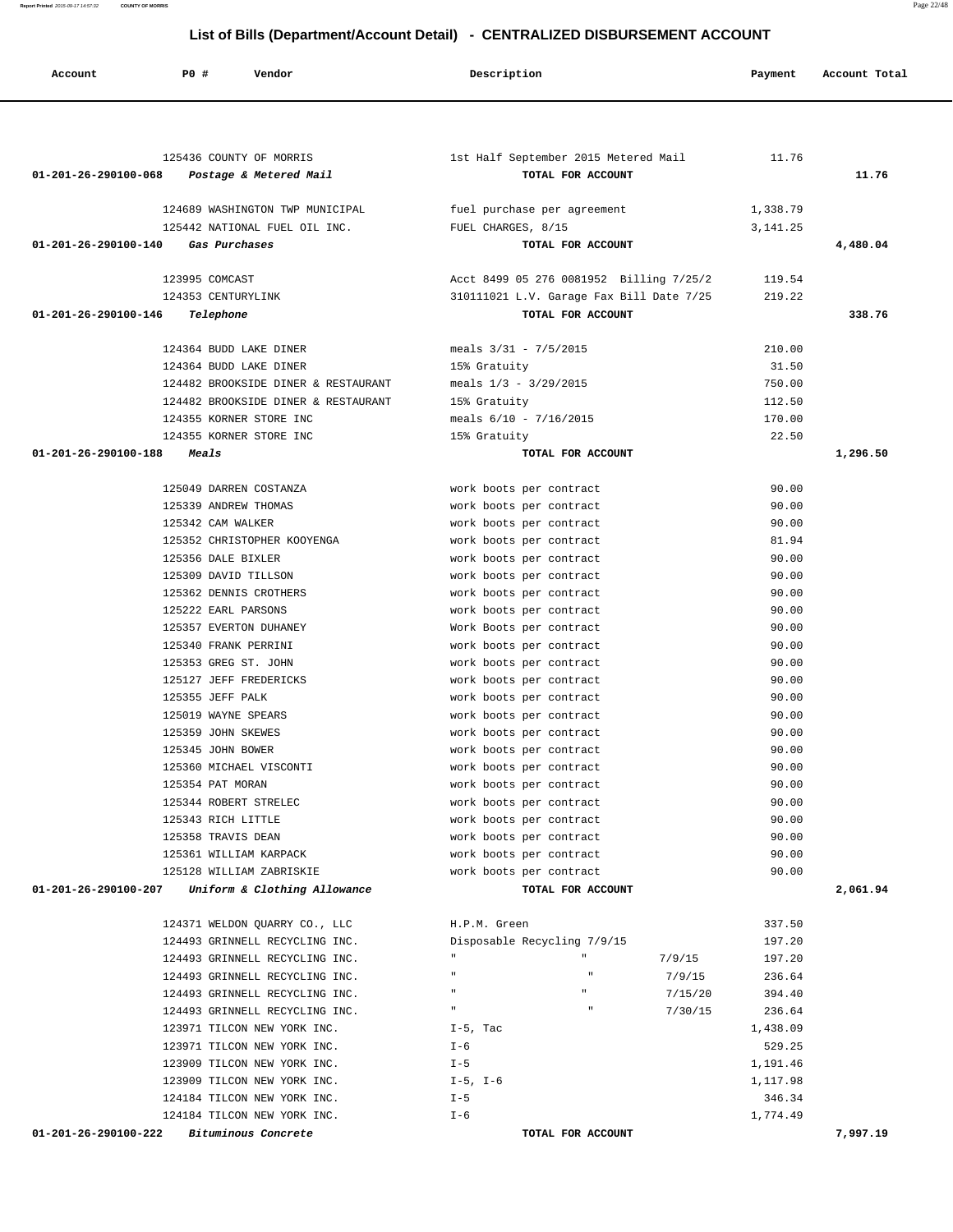| Account                                       | PO#                    |              | Vendor                              | Description                              | Payment | Account Total |
|-----------------------------------------------|------------------------|--------------|-------------------------------------|------------------------------------------|---------|---------------|
|                                               |                        |              | 124372 SUSSEX COUNTY MUA            | St Sweeping 7/31/2015                    | 291.90  |               |
|                                               |                        |              | 124372 SUSSEX COUNTY MUA            | St Sweeping 7/31/2015                    | 289.35  |               |
|                                               |                        |              | 124372 SUSSEX COUNTY MUA            | St Sweeping 7/31/2015                    | 325.05  |               |
|                                               |                        |              | 124372 SUSSEX COUNTY MUA            | St Sweeping 7/31/2015                    | 337.50  |               |
|                                               |                        |              | 124372 SUSSEX COUNTY MUA            | St Sweeping 7/31/2015                    | 343.35  |               |
|                                               |                        |              | 124372 SUSSEX COUNTY MUA            | St Sweeping 7/31/2015                    | 294.00  |               |
|                                               |                        |              | 124372 SUSSEX COUNTY MUA            | St Sweeping 7/31/2015                    | 350.25  |               |
|                                               |                        |              | 124372 SUSSEX COUNTY MUA            | St Sweeping 7/31/2015                    | 352.50  |               |
|                                               |                        |              | 124494 SUSSEX COUNTY MUA            | CTM00001CM St Sweeping 8/3/15            | 247.35  |               |
|                                               |                        |              | 124494 SUSSEX COUNTY MUA            | St Sweeping 8/3/15                       | 310.80  |               |
|                                               |                        |              | 124485 MORRISTOWN LUMBER &          | spray paint                              | 34.74   |               |
| $01-201-26-290100-260$ Construction Materials |                        |              |                                     | TOTAL FOR ACCOUNT                        |         | 3,348.69      |
|                                               |                        |              | 124373 NORTHERN SAFETY CO. INC.     | ns fall protection gear bag, 25' tape me | 75.60   |               |
|                                               | 124904 READY REFRESH   |              |                                     | 0434540175 - 7/15/15-8/14/15 Montville G | 35.08   |               |
|                                               | 124905 READY REFRESH   |              |                                     | 0434540159 7/15 - 8/14/15 Hanover Garage | 48.64   |               |
| $01 - 201 - 26 - 290100 - 266$                |                        | Safety Items |                                     | TOTAL FOR ACCOUNT                        |         | 159.32        |
|                                               |                        |              | 124480 BROOKSIDE DINER & RESTAURANT | meals 12/10 - 12/31/2014                 | 260.00  |               |
|                                               |                        |              | 124480 BROOKSIDE DINER & RESTAURANT | 15% Gratuity                             | 39.00   |               |
| 01-203-26-290100-188                          |                        | (2014) Meals |                                     | TOTAL FOR ACCOUNT                        |         | 299.00        |
|                                               |                        |              |                                     |                                          |         | ============  |
|                                               | TOTAL for Road Repairs |              |                                     |                                          |         | 19,993.20     |

# **Bridges and Culverts**

| 124185 ROAD SAFETY SYSTEMS LLC                           | Beam Guide Rail, Delineators Butterfly R | 4,926.50 |          |  |
|----------------------------------------------------------|------------------------------------------|----------|----------|--|
| Guard Rails<br>$01 - 201 - 26 - 292100 - 230$            | TOTAL FOR ACCOUNT                        |          | 4,926.50 |  |
| 123913 GARDEN STATE HIGHWAY                              | SMSH-3M-15x50-2MTL-Black7725-12-3M 15"X5 | 236.00   |          |  |
| 123913 GARDEN STATE HIGHWAY                              | RGM-PM-3X100-Paper3" x 100 yds Premask-P | 23.16    |          |  |
| Construction Materials<br>$01 - 201 - 26 - 292100 - 260$ | TOTAL FOR ACCOUNT                        |          | 259.16   |  |
|                                                          |                                          |          |          |  |
| TOTAL for Bridges and Culverts                           |                                          |          | 5,185.66 |  |
|                                                          |                                          |          |          |  |

#### **Shade Tree Commission**

| 124489 CY DRAKE LOCKSMITHS, INC.                      | keys, padlock                            | 53.60    |              |
|-------------------------------------------------------|------------------------------------------|----------|--------------|
| 124370 NORTHEASTERN ARBORIST SUPPLY                   | power-rope puller, hand saw, chain saw b | 183.01   |              |
| 124917 READY REFRESH                                  | 0434593380 7/15 -8/14/2015cooler rental, | 49.13    |              |
| Other Operating&Repair Supply<br>01-201-26-300100-098 | TOTAL FOR ACCOUNT                        |          | 285.74       |
|                                                       |                                          |          |              |
| 124367 PLAINSMAN AUTO SUPPLY                          | flamable container                       | 1,269.00 |              |
| 01-201-26-300100-266<br>Safety Items                  | TOTAL FOR ACCOUNT                        |          | 1,269.00     |
|                                                       |                                          |          |              |
|                                                       |                                          |          | ------------ |
| TOTAL for Shade Tree Commission                       |                                          |          | 1,554.74     |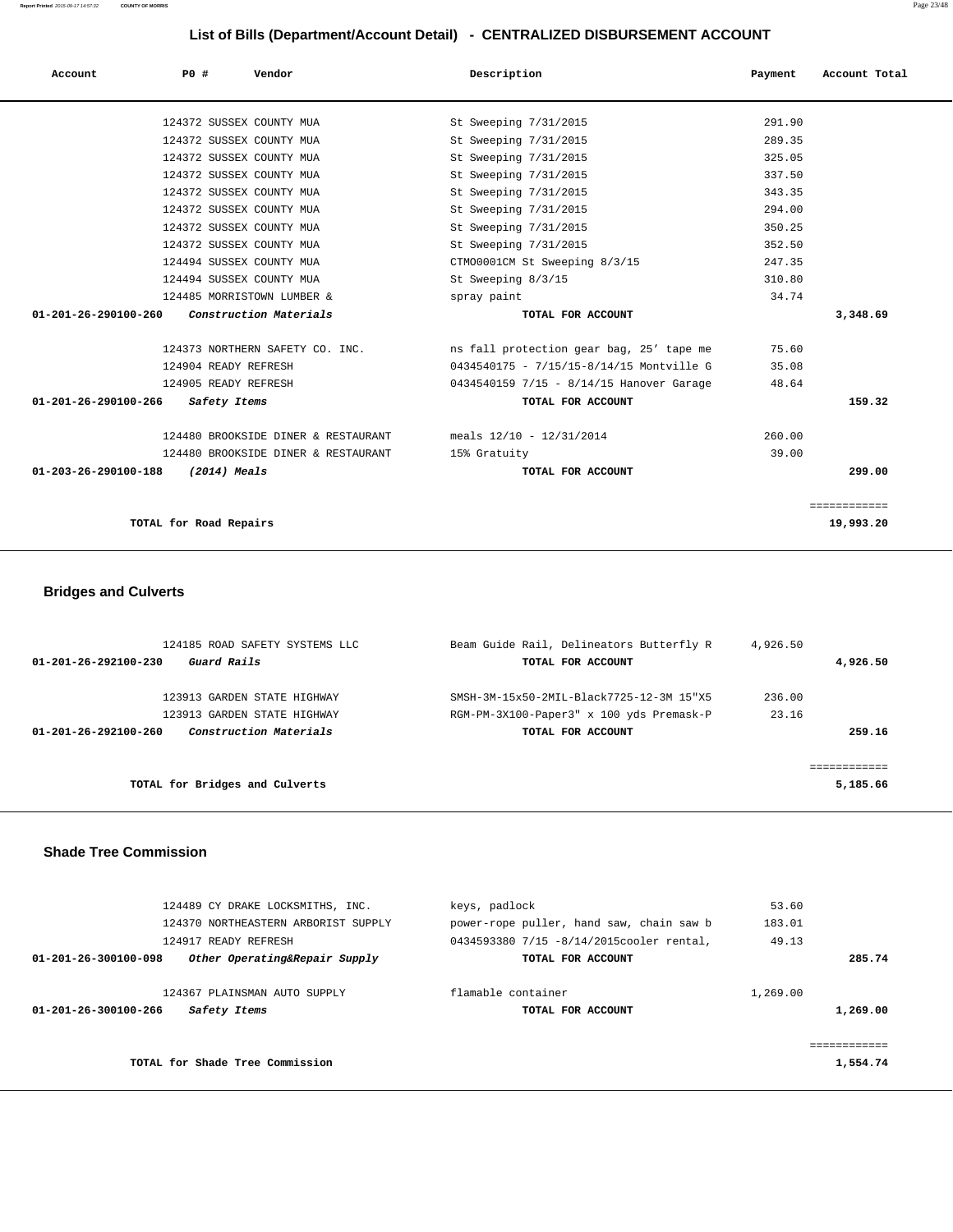**List of Bills (Department/Account Detail) - CENTRALIZED DISBURSEMENT ACCOUNT Account P0 # Vendor Description Payment Account Total**

|                                                | 125256 WILLIAM F. BARNISH                           | RENT FOR DOVER PROBATION / OCTOBER 2015 8,437.49                            |                  |          |
|------------------------------------------------|-----------------------------------------------------|-----------------------------------------------------------------------------|------------------|----------|
| $01 - 201 - 26 - 310100 - 029$ Building Rental |                                                     | TOTAL FOR ACCOUNT                                                           |                  | 8,437.49 |
|                                                | 125333 CHRIS WALKER                                 | CHARGER CABLE FOR CELL PHONE                                                | 21.36            |          |
| 01-201-26-310100-031    Cellular Phones/Pagers |                                                     | TOTAL FOR ACCOUNT                                                           |                  | 21.36    |
|                                                |                                                     |                                                                             |                  |          |
|                                                | 125246 OFFICE CONCEPTS GROUP, INC.                  | RE: OFFICE SUPPLIES/ 09-03-15                                               | 94.92            |          |
|                                                | 125237 OFFICE CONCEPTS GROUP, INC.                  | RE: OFFICE SUPPLIES/ 08-26-15                                               | 99.91            |          |
|                                                | $01-201-26-310100-058$ Office Supplies & Stationery | TOTAL FOR ACCOUNT                                                           |                  | 194.83   |
|                                                |                                                     |                                                                             |                  |          |
|                                                |                                                     | 125065 MORRISTOWN PARKING AUTHORITY PARKING MAINTENANCE FEE/ SEPTEMBER 2015 | 5,340.00         |          |
| 01-201-26-310100-062 Parking Lot Rental        |                                                     | TOTAL FOR ACCOUNT                                                           |                  | 5,340.00 |
|                                                |                                                     |                                                                             |                  |          |
|                                                | 124550 AESFIRE LLC                                  | RE: CH/ 08-05-15                                                            | 840.00           |          |
|                                                | $01-201-26-310100-084$ Other Outside Services       | TOTAL FOR ACCOUNT                                                           |                  | 840.00   |
|                                                |                                                     |                                                                             |                  |          |
|                                                | 125276 ALLEN PAPER & SUPPLY CO                      | WO75855/ RE: B&G/ 08-11-15                                                  | 451.18           |          |
|                                                | 125276 ALLEN PAPER & SUPPLY CO                      | WO75855/ RE: B&G/ 09-10-15                                                  | 28.04            |          |
|                                                | 01-201-26-310100-095 Other Administrative Supplies  | TOTAL FOR ACCOUNT                                                           |                  | 479.22   |
|                                                |                                                     |                                                                             |                  |          |
|                                                |                                                     | 124668 COMPRELLI EQUIPMENT AND RE: PUBLIC SAFETY - GATE REPAIR/ 04-09-1     | 225.00           |          |
| 01-201-26-310100-128 Security Equipment        |                                                     | TOTAL FOR ACCOUNT                                                           |                  | 225.00   |
|                                                | 125064 MARGARITA HORMAZA                            | RE: 2015 WORK BOOTS - NIGHT CREW/ 07-21-                                    | 90.00            |          |
|                                                | 125030 CHARLES UTTER                                | RE: 2015 WORK BOOTS                                                         | 90.00            |          |
|                                                | 125031 BYRON BARRIENTOS                             | RE: 2015 WORK BOOTS                                                         | 39.99            |          |
|                                                | 125032 DAVID MCGUIRE                                | RE: 2015 WORK BOOTS                                                         | 90.00            |          |
|                                                | 125033 KEVIN WEYER                                  | RE: 2015 WORK BOOTS                                                         | 90.00            |          |
|                                                | 125383 THOMAS DUNGAN                                | RE: 2015 WORK BOOTS                                                         | 90.00            |          |
|                                                | 01-201-26-310100-207 Uniform & Clothing Allowance   | TOTAL FOR ACCOUNT                                                           |                  | 489.99   |
|                                                |                                                     |                                                                             |                  |          |
|                                                | 124468 AMERICAN FLOORS & BLINDS                     | WO75755/ RE: CH - CR 10/11/ 08-05-15                                        | 1,392.00         |          |
|                                                | 124420 AMERICAN FLOORS & BLINDS                     | WO75648/ RE: CH/ 07-27-15                                                   | 539.00           |          |
| 01-201-26-310100-223 Building Repairs          |                                                     | TOTAL FOR ACCOUNT                                                           |                  | 1,931.00 |
|                                                |                                                     |                                                                             |                  |          |
|                                                | 124661 GRAINGER                                     | WO75851/ RE: SMALL TOOLS/ 08-10-15                                          | 321.48           |          |
|                                                | 124046 GRAINGER                                     | WO75428/ RE: SMALL TOOLS/ 07-24-15                                          | 382.17           |          |
|                                                | 124046 GRAINGER                                     | WO75428/ RE: SMALL TOOLS/ 08-29-15                                          | 261.16           |          |
|                                                | 124089 MORRISTOWN LUMBER &                          | WO75734/ RE: SMALL TOOLS/ 07-23-15                                          | 67.63            |          |
|                                                | 124089 MORRISTOWN LUMBER &                          | WO75650/ RE: SMALL TOOLS/ 07-16/15                                          | 73.37            |          |
|                                                | 124089 MORRISTOWN LUMBER &                          | WO73447/ RE: SMALL TOOLS/ 07-23-15                                          | 42.92            |          |
| $01-201-26-310100-239$ Small Tools             |                                                     | TOTAL FOR ACCOUNT                                                           |                  | 1,148.73 |
|                                                |                                                     |                                                                             |                  |          |
|                                                | 124662 BAYWAY LUMBER                                | WO75321/ RE: CH/ 07-29-15                                                   | 512.96           |          |
|                                                | 124662 BAYWAY LUMBER<br>124662 BAYWAY LUMBER        | WO75321/ RE: CH/ 08-12-15                                                   | 1,559.31         |          |
|                                                | 124661 GRAINGER                                     | WO75514/ RE: OTA/ 08-10-15<br>WO75645/ RE: B&G/ 08-03-15                    | 114.56<br>551.43 |          |
|                                                | 124661 GRAINGER                                     | WO75459/ RE: PSTA/ 08-05-15                                                 | 377.58           |          |
|                                                | 124661 GRAINGER                                     | WO75459/ RE: PSTA/ 08-05-15                                                 | 30.77            |          |
|                                                | 124661 GRAINGER                                     | RE: B&G - BATTERIES/ 08-07-15                                               | 48.74            |          |
|                                                | 124046 GRAINGER                                     | WO79795/ RE: CH/ 07-29-15                                                   | 114.80           |          |
|                                                | 124046 GRAINGER                                     | WO75661/ RE: PSTA/ 07-29-15                                                 | 13.06            |          |
|                                                | 124089 MORRISTOWN LUMBER &                          | WO75703/ RE: K-9/ 07-17-15                                                  | 182.82           |          |
|                                                | 124089 MORRISTOWN LUMBER &                          | WO73447/ RE: B&G/ 07-24/15                                                  | 11.08            |          |
|                                                | 124089 MORRISTOWN LUMBER &                          | WO75599/ RE: HERITAGE COMMISSION/ 07-01-                                    | 74.76            |          |
|                                                | 124089 MORRISTOWN LUMBER &                          | WO75638/ RE: B&G/ 07-08-15                                                  | 182.77           |          |
|                                                | 124089 MORRISTOWN LUMBER &                          | WO75641/ RE: B&G/ 07--8-15                                                  | 14.87            |          |

**Report Printed** 2015-09-17 14:57:32 **COUNTY OF MORRIS** Page 24/48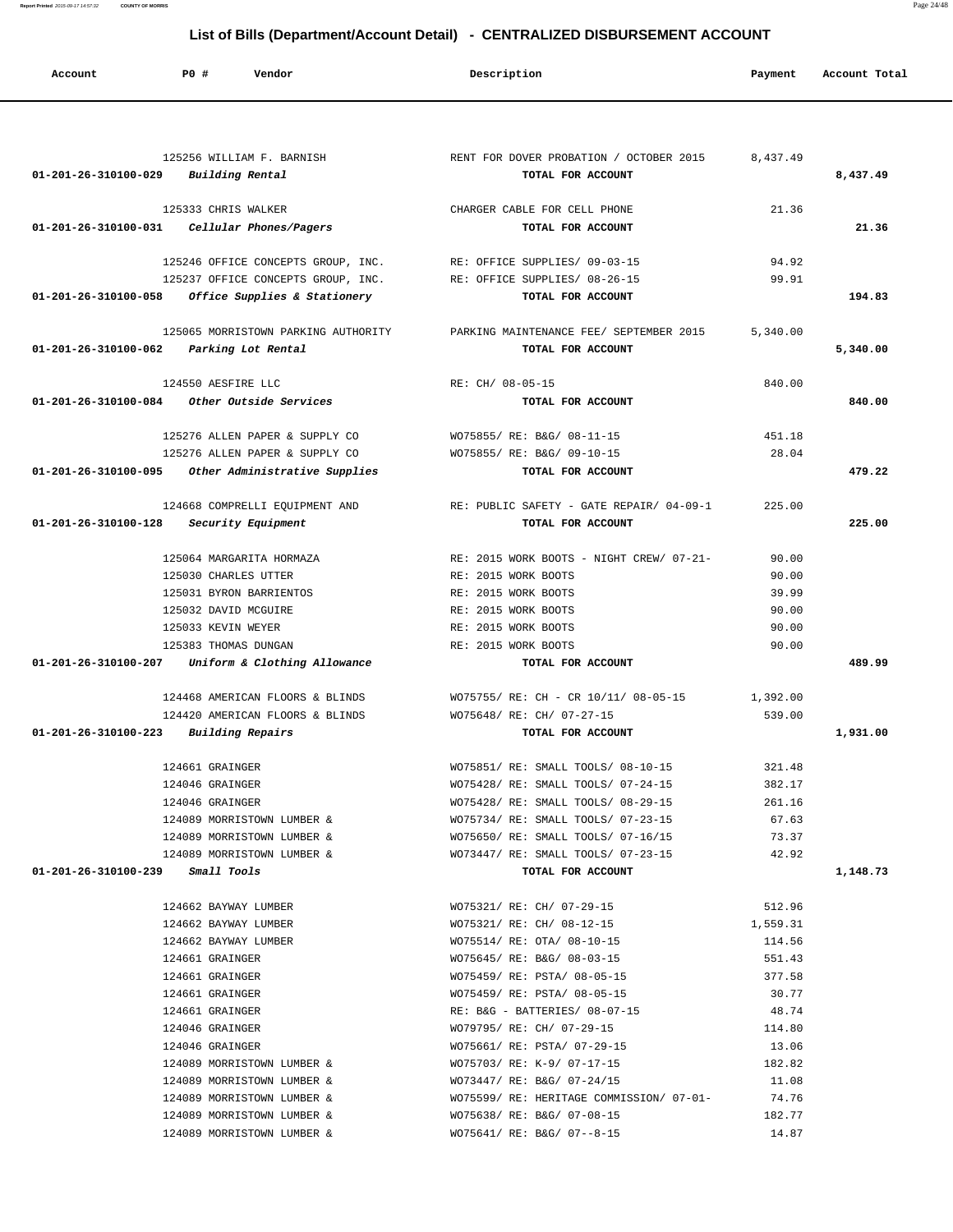125407 W.B. MASON COMPANY INC CALCULATOR,ENVELOPE,NOTE PADS,PRINTER IN 228.05

### 125407 W.B. MASON COMPANY INC SAFE 268.49  **01-201-26-315100-058 Office Supplies & Stationery TOTAL FOR ACCOUNT 496.54** 124211 ATS ENVIRONMENTAL SERVICES, LLC. ANNUAL TANK TESTING FOR MONTVILLE 350.02 124211 ATS ENVIRONMENTAL SERVICES, LLC. ANNUAL TANK TESTING FOR COUNTY GARAGE 1,222.58 124211 ATS ENVIRONMENTAL SERVICES, LLC. ANNUAL TANK TESTING FOR WEIGHTS & MEASUR 581.02 124211 ATS ENVIRONMENTAL SERVICES, LLC. ANNUAL TANK TESTING FOR WHARTON 1,297.32 124211 ATS ENVIRONMENTAL SERVICES, LLC. ANNUAL TANK TESTING FOR THE HILL 1,222.58 124605 CABLEVISION 07876-599391-01-7, 08/08/15 - 11/07/15 179.85 124645 WHITEMARSH CORPORATION STRAINER,GASKET,CAP & PLUG 649.24

#### **Motor Services Center**

|           | 99.75    | WO75827/ RE: COUNTY LIBRARY/ 08-04-15 | 124463 MORRIS COUNTY FARMS INC                                       |
|-----------|----------|---------------------------------------|----------------------------------------------------------------------|
| 99.75     |          | TOTAL FOR ACCOUNT                     | 01-201-26-310100-251<br>Ground Maintenance Supplies                  |
|           | 391.53   | RE: JANITORIAL SUPPLIES/ 08-25-15     | 125250 ALLEN PAPER & SUPPLY CO                                       |
|           | 81.86    | RE: JANITORIAL SUPPLIES/09-01-15      | 125250 ALLEN PAPER & SUPPLY CO                                       |
|           | 86.57    | WO75774/ RE: JANITORIAL/ 07-28-15     | 124046 GRAINGER                                                      |
|           | 153.60   | WO75572/ RE: B&G - HILL/ 07-3115      | 124459 ALLEN PAPER & SUPPLY CO                                       |
|           | 2,708.00 | WO75811/ RE: JANITORIAL/ 08-06-15     | 124459 ALLEN PAPER & SUPPLY CO                                       |
|           | 884.00   | WO75811/ RE: JANITORIAL/ 08-10-15     | 124459 ALLEN PAPER & SUPPLY CO                                       |
| 4,305.56  |          | TOTAL FOR ACCOUNT                     | Janitorial Supplies<br>$01 - 201 - 26 - 310100 - 252$                |
|           | 9,350.00 |                                       | 124677 CAPOZZI OVERHEAD DOORS, INC. WO75507/ RE: GREYSTONE/ 08-08-15 |
|           | 840.00   |                                       | 124677 CAPOZZI OVERHEAD DOORS, INC. WO75507/ RE: GREYSTONE/ 08-08-15 |
|           | 210.00   |                                       | 124273 CAPOZZI OVERHEAD DOORS, INC. RE: SHADE TREE GARAGE/ 08-01-15  |
|           | 938.00   |                                       | 124273 CAPOZZI OVERHEAD DOORS, INC. RE: PSTA/ 08-01-15               |
|           | 1,060.00 | RE: SHADE TREE GARAGE/ 08-01-15       | 124273 CAPOZZI OVERHEAD DOORS, INC.                                  |
| 12,398.00 |          | TOTAL FOR ACCOUNT                     | $01-201-26-310100-262$ Machinery Repairs & Parts                     |
|           | 74.69    | WO75840/ RE: B&G - HILL/ 08-26-15     | 125252 JOHNSTONE SUPPLY                                              |
|           | 53.20    | WO75794/ RE: RISK MGMT/ 08-26-15      | 125252 JOHNSTONE SUPPLY                                              |
|           | 303.00   | WO75349/RE: COUNTY LIBRARY/06-04-15   | 122504 TEMP-AIR, INC.                                                |
|           | 3,235.00 | RE: PSTA/ 07-31-15                    | 124671 BINSKY SERVICE LLC                                            |
| 3,665.89  |          | TOTAL FOR ACCOUNT                     | 01-201-26-310100-264 Heat & A/C                                      |
|           | 726.84   | WO75899/ RE: PSTA/ 08-17-15           | 124840 COOPER ELECTRIC SUPPLY CO.                                    |
|           | 192.60   | WO75899/ RE: PSTA/ 08-17-15           | 124840 COOPER ELECTRIC SUPPLY CO.                                    |
|           | 785.28   | WO75899/ RE: PSTA/ 08-18-15           | 124840 COOPER ELECTRIC SUPPLY CO.                                    |
|           | 470.04   | WO75889/ RE: PSTA/ 08-14-15           | 124840 COOPER ELECTRIC SUPPLY CO.                                    |
|           | 290.36   | WO75459/ RE: PSTA/ 08-07-15           | 124685 COOPER ELECTRIC SUPPLY CO.                                    |
|           | 467.13   | WO75459/ RE: PSTA/ 08-10-15           | 124685 COOPER ELECTRIC SUPPLY CO.                                    |
|           | 145.24   | WO75732/ RE: HEALTH MGMT/ 07-29-15    | 124569 COOPER ELECTRIC SUPPLY CO.                                    |
|           |          |                                       | 01-201-26-310100-265 Electrical                                      |

# **List of Bills (Department/Account Detail) - CENTRALIZED DISBURSEMENT ACCOUNT**

 **Account P0 # Vendor Description Payment Account Total**

 124089 MORRISTOWN LUMBER & WO75665/ RE: COUNTY LIBRARY/ 07-13-15 98.25 124089 MORRISTOWN LUMBER & WO75687/ RE: A&R/ 07-15-15 87.70 124089 MORRISTOWN LUMBER & WO73447/ RE: B&G/ 07-30-15 37.12 124366 ACCREDITED LOCK SUPPLY CO WO75651/ RE: CH - CR1/ 07-31-15 95.01 124457 MOE DISTRIBUTORS INC. WO75659/ RE: SHERIFF/ 07-27-15 176.50  **01-201-26-310100-249 Bldg Maintenance Supplies TOTAL FOR ACCOUNT 4,312.84**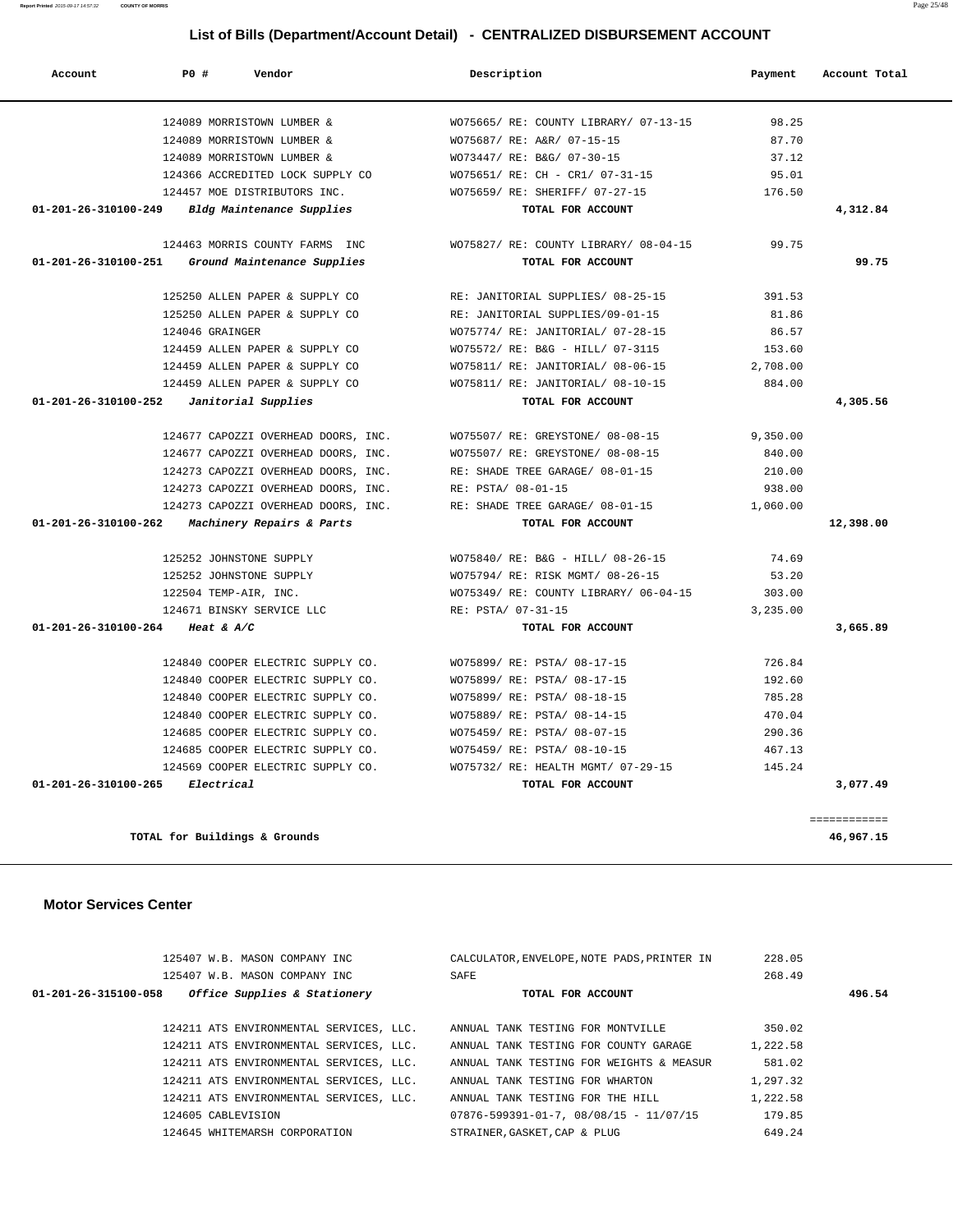| 125336 MARK CARTER                                  | NJ EMISSIONS PROGRAM                              | 26.86    |          |
|-----------------------------------------------------|---------------------------------------------------|----------|----------|
| 124635 SGS TESTCOM INC                              | MONTHLY INSPECTION MAINTENANCE - AUGUST           | 189.41   |          |
| 124486 IDENTIFIX INC                                | 1 YEAR OF GOVERNMENT IDENTIFIX.COM (8/4/ 1,308.00 |          |          |
| 01-201-26-315100-098 Other Operating&Repair Supply  | TOTAL FOR ACCOUNT                                 |          | 8,515.49 |
|                                                     |                                                   |          |          |
| 124511 AMERICAN WEAR INC.                           | UNIFORMS AND MAT RENTAL                           | 246.37   |          |
| 124511 AMERICAN WEAR INC.                           | UNIFORMS AND MAT RENTAL                           | 194.58   |          |
| 125346 GLENN DOUGLAS                                | WORK BOOTS PER CONTRACT                           | 90.00    |          |
| 125347 ERNEST GARAY                                 | WORK BOOTS PER CONTRACT                           | 74.16    |          |
| 125350 JAMES LASPINA                                | WORK BOOTS PER CONTRACT                           | 90.00    |          |
| 125348 LARRY SHAW                                   | WORK BOOTS PER CONTRACT                           | 90.00    |          |
| 125338 LUIS KAHLIL BANZON                           | WORK BOOTS PER CONTRACT                           | 49.66    |          |
| 125351 RICH LAKATOS                                 | WORK BOOTS PER CONTRACT                           | 90.00    |          |
| $01-201-26-315100-207$ Uniform & Clothing Allowance | TOTAL FOR ACCOUNT                                 |          | 924.77   |
|                                                     |                                                   |          |          |
| 124544 CHEMUNG SUPPLY CORP                          | BLADE, CURB BMPR                                  | 6,643.10 |          |
| 01-201-26-315100-241 Snow Plowing Parts             | TOTAL FOR ACCOUNT                                 |          | 6,643.10 |
| 120489 GOODYEAR AUTO SERVICE<br><b>TIRES</b>        |                                                   | 114.78   |          |
| 124559 GOODYEAR AUTO SERVICE                        | TIRES                                             | 500.76   |          |
| 124639 STS TIRE & AUTO CENTERS                      | TIRES                                             | 222.54   |          |
| 124639 STS TIRE & AUTO CENTERS                      | TIRES                                             | 839.72   |          |
| 124639 STS TIRE & AUTO CENTERS                      | TIRES                                             | 223.06   |          |
| 124639 STS TIRE & AUTO CENTERS                      | TIRES                                             | 257.52   |          |
| 124639 STS TIRE & AUTO CENTERS                      | TIRES                                             | 215.98   |          |
| 124639 STS TIRE & AUTO CENTERS                      | TIRES                                             | 315.12   |          |
| 124639 STS TIRE & AUTO CENTERS                      | TIRES                                             | 174.32   |          |
| 124639 STS TIRE & AUTO CENTERS                      | TIRES                                             | 333.81   |          |
| 124639 STS TIRE & AUTO CENTERS                      | TIRES                                             | 248.68   |          |
| 124639 STS TIRE & AUTO CENTERS                      | TIRES                                             | 376.92   |          |
| $01 - 201 - 26 - 315100 - 245$ Tires                | TOTAL FOR ACCOUNT                                 |          | 3,823.21 |
|                                                     |                                                   |          |          |
| 124637 SMITH TRACTOR & EQUIPMENT INC.               | HOSE, ORING                                       | 228.28   |          |
| 124638 SOMERSET HILLS TOWING                        | TOWING (11-14)                                    | 168.70   |          |
| 124564 HOOVER TRUCK CENTERS INC                     | FUEL FILTER                                       | 14.44    |          |
| 124564 HOOVER TRUCK CENTERS INC                     | HOSE, STRUT                                       | 442.93   |          |
| 124564 HOOVER TRUCK CENTERS INC                     | TUBE, ELBOW, CRANKCASE                            | 467.38   |          |
| 124564 HOOVER TRUCK CENTERS INC                     | BELT                                              | 45.47    |          |
| 124599 MONTAGE ENTERPRISES INC.                     | ROD END CLAMP, CYLINDER END MAIN                  | 126.84   |          |
| 124599 MONTAGE ENTERPRISES INC.                     | SWITCH                                            | 55.72    |          |
| 124599 MONTAGE ENTERPRISES INC.                     | PULLEY                                            | 188.36   |          |
| 123762 TEREX UTILITIES, INC.                        | ROAD SERVICE                                      | 1,087.19 |          |
| 123088 TEREX UTILITIES, INC.                        | ROAD SERVICE                                      | 1,411.09 |          |
| 117736 TEREX UTILITIES, INC.                        | CHECK VALVE, BOOM COVER                           | 211.68   |          |
| 120828 TEREX UTILITIES, INC.                        | ROAD SERVICE                                      | 395.00   |          |
| 124692 TEREX UTILITIES, INC.                        | ROAD SERVICE                                      | 568.00   |          |
| 124692 TEREX UTILITIES, INC.                        | ROAD SERVICE                                      | 355.00   |          |
| 01-201-26-315100-261<br>Spare Parts for Equipment   | TOTAL FOR ACCOUNT                                 |          | 5,766.08 |
|                                                     |                                                   |          |          |
| 124632 QUALITY AUTO GLASS, INC                      | WINDSHIELD (15-25)                                | 351.70   |          |
| 124632 OUALITY AUTO GLASS, INC                      | WINDSHIELD (5-52)                                 | 184.36   |          |
| 124636 SMITH MOTOR CO., INC.                        | PULLEY, RESERVOIR, PUMP, STUD, NUT, GASKET, MA    | 693.87   |          |
| 124636 SMITH MOTOR CO., INC.                        | HOUSING, CALIPER                                  | 427.48   |          |

#### **Motor Services Center**

 **Account P0 # Vendor Description Payment Account Total**

 124645 WHITEMARSH CORPORATION COAX HOSE 167.51 124562 GRAINGER COMPRESSED AIR FILTER,AIR REGULATOR,ADAP 273.20 125336 MARK CARTER NJ MOTOR VEHICLE COMMISSION 5 TITLES 300.00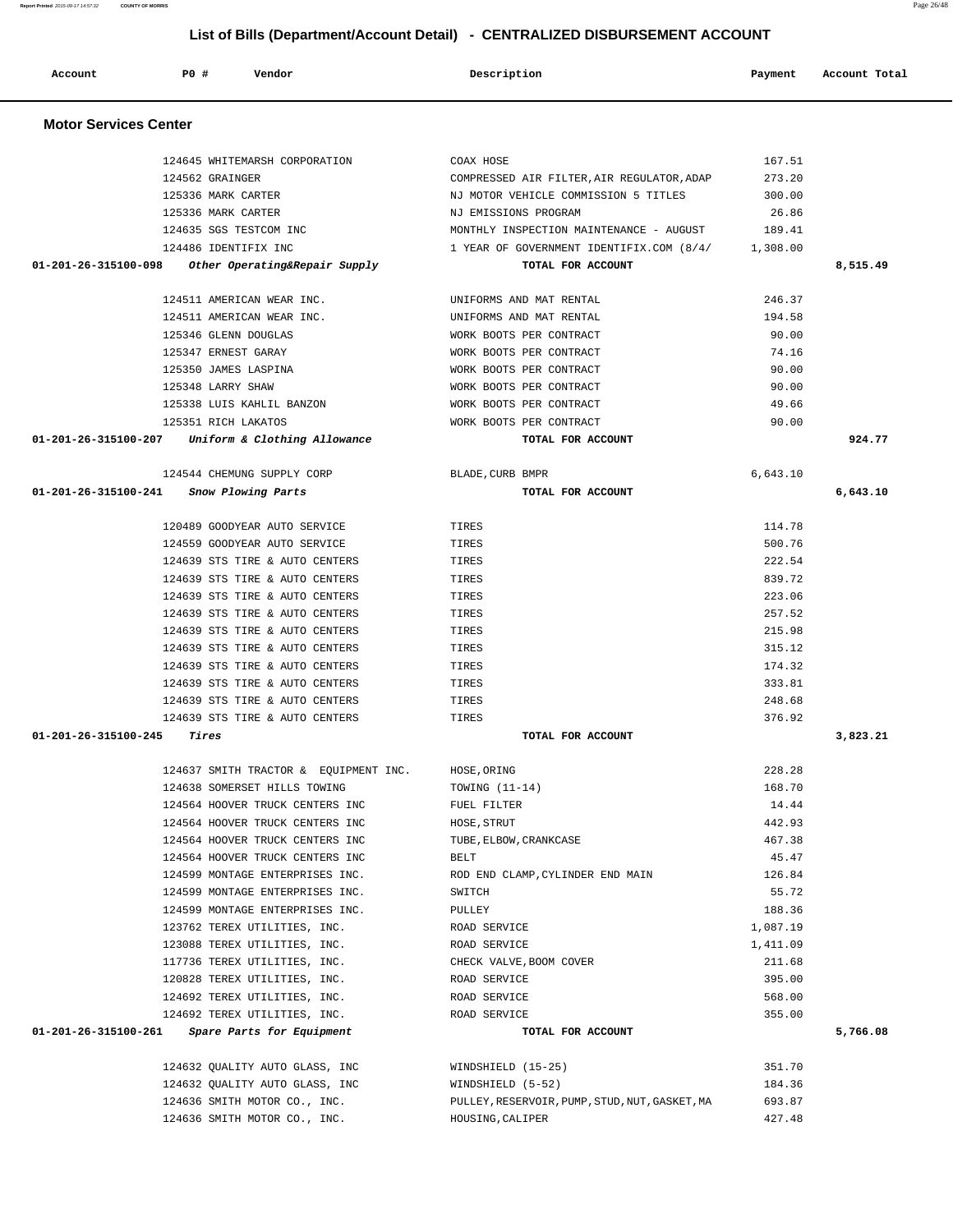| Account<br>. | PO# | Vendor<br>. | Description | Payment | Account Total |
|--------------|-----|-------------|-------------|---------|---------------|
|              |     |             |             |         |               |

### **Motor Services Center**

|                                | TOTAL for Motor Services Center |                          |           | 33,684.78    |
|--------------------------------|---------------------------------|--------------------------|-----------|--------------|
|                                |                                 |                          |           | ============ |
| $01 - 201 - 26 - 315100 - 291$ | Vehicle Repairs                 | TOTAL FOR ACCOUNT        |           | 7,515.59     |
|                                | 124554 D & M AUTO BODY          | EXTERNAL WORK            | 3,186.83  |              |
|                                | 124601 NIELSEN DODGE - C-J-R    | STARTER, WIRING          | 176.36    |              |
|                                | 124558 FLEMINGTON CHRYSLER      | SHAFT                    | 258.72    |              |
|                                | 124558 FLEMINGTON CHRYSLER      | GASKET, NUT, BOLT, STUD  | 37.17     |              |
|                                | 124558 FLEMINGTON CHRYSLER      | <b>BASE</b>              | 66.66     |              |
|                                | 124558 FLEMINGTON CHRYSLER      | MAST                     | 4.02      |              |
|                                | 124558 FLEMINGTON CHRYSLER      | NUT, SEAL, KEY, PLUG     | 256.37    |              |
|                                | 124558 FLEMINGTON CHRYSLER      | FILTER                   | 81.12     |              |
|                                | 124558 FLEMINGTON CHRYSLER      | GASKET, PAN              | 149.29    |              |
|                                | 124558 FLEMINGTON CHRYSLER      | PAN, GASKET, SCREW, STUD | 166.07    |              |
|                                | 124548 BEYER CHRYSLER JEEP      | ROTOR BRAKE              | 184.38    |              |
|                                | 124633 ROUTE 23 AUTOMALL LLC    | CREDIT                   | $-285.30$ |              |
|                                | 124633 ROUTE 23 AUTOMALL LLC    | SENSOR                   | 23.25     |              |
|                                | 124633 ROUTE 23 AUTOMALL LLC    | ACCUMULATOR, SWITCH      | 182.80    |              |
|                                | 124633 ROUTE 23 AUTOMALL LLC    | BRAKE ASY, SEAL          | 392.03    |              |
|                                | 124633 ROUTE 23 AUTOMALL LLC    | BRAKE ASY                | 342.84    |              |
|                                | 124633 ROUTE 23 AUTOMALL LLC    | MOULDING                 | 84.39     |              |
|                                | 124633 ROUTE 23 AUTOMALL LLC    | BRAKE KIT                | 116.85    |              |
|                                | 124636 SMITH MOTOR CO., INC.    | TUBE                     | 278.51    |              |

# **Mosquito Extermination**

|                                      | 124920 OFFICE CONCEPTS GROUP, INC. Scissors and surger |                                                               | 19.11  |        |
|--------------------------------------|--------------------------------------------------------|---------------------------------------------------------------|--------|--------|
|                                      | $01-201-26-320100-039$ Education Schools & Training    | TOTAL FOR ACCOUNT                                             |        | 19.11  |
|                                      | 125100 DAILY RECORD                                    | ASB-70021874 - ULV Spray Notice Insertio 30.64                |        |        |
|                                      | 125163 STAR LEDGER                                     | Display Ad Insertion Date 8-28-15                             | 132.03 |        |
| $01 - 201 - 26 - 320100 - 051$ Legal |                                                        | TOTAL FOR ACCOUNT                                             |        | 202.67 |
|                                      |                                                        | 124797 READY REFRESH 8450007060 - Spring Water - 7/1/15 - 7/3 | 351.10 |        |
|                                      | $01-201-26-320100-058$ Office Supplies & Stationery    | TOTAL FOR ACCOUNT                                             |        | 351.10 |
|                                      | 124576 CY DRAKE LOCKSMITHS, INC. #5 Master Padlock     |                                                               | 14.37  |        |
|                                      | 124576 CY DRAKE LOCKSMITHS, INC.                       | Copies of Padlock keys                                        | 4.40   |        |
|                                      | 124576 CY DRAKE LOCKSMITHS, INC.                       | Metal Copies (Dodge)(Keys WILL NOT start                      | 6.40   |        |
|                                      | 124576 CY DRAKE LOCKSMITHS, INC.                       | Copies Case Key                                               | 12.40  |        |
|                                      | 124576 CY DRAKE LOCKSMITHS, INC.                       | Copies Kobelco Key                                            | 18.60  |        |
|                                      | 124799 CY DRAKE LOCKSMITHS, INC.                       | Pad lock (series 612T)                                        | 101.04 |        |
|                                      | 124799 CY DRAKE LOCKSMITHS, INC.                       | Re-key                                                        | 36.00  |        |
|                                      | 124799 CY DRAKE LOCKSMITHS, INC.                       | Commercial/Pad Lock                                           | 14.37  |        |
|                                      | 124799 CY DRAKE LOCKSMITHS, INC.                       | Re-key                                                        | 12.00  |        |
|                                      | 124799 CY DRAKE LOCKSMITHS, INC.                       | Keys/Master                                                   | 4.40   |        |
|                                      | 124128 JOHNSON TRUCK ACCESSORIES INC                   | JBMSTR Chest 48 X 30 X 34 1/4 #W514830                        | 699.00 |        |
|                                      | 124578 MORRISTOWN LUMBER &                             | 1151BC 5.1 X 1.5 1/8 BRC BLK #351-464                         | 7.36   |        |
|                                      | 124578 MORRISTOWN LUMBER &                             | 7769830 PR Rusty M 12oz S #2554509                            | 4.99   |        |
|                                      | 124578 MORRISTOWN LUMBER &                             | 7779830 MS GLS BLK 12oz S #2553410                            | 4.99   |        |
|                                      | 124578 MORRISTOWN LUMBER &                             | 7792830 MS GLS WH 12oz SP #2556892                            | 4.99   |        |
|                                      | 124578 MORRISTOWN LUMBER &                             | 10-099 Stanley Util Knife #6587737                            | 3.99   |        |
|                                      | 124578 MORRISTOWN LUMBER &                             | FP-RIB ANC 12-14-16W/SC PK6 #5109                             | 1.49   |        |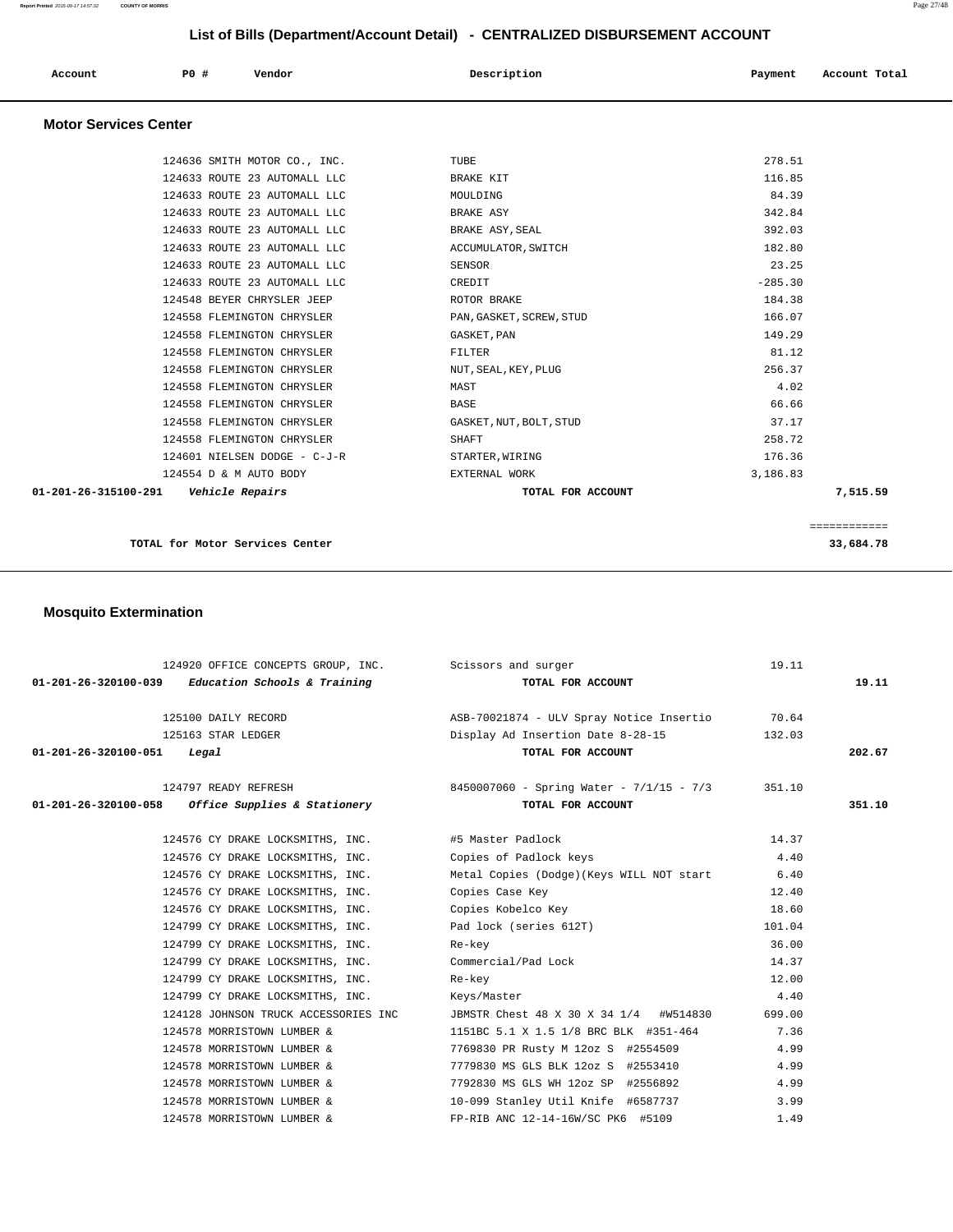**01-201-27-330100-031 Cellular Phone/Pagers TOTAL FOR ACCOUNT 644.28**

125090 VERIZON WIRELESS L&PS - HEALTH MANAGEMENT 644.28

**TOTAL for Mosquito Extermination 3,920.34**

 **Health Management** 

 **Account P0 # Vendor Description Payment Account Total Mosquito Extermination**  124578 MORRISTOWN LUMBER & 2160 1/2X6 Eye Bolt W/Nut Zinc #221-317 5.68 124578 MORRISTOWN LUMBER & 2060 Hitching RIng W/Plate Zinc #220-61 7.06 124578 MORRISTOWN LUMBER & 3250BC 3/8 SP AnCR Shackle #223-685 18.63 124578 MORRISTOWN LUMBER & 3250BC 5/16 SP ANCR Shackle #223-677 13.56 124579 PLAINSMAN AUTO SUPPLY LI Sling #770-5108 111.44 124579 PLAINSMAN AUTO SUPPLY Side Window Deflector - Auto V #809-1599 66.23  **01-201-26-320100-098 Other Operating & Repair Supply TOTAL FOR ACCOUNT 1,174.88** 125095 MUNICIPAL CAPITAL CORP Rental of Ricoh Copier for August, Septe 956.43  **01-201-26-320100-163 Office Machines TOTAL FOR ACCOUNT 956.43** 124130 GEN-EL SAFETY & INDUSTRIAL Rag, Colored Polo 50# 19X24X19 #02-124 75.00 125099 ALLEN PAPER & SUPPLY CO C-Fold Towel White (2400/CS) Eminence # 25.60 125099 ALLEN PAPER & SUPPLY CO Spring Grove Toilet Tissue Ply (4.5X3) ( 31.15 123112 TOMAR INDUSTRIES INC Cling/510 Bowl Cleaner 12QT/CS CS #TBC- 59.00 123112 TOMAR INDUSTRIES INC Polybag 22X16X58 Black 100/CS CS #MPB 39.65 123112 TOMAR INDUSTRIES INC Nu-Tro Neutral Floor Cleaner CS 4/Gal/C 36.00 123112 TOMAR INDUSTRIES INC N-Dure Nano-Infused Floor Finish 5 GAL/P 94.25  **01-201-26-320100-249 Bldg Maintenance Supplies TOTAL FOR ACCOUNT 360.65** 124130 GEN-EL SAFETY & INDUSTRIAL Hip Boots, Insulated Rubber with Trac-Li 270.00 124126 PLAINSMAN AUTO SUPPLY Carbdiesl Gas can #817-4013 41.76 124126 PLAINSMAN AUTO SUPPLY Carb Spout Fuel Cntnr #720-1140 15.84 123478 GEMPLER'S 2 Piece Rainsuit, Hi-Vis Orange, XL #16 51.50 123478 GEMPLER'S Disposable Coverall, Wht 5XL, PK10 #165 48.95 123478 GEMPLER'S Pruner, Aluminum, Economy Bond Mfg 8 In. 16.20 123478 GEMPLER'S Insect Repellent, Aerosol Spray, 6oz. # 83.40 124127 MORRISTOWN LUMBER & 19-002 Blue Wire Connectors #1095692 1.65 124127 MORRISTOWN LUMBER & 19-003 Orange Wire Connectors #1095609 1.65 124127 MORRISTOWN LUMBER & 1413 8oz. Titebond 3 Wood Glue #6733950 5.99 124127 MORRISTOWN LUMBER & 64309 24 Tine Poly Leaf Rake #6150411 19.98 124798 PLAINSMAN AUTO SUPPLY Drill Set 185.00  **01-201-26-320100-258 Equipment TOTAL FOR ACCOUNT 741.92** 124126 PLAINSMAN AUTO SUPPLY Oil Filter Pro Select #21516 6.84 124804 ONE SOURCE OF NEW JERSEY LLC Corner, Back-up, 10/BX BX-Mini Bulbs #M 17.14 124804 ONE SOURCE OF NEW JERSEY LLC 7-1/4 Nylon Cable Tie - Black #D9629 8.88 124804 ONE SOURCE OF NEW JERSEY LLC 10 SAE Flat Washer #00358 5.05 124804 ONE SOURCE OF NEW JERSEY LLC 1/4 Split Lock Washer #00377 6.30 124804 ONE SOURCE OF NEW JERSEY LLC 7/16 SAE Flat Washer #00362 14.16 124804 ONE SOURCE OF NEW JERSEY LLC 1/4-20 X 3/4 Hex Head Cap Screw - GR. 5 13.26 124804 ONE SOURCE OF NEW JERSEY LLC 1/4-20 X 3-1/4 Hex Head Cap Screw - Gr. 13.62 124804 ONE SOURCE OF NEW JERSEY LLC 1/4-20 X 4 Hex Head Cap Screw - GR.5 #3 15.83 124804 ONE SOURCE OF NEW JERSEY LLC Shipping & Handling 12.50  **01-201-26-320100-291 Vehicle Repairs TOTAL FOR ACCOUNT 113.58** ============

### **List of Bills (Department/Account Detail) - CENTRALIZED DISBURSEMENT ACCOUNT**

**Report Printed** 2015-09-17 14:57:32 **COUNTY OF MORRIS** Page 28/48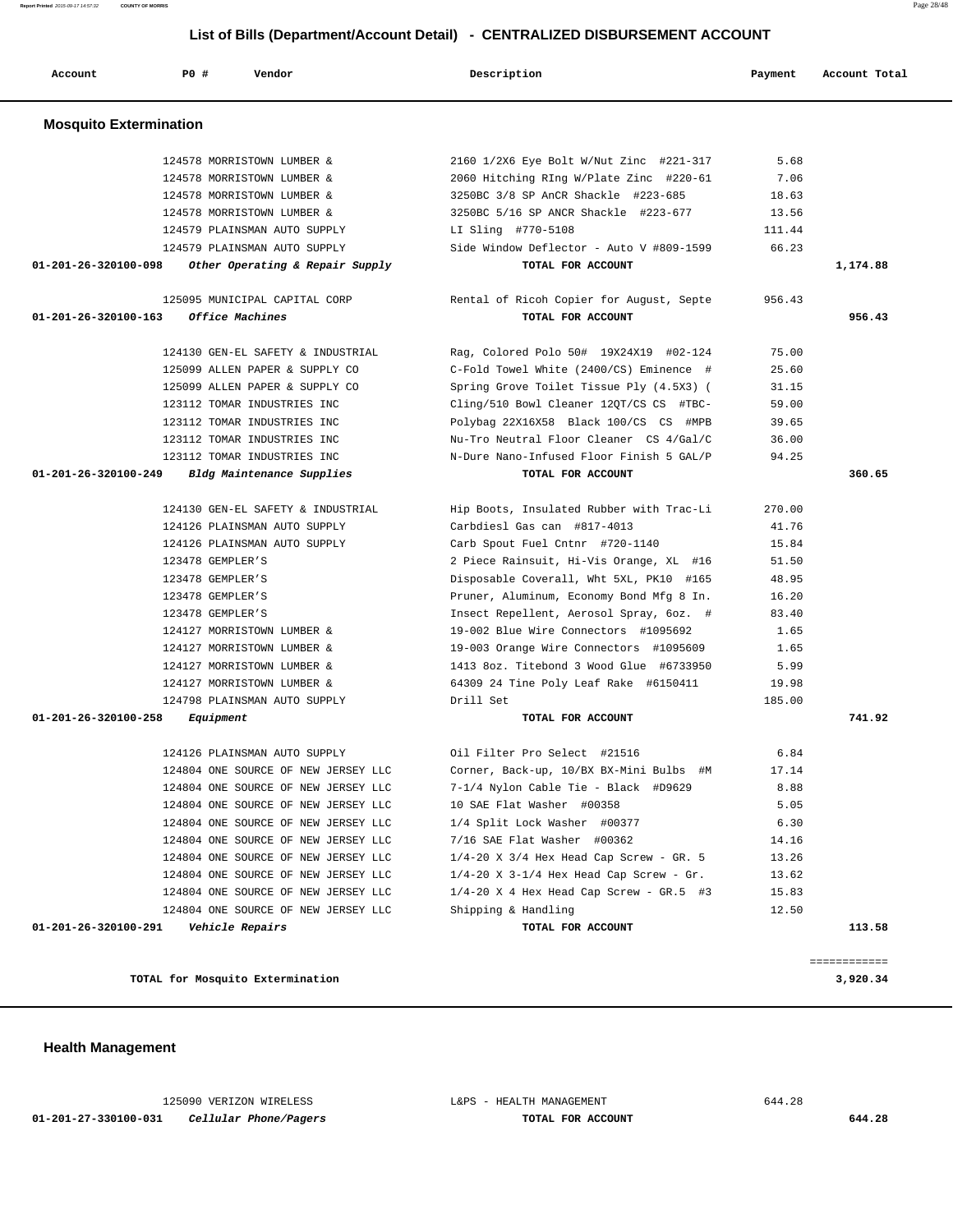**Report Printed** 2015-09-17 14:57:32 **COUNTY OF MORRIS** Page 29/48

# **List of Bills (Department/Account Detail) - CENTRALIZED DISBURSEMENT ACCOUNT**

| Account                        | PO#                               | Vendor                                                            | Description |                                                               | Payment | Account Total          |
|--------------------------------|-----------------------------------|-------------------------------------------------------------------|-------------|---------------------------------------------------------------|---------|------------------------|
| <b>Health Management</b>       |                                   |                                                                   |             |                                                               |         |                        |
| $01 - 201 - 27 - 330100 - 210$ |                                   | 124340 NORTHEAST COMMUNICATIONS, INC.<br>Environmental Compliance | labor       | TOTAL FOR ACCOUNT                                             | 75.00   | 149.00                 |
| $01 - 201 - 27 - 330100 - 258$ | 124918 READY REFRESH<br>Equipment |                                                                   |             | 0434540191 billing period 7/15/15-8/14/1<br>TOTAL FOR ACCOUNT | 91.36   | 91.36                  |
|                                | TOTAL for Health Management       |                                                                   |             |                                                               |         | ------------<br>884.64 |
|                                |                                   |                                                                   |             |                                                               |         |                        |

#### **Human Services**

| 125436 COUNTY OF MORRIS<br>Postage & Metered Mail<br>01-201-27-331100-068 | 1st Half September 2015 Metered Mail<br>TOTAL FOR ACCOUNT | 71.68 | 71.68  |
|---------------------------------------------------------------------------|-----------------------------------------------------------|-------|--------|
| 125389 SHEILA CARTER                                                      | Travel for various meetings 1/23/15-9/3/                  | 30.30 |        |
| 125389 SHEILA CARTER                                                      | Travel for various meetings 1/23/15-9/3/                  | 74.94 |        |
| Travel Expense<br>01-201-27-331100-082                                    | TOTAL FOR ACCOUNT                                         |       | 105.24 |
| TOTAL for Human Services                                                  |                                                           |       | 176.92 |

 **Youth Shelter** 

| 125436 COUNTY OF MORRIS                                                          | 1st Half September 2015 Metered Mail     | 14.46  |              |
|----------------------------------------------------------------------------------|------------------------------------------|--------|--------------|
| 01-201-27-331110-068<br>Postage and Metered Mail                                 | TOTAL FOR ACCOUNT                        |        | 14.46        |
|                                                                                  |                                          |        |              |
| 124471 LONGFELLOWS SANDWICH DELI                                                 | sandwich platter for 15 people Training  | 135.00 |              |
| 124471 LONGFELLOWS SANDWICH DELI                                                 | Bottled Soda                             | 6.00   |              |
| 124471 LONGFELLOWS SANDWICH DELI                                                 | extra soda                               | 3.00   |              |
| 124922 READY REFRESH                                                             | $07/15/15 - 08/14/15$<br>0434508388      | 47.84  |              |
| 124922 READY REFRESH                                                             | 8- 5 gallon Nestel Pure Life Drinking Wa | 23.92  |              |
| 124922 READY REFRESH                                                             | Rent                                     | 0.99   |              |
| 01-201-27-331110-185<br>Food                                                     | TOTAL FOR ACCOUNT                        |        | 216.75       |
|                                                                                  |                                          |        |              |
| 123993 INSTITUTE FOR FORENSIC PSYCHOLOGY New Hires Psychological Evaluation Yout |                                          | 700.00 |              |
| Medical<br>$01 - 201 - 27 - 331110 - 189$                                        | TOTAL FOR ACCOUNT                        |        | 700.00       |
|                                                                                  |                                          |        |              |
|                                                                                  |                                          |        | ============ |
| TOTAL for Youth Shelter                                                          |                                          |        | 931.21       |

# **Office on Aging**

| 125327 OPHELIA V. CRUSE                        | Insurance Reimbursement              | 12.00  |
|------------------------------------------------|--------------------------------------|--------|
| 01-201-27-333100-048<br>Insurance              | TOTAL FOR ACCOUNT                    | 12.00  |
| 125436 COUNTY OF MORRIS                        | 1st Half September 2015 Metered Mail | 117.93 |
| Postage & Metered Mail<br>01-201-27-333100-068 | TOTAL FOR ACCOUNT                    | 117.93 |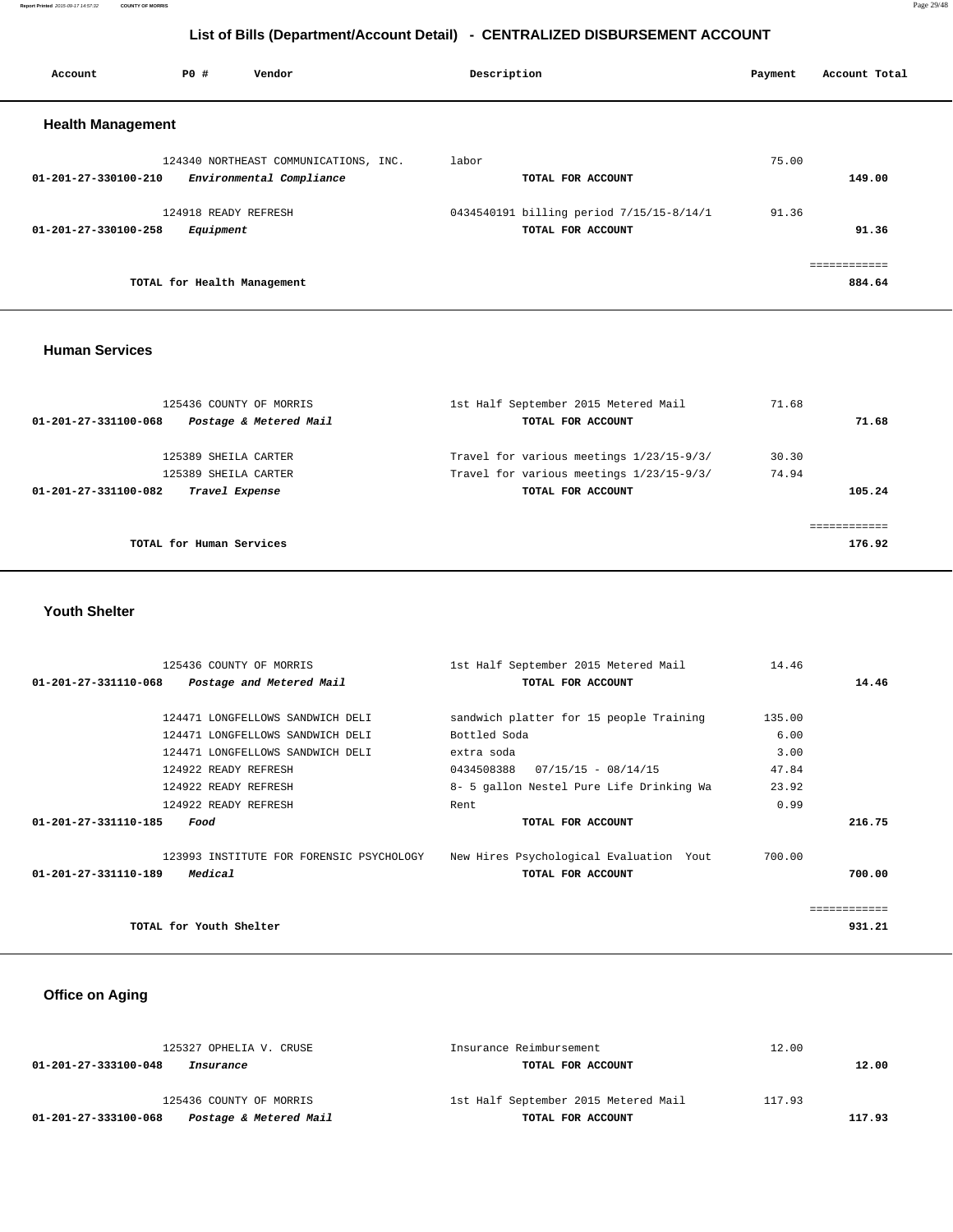**Report Printed** 2015-09-17 14:57:32 **COUNTY OF MORRIS** Page 30/48

# **List of Bills (Department/Account Detail) - CENTRALIZED DISBURSEMENT ACCOUNT**

| Account                        | <b>PO #</b>               | Vendor                  | Description                     | Account Total<br>Payment |
|--------------------------------|---------------------------|-------------------------|---------------------------------|--------------------------|
| <b>Office on Aging</b>         |                           |                         |                                 |                          |
|                                |                           | 125327 OPHELIA V. CRUSE | Parking 2 day NJ Transt Seminar | 27.00                    |
|                                | 125387 MARIA ROSARIO      |                         | Mileage June, July, August 2015 | 28.77                    |
|                                |                           | 125388 PATRICIA DUMPERT | Mileage June, July, August 2015 | 23.87                    |
| $01 - 201 - 27 - 333100 - 082$ |                           | Travel Expense          | TOTAL FOR ACCOUNT               | 139.84                   |
|                                |                           |                         |                                 | ===========              |
|                                | TOTAL for Office on Aging |                         |                                 | 269.77                   |

### **Grant in Aid**

|                                                                | 125103 CFCS - HOPE HOUSE | Fix-It July 2015  | 2,169.00 |
|----------------------------------------------------------------|--------------------------|-------------------|----------|
| Grant in Aid GIA: HOPEHOUSEOPERTNFIXIT<br>01-201-27-342000-480 |                          | TOTAL FOR ACCOUNT | 2,169.00 |
|                                                                |                          |                   |          |
|                                                                |                          |                   |          |
|                                                                | TOTAL for Grant in Aid   |                   | 2,169.00 |

#### **Seniors, Disabled & Veterans**

| 125386 CHARLES JURGENSEN               | Toll 7/24/2015 Toms River | 4.50  |
|----------------------------------------|---------------------------|-------|
| 125386 CHARLES JURGENSEN               | Mileage                   | 19.25 |
| 125386 CHARLES JURGENSEN               | Parking Newark 9/2/2015   | 10.00 |
| 01-201-27-343100-082<br>Travel Expense | TOTAL FOR ACCOUNT         | 33.75 |
|                                        |                           |       |
|                                        |                           |       |
| TOTAL for Seniors, Disabled & Veterans |                           | 33.75 |

#### **County Board of Social Service**

|              | 92.12    | Canon BCI-15 Color Ink 2pk - Order #7140 | 124927 STAPLES ADVANTAGE              |                                       |
|--------------|----------|------------------------------------------|---------------------------------------|---------------------------------------|
|              | 2,185.05 | Order #7141069455-000-001                | 124927 STAPLES ADVANTAGE              |                                       |
|              | 1,920.82 | Order #7140585264-000-001                | 124927 STAPLES ADVANTAGE              |                                       |
| 4,197.99     |          | TOTAL FOR ACCOUNT                        | Office Supplies & Stationery          | 01-201-27-345100-058                  |
|              |          |                                          |                                       |                                       |
|              | 893.76   | OFFICE OF TEMP ASSISTANCE                | 125081 CITYSIDE ARCHIVES, LTD         |                                       |
| 893.76       |          | TOTAL FOR ACCOUNT                        |                                       | $01-201-27-345100-257$ Rental - Other |
|              |          |                                          |                                       |                                       |
|              | 65.00    | COBRA Payment for the month of June 2015 | 124528 DISCOVERY BENEFITS INC.        |                                       |
|              | 4,649.46 | Dental coverage for the month of Septemb | 124925 HORIZON BLUE CROSS BLUE SHIELD |                                       |
| 4,714.46     |          | TOTAL FOR ACCOUNT                        | Hospital Insurance Premiums           | $01 - 201 - 27 - 345100 - 329$        |
|              | 144.00   | MAP - Insurance reimb. for January to De | 125106 MICHIYO BRAGDON                |                                       |
|              | 72.00    | ADM - Insurance reimb. for July to Decem | 125322 BEENA P. SHAH                  |                                       |
| 216.00       |          | TOTAL FOR ACCOUNT                        | 01-201-27-345100-333 Other Allowances |                                       |
|              | 290.25   | 29811040 - DNA testing from 05/30/15 to  | 124418 LABORATORY CORPORATION OF      |                                       |
| 290.25       |          | TOTAL FOR ACCOUNT                        | Paternity Expenses                    | $01 - 201 - 27 - 345100 - 351$        |
| ============ |          |                                          |                                       |                                       |
|              |          |                                          |                                       |                                       |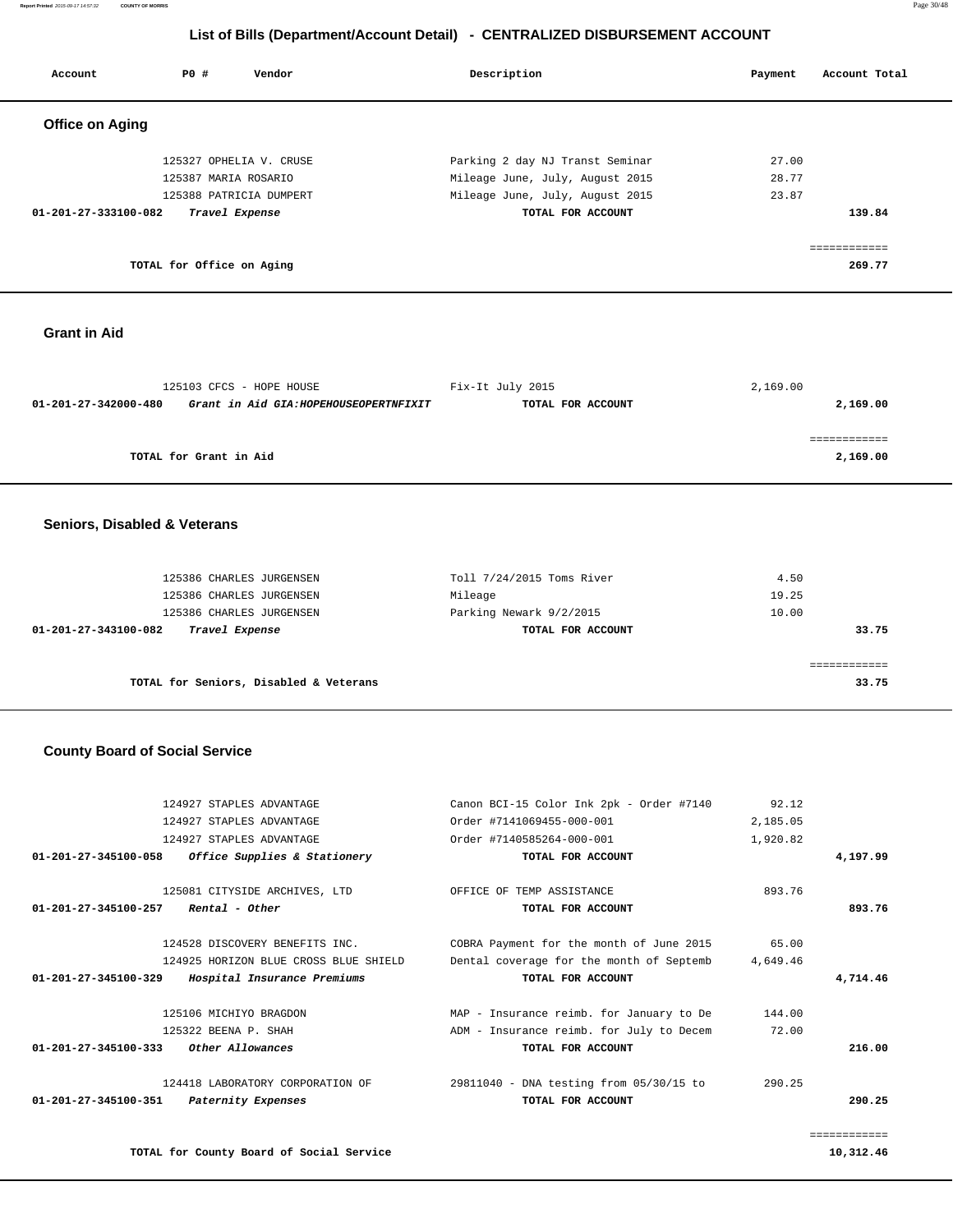**Report Printed** 2015-09-17 14:57:32 **COUNTY OF MORRIS** Page 31/48

# **List of Bills (Department/Account Detail) - CENTRALIZED DISBURSEMENT ACCOUNT**

| Account              | <b>PO #</b> | Vendor                                                                          | Description                                                   | Payment  | Account Total            |
|----------------------|-------------|---------------------------------------------------------------------------------|---------------------------------------------------------------|----------|--------------------------|
| DEPARTMENT 349110    |             |                                                                                 |                                                               |          |                          |
| 01-204-55-349110-513 |             | 124716 BERGEN REGIONAL MEDICAL CENTER<br>Cty Psych Patients in Cty Hosp CP:2013 | 15% Share of Billings for Services rende<br>TOTAL FOR ACCOUNT | 1,134.65 | 1,134.65                 |
|                      |             | TOTAL for DEPARTMENT 349110                                                     |                                                               |          | ============<br>1,134.65 |
|                      |             |                                                                                 |                                                               |          |                          |

#### **MV:Administration**

| 123250 KAESER AND BLAIR, INC.                              | 003031206, Order#50713294                | 221.12     |              |
|------------------------------------------------------------|------------------------------------------|------------|--------------|
| 123250 KAESER AND BLAIR, INC.                              | 003031206, Order#50715330                | 161.19     |              |
| 123250 KAESER AND BLAIR, INC.                              | 003031206, Order#50715333                | 378.14     |              |
| 123250 KAESER AND BLAIR, INC.                              | 003031206, Order#50715328                | 436.60     |              |
| Advertising<br>01-201-27-350100-022                        | TOTAL FOR ACCOUNT                        |            | 1,197.05     |
| 125369 ACORN TERMITE AND PEST                              | Pest Control for August, 2015            | 750.00     |              |
| 01-201-27-350100-036<br><i>Contracted Services</i>         | TOTAL FOR ACCOUNT                        |            | 750.00       |
| 124853 READY REFRESH                                       | 0435619937,7-15 thru 8-14-2015           | 28.50      |              |
| General Stores<br>01-201-27-350100-046                     | TOTAL FOR ACCOUNT                        |            | 28.50        |
| 125436 COUNTY OF MORRIS                                    | 1st Half September 2015 Metered Mail     | 119.23     |              |
| 01-201-27-350100-068 Postage & Metered Mail                | TOTAL FOR ACCOUNT                        |            | 119.23       |
| 124263 NORTHEAST COMMUNICATIONS, INC. M0350MVNH, 7-31-2015 |                                          | 225.00     |              |
| 122453 R.D. SALES DOOR & HARDWARE LLC                      | Installed Video Client in Administration | 315.00     |              |
| 01-201-27-350100-266<br>Safety Items                       | TOTAL FOR ACCOUNT                        |            | 540.00       |
| 113121 HUMANA INC.                                         | 0000005611, Case#HPP56F                  | 3, 173, 08 |              |
| 01-203-27-350100-036<br>(2014) Contracted Services         | TOTAL FOR ACCOUNT                        |            | 3,173.08     |
|                                                            |                                          |            | ============ |
| TOTAL for MV:Administration                                |                                          |            | 5,807.86     |
|                                                            |                                          |            |              |

### **MV:Building Services**

| $01 - 201 - 27 - 350110 - 044$ | 124284 TBS CONTROLS LLC<br>Equipment Service Agreements | M13000, Service Agreement, September-2015<br>TOTAL FOR ACCOUNT | 2,679.17 | 2,679.17 |
|--------------------------------|---------------------------------------------------------|----------------------------------------------------------------|----------|----------|
|                                | 124281 DIRECT MACHINERY SERVICE CORP.                   | Repairs, 7-31-2015                                             | 200.00   |          |
|                                | 124281 DIRECT MACHINERY SERVICE CORP.                   | Repairs, 7-31-2015                                             | 573.27   |          |
|                                | 124183 GENERAL PLUMBING SUPPLY INC.                     | 5999, 4-17-2015 (items added to original i                     | 94.44    |          |
|                                | 122453 R.D. SALES DOOR & HARDWARE LLC                   | Replaced Door Pivots, 6-15-2015                                | 470.00   |          |
|                                | 124283 SCALES INDUSTRIAL                                | 27869, 7-29-2015                                               | 600.00   |          |
|                                | 124285 TBS CONTROLS LLC                                 | M13000.7-31-2015                                               | 3,054.00 |          |
|                                | 124285 TBS CONTROLS LLC                                 | M13000.7-29-2015                                               | 759.61   |          |
| $01 - 201 - 27 - 350110 - 262$ | Machinery Repairs & Parts                               | TOTAL FOR ACCOUNT                                              |          | 5,751.32 |
|                                |                                                         |                                                                |          |          |
|                                |                                                         |                                                                |          |          |

**TOTAL for MV:Building Services 8,430.49**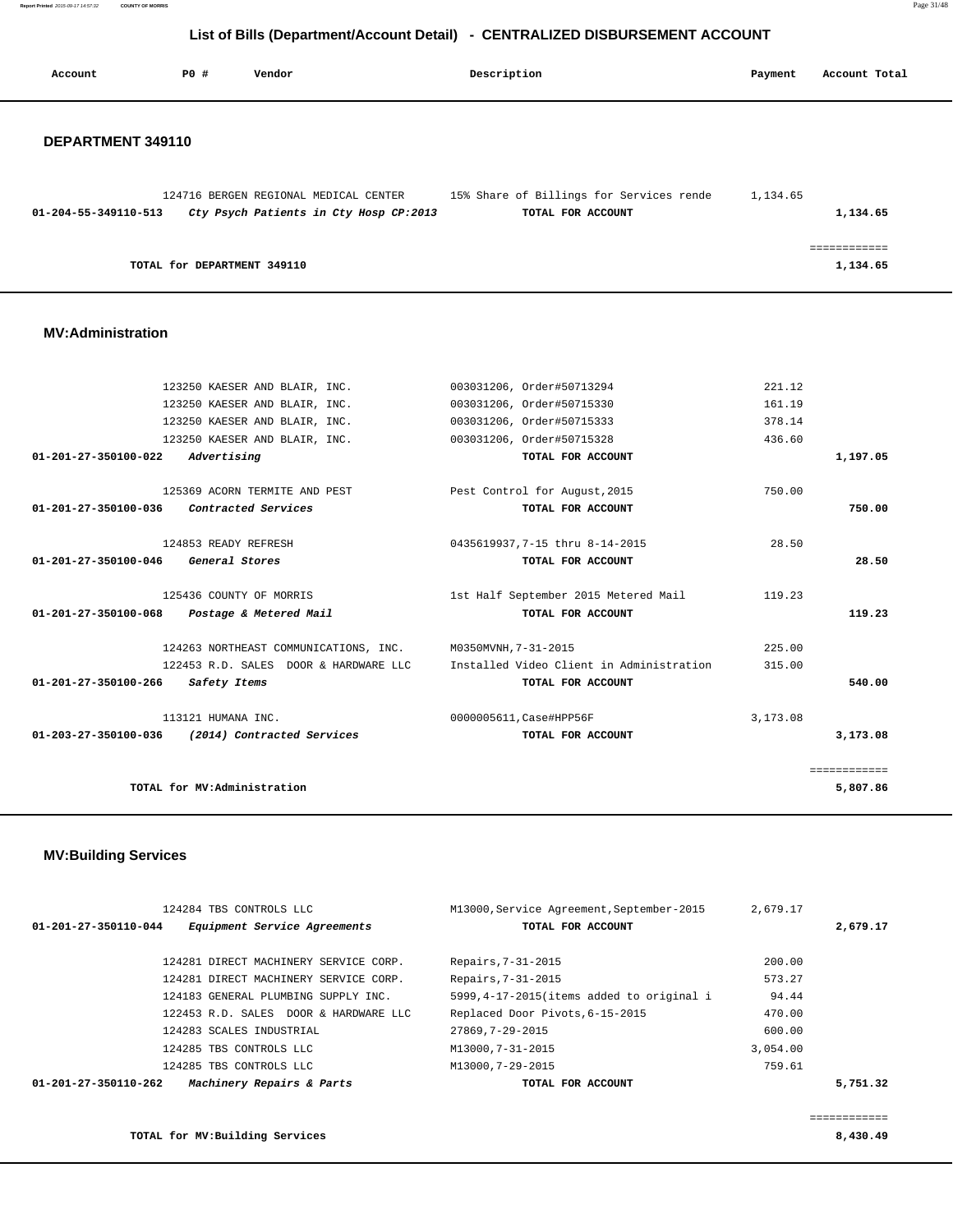**Report Printed** 2015-09-17 14:57:32 **COUNTY OF MORRIS** Page 32/48

# **List of Bills (Department/Account Detail) - CENTRALIZED DISBURSEMENT ACCOUNT**

| Account                               | P0 #<br>Vendor                                                                     | Description                                                   | Payment         | Account Total             |
|---------------------------------------|------------------------------------------------------------------------------------|---------------------------------------------------------------|-----------------|---------------------------|
| <b>MV:Nursing</b>                     |                                                                                    |                                                               |                 |                           |
| 01-201-27-350130-046                  | 121048 MEDLINE INDUSTRIES INC<br>121049 MEDLINE INDUSTRIES INC<br>General Stores   | 1183053,6-10-2015<br>1183053,6-16-2015<br>TOTAL FOR ACCOUNT   | 43.37<br>155.72 | 199.09<br>============    |
|                                       | TOTAL for MV: Nursing                                                              |                                                               |                 | 199.09                    |
| <b>MV:Recreation/Volunteer Svc</b>    |                                                                                    |                                                               |                 |                           |
| 01-201-27-350135-194                  | 125365 KAREN HOGAN<br>Patient Activities                                           | Luxor Whiteboards for Resident Day Rooms<br>TOTAL FOR ACCOUNT | 588.51          | 588.51                    |
|                                       | TOTAL for MV: Recreation/Volunteer Svc                                             |                                                               |                 | ============<br>588.51    |
| <b>Assistance Dep Child:Local Shr</b> |                                                                                    |                                                               |                 |                           |
| 01-201-27-354100-091                  | 125471 OFFICE OF TEMPORARY ASSISTANCE<br>Assistance Dep Child: Local Shr Program E | For estimated Co. Share for TANF Recipie<br>TOTAL FOR ACCOUNT | 11,000.00       | 11,000.00                 |
|                                       | TOTAL for Assistance Dep Child: Local Shr                                          |                                                               |                 | ============<br>11,000.00 |
|                                       | <b>Assistance SSI Income Recipien</b>                                              |                                                               |                 |                           |
| 01-201-27-355100-090                  | 125472 OFFICE OF TEMPORARY ASSISTANCE<br>Assistance SSI Income Recipien Expenditu  | For estimated Co. Share of ASSIR for Sep<br>TOTAL FOR ACCOUNT | 42,000.00       | 42,000.00                 |
|                                       | TOTAL for Assistance SSI Income Recipien                                           |                                                               |                 | ============<br>42,000.00 |
| <b>County Adjuster</b>                |                                                                                    |                                                               |                 |                           |
| 01-201-27-357100-068                  | 125436 COUNTY OF MORRIS<br>Postage & Metered Mail                                  | 1st Half September 2015 Metered Mail<br>TOTAL FOR ACCOUNT     | 328.25          | 328.25                    |
|                                       | TOTAL for County Adjuster                                                          |                                                               |                 | ============<br>328.25    |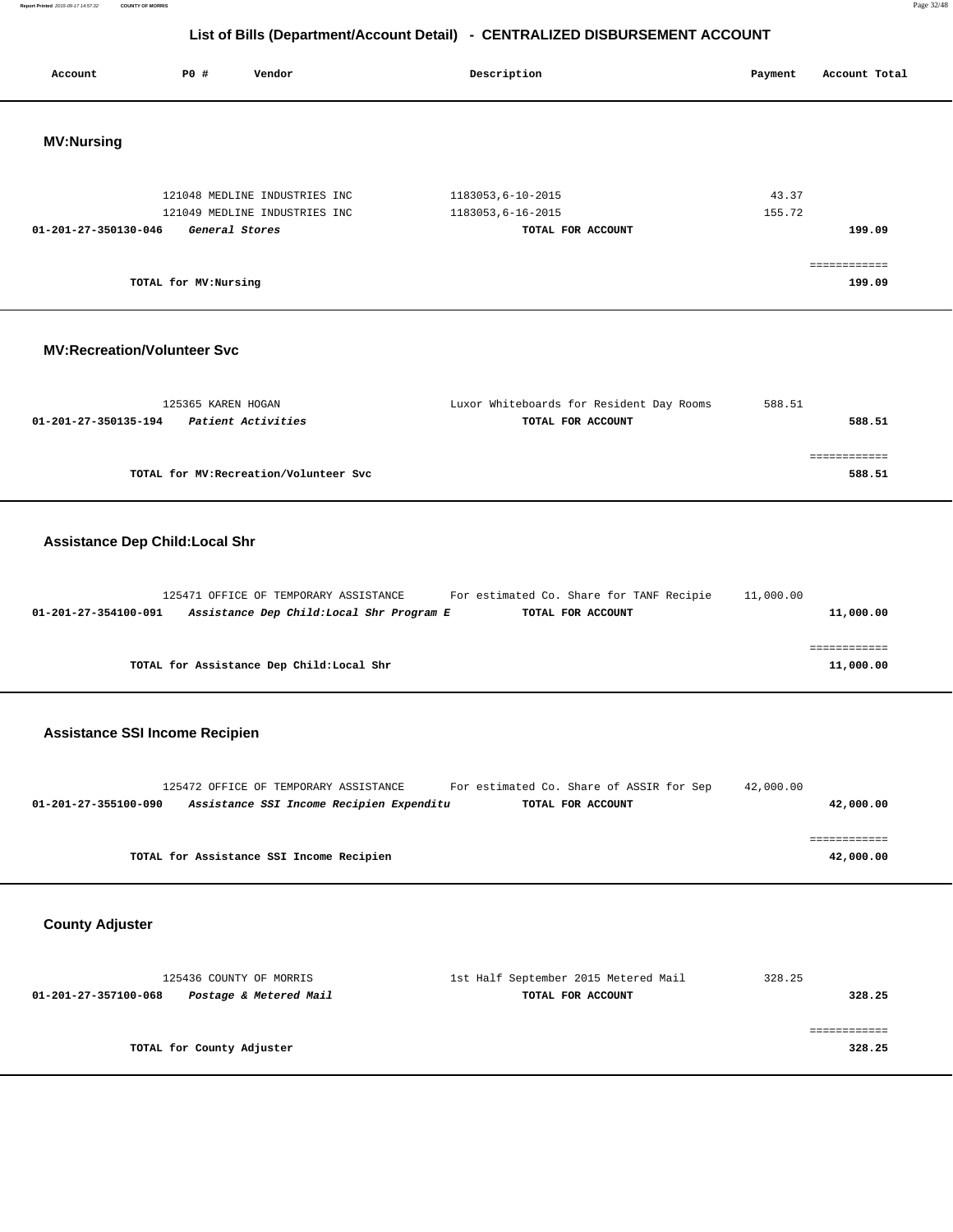| Account              | <b>PO #</b>              | Vendor                                            | Description                                               | Payment | Account Total |
|----------------------|--------------------------|---------------------------------------------------|-----------------------------------------------------------|---------|---------------|
|                      |                          |                                                   |                                                           |         |               |
| 01-201-29-390100-068 |                          | 125436 COUNTY OF MORRIS<br>Postage & Metered Mail | 1st Half September 2015 Metered Mail<br>TOTAL FOR ACCOUNT | 999.65  | 999.65        |
|                      | 125320 MARIE KIRSCH      |                                                   | MC Library Foundation to pick up cost of                  | 62.85   |               |
|                      |                          | 125321 DARREN O'NEILL                             | Barnes & Noble Booksellers #2980                          | 229.61  |               |
|                      |                          | 125321 DARREN O'NEILL                             | Build-A-Bear #1037                                        | 102.00  |               |
| 01-201-29-390100-090 |                          | Program Expenditures                              | TOTAL FOR ACCOUNT                                         |         | 394.46        |
|                      |                          |                                                   |                                                           |         | ------------  |
|                      | TOTAL for County Library |                                                   |                                                           |         | 1,394.11      |

### **County Superintendent of Schoo**

| 125349 ROGER JINKS                                   | FROM 6/29-7/28/2015 582377356-00001     | 42.30  |              |
|------------------------------------------------------|-----------------------------------------|--------|--------------|
| 01-201-29-392100-031<br>Cellular Phones/Pagers       | TOTAL FOR ACCOUNT                       |        | 42.30        |
|                                                      |                                         |        |              |
| 124060 NJ COUNTY SUPERINTENDENT ASSOC                | Annual Dues July 1, 2015- June 30, 2016 | 250.00 |              |
| Education Schools & Training<br>01-201-29-392100-039 | TOTAL FOR ACCOUNT                       |        | 250.00       |
|                                                      |                                         |        |              |
| 125436 COUNTY OF MORRIS                              | 1st Half September 2015 Metered Mail    | 72.68  |              |
| Postage & Metered Mail<br>01-201-29-392100-068       | TOTAL FOR ACCOUNT                       |        | 72.68        |
|                                                      |                                         |        |              |
|                                                      |                                         |        | ------------ |
| TOTAL for County Superintendent of Schoo             |                                         |        | 364.98       |
|                                                      |                                         |        |              |

### **Contribution to County College**

| 125450 COUNTY COLLEGE OF MORRIS             | 2nd HALF 9/15 OPERATING BUDGET | 492,916.67 |
|---------------------------------------------|--------------------------------|------------|
| <i>Expenditures</i><br>01-201-29-395100-090 | TOTAL FOR ACCOUNT              | 492,916.67 |
|                                             |                                |            |
|                                             |                                |            |
| TOTAL for Contribution to County College    |                                | 492,916.67 |
|                                             |                                |            |

### **Rutgers Extension Service**

| 124663 STAPLES ADVANTAGE                                 | office supplies                      | 151.59 |        |
|----------------------------------------------------------|--------------------------------------|--------|--------|
| Office Supplies & Stationery<br>01-201-29-396100-058     | TOTAL FOR ACCOUNT                    |        | 151.59 |
| 125436 COUNTY OF MORRIS                                  | 1st Half September 2015 Metered Mail | 3.40   |        |
| $01 - 201 - 29 - 396100 - 068$<br>Postage & Metered Mail | TOTAL FOR ACCOUNT                    |        | 3.40   |
| 125367 PETER NITZSCHE                                    | Mileage/Conferences & Meetings       | 167.94 |        |
| 125368 KATHY MURARIK                                     | Mileage/Conferences & Meetings       | 328.99 |        |
| $01 - 201 - 29 - 396100 - 082$<br>Travel Expense         | TOTAL FOR ACCOUNT                    |        | 496.93 |
| 125367 PETER NITZSCHE                                    | Administrative Supplies              | 322.03 |        |
| 125368 KATHY MURARIK                                     | Administrative Supplies              | 142.38 |        |
| Other Administrative Supplies<br>01-201-29-396100-095    | TOTAL FOR ACCOUNT                    |        | 464.41 |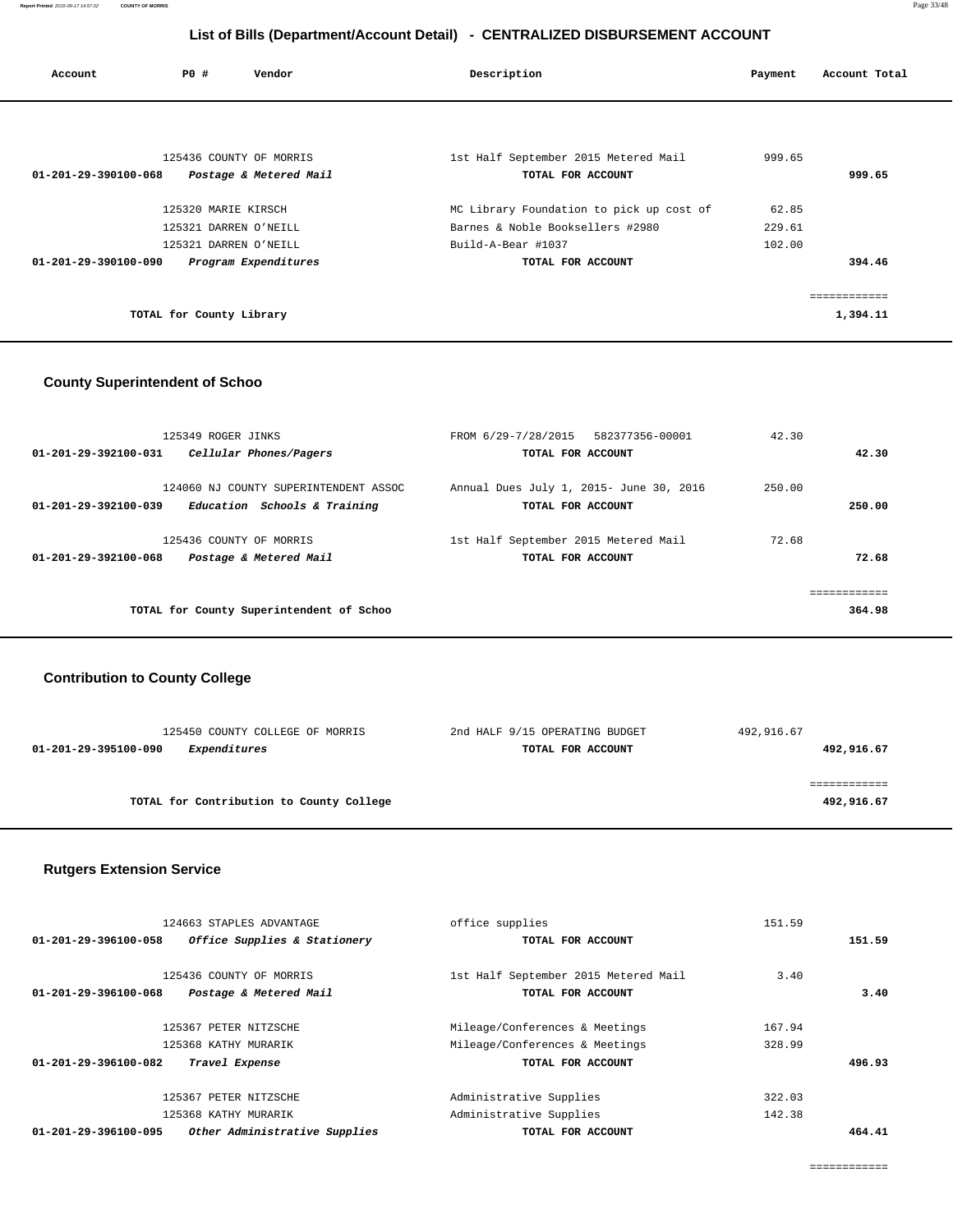| Account                          | PO# | Vendor                                  | Description                    | Payment<br>Account Total |
|----------------------------------|-----|-----------------------------------------|--------------------------------|--------------------------|
| <b>Rutgers Extension Service</b> |     |                                         |                                |                          |
|                                  |     | TOTAL for Rutgers Extension Service     |                                | 1,116.33                 |
| Rmb Out of Cty Two Yr Coll       |     |                                         |                                |                          |
|                                  |     | 125430 HUDSON CTY COMMUNITY COLLEGE     | SUMMER I 2013 CHARGEBACK KOPEC | 272.30                   |
|                                  |     | 125430 HUDSON CTY COMMUNITY COLLEGE     | SUMMER I 2015 CHARGEBACK BOYER | 290.40                   |
| $01 - 201 - 29 - 397100 - 090$   |     | Rmb Out of Cty Two Yr Coll Expenditures | TOTAL FOR ACCOUNT              | 562.70                   |
|                                  |     |                                         |                                | ============             |
|                                  |     | TOTAL for Rmb Out of Cty Two Yr Coll    |                                | 562.70                   |
| Cont M.C. School of Tech         |     |                                         |                                |                          |

|                      | 125451 MC VOCATIONAL SCHOOL DISTRICT  | 9/15 DISTRICT TAXES TO BE RAISED | 476,809.00 |
|----------------------|---------------------------------------|----------------------------------|------------|
| 01-201-29-400100-090 | Cont M.C. School of Tech Expenditures | TOTAL FOR ACCOUNT                | 476,809.00 |
|                      |                                       |                                  |            |
|                      |                                       |                                  |            |
|                      | TOTAL for Cont M.C. School of Tech    |                                  | 476,809.00 |
|                      |                                       |                                  |            |

### **Fire and Police Academy**

|                           | 137.28   | ASB-198438 - Alternate Route Notice 06/ | 123292 DAILY RECORD                   |                                |
|---------------------------|----------|-----------------------------------------|---------------------------------------|--------------------------------|
|                           | 70.20    | Academic Plaque                         | 119741 MORRIS COUNTY ENGRAVING LLC    |                                |
|                           | 118.80   | PT & Firearms Plaques                   | 119741 MORRIS COUNTY ENGRAVING LLC    |                                |
|                           | 40.50    | Certificate Holder                      | 119741 MORRIS COUNTY ENGRAVING LLC    |                                |
| 366.78                    |          | TOTAL FOR ACCOUNT                       | Other General Expenses                | $01 - 201 - 29 - 407100 - 059$ |
|                           | 288.19   | 1st Half September 2015 Metered Mail    | 125436 COUNTY OF MORRIS               |                                |
| 288.19                    |          | TOTAL FOR ACCOUNT                       | Postage & Metered Mail                | 01-201-29-407100-068           |
|                           | 4,444.80 | HEPA Filters                            | 124041 TRI-DIM FILTER CORPORATION     |                                |
|                           | 207.36   | TRI-PLEAT Filters                       | 124041 TRI-DIM FILTER CORPORATION     |                                |
|                           | 411.95   | Shipping and Handling                   | 124041 TRI-DIM FILTER CORPORATION     |                                |
|                           | 6,630.00 | Firing Range Hazardous Waste Cleaning   | 124712 DC MANANGEMENT & ENVIRONMENTAL |                                |
| 11,694.11                 |          | TOTAL FOR ACCOUNT                       | Building Repairs                      | $01 - 201 - 29 - 407100 - 223$ |
|                           | 8.99     | Saw Blade                               | 124714 MORRISTOWN LUMBER &            |                                |
|                           | 19.90    | OSB 4x8                                 | 124714 MORRISTOWN LUMBER &            |                                |
|                           | 4.00     | Ripping                                 | 124714 MORRISTOWN LUMBER &            |                                |
| 32.89                     |          | TOTAL FOR ACCOUNT                       | Equipment                             | $01 - 201 - 29 - 407100 - 258$ |
|                           | 3,250.00 | Service Contract                        | 124454 AIRPOWER INTERNATIONAL INC.    |                                |
|                           | 70.00    | Bleeders for Air Truck                  | 124454 AIRPOWER INTERNATIONAL INC.    |                                |
|                           | 12.00    | Freight                                 | 124454 AIRPOWER INTERNATIONAL INC.    |                                |
| 3,332.00                  |          | TOTAL FOR ACCOUNT                       | Vehicle Repairs                       | 01-201-29-407100-291           |
| ============<br>15,713.97 |          |                                         | TOTAL for Fire and Police Academy     |                                |
|                           |          |                                         |                                       |                                |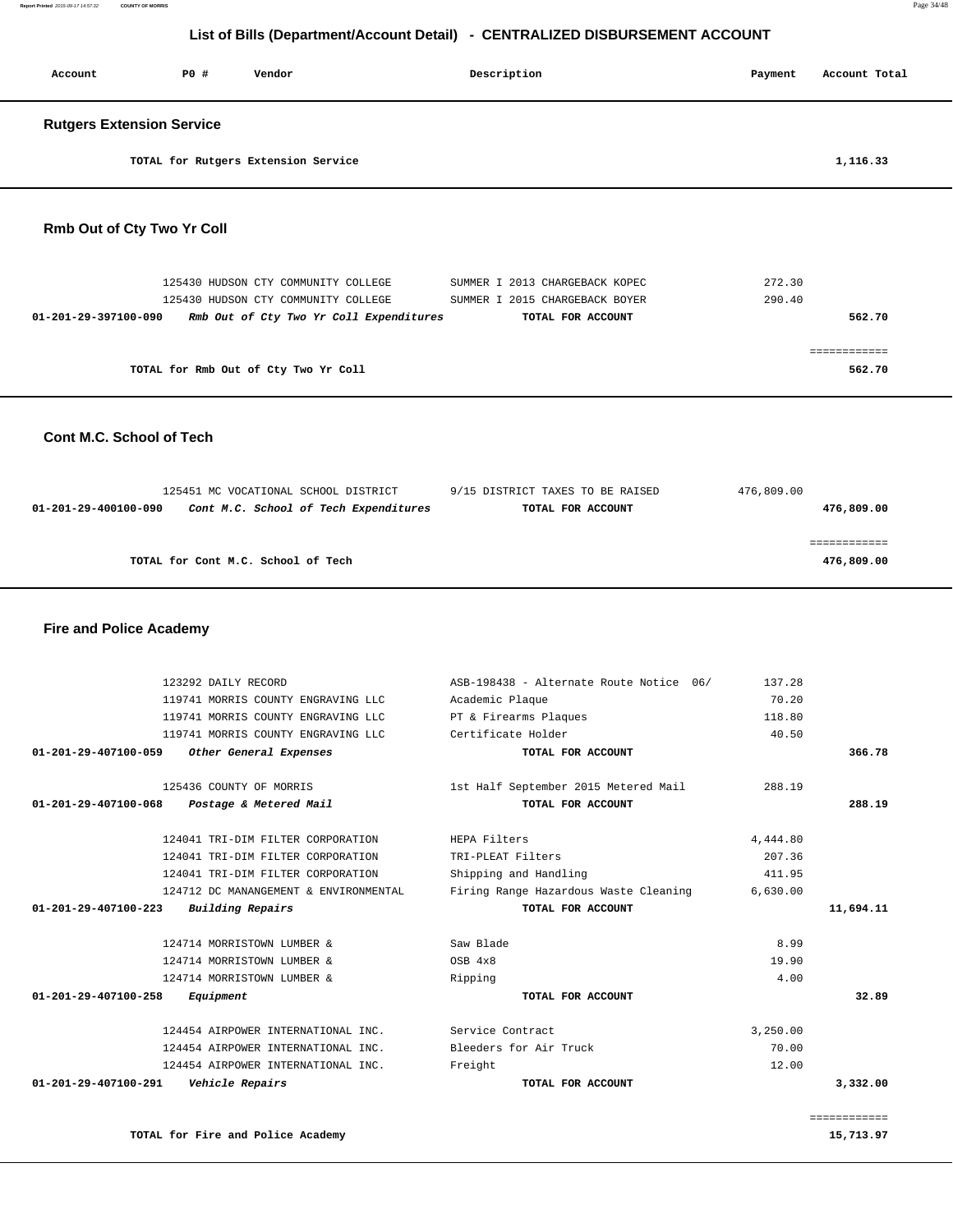125071 JERSEY CENTRAL POWER & LIGHT 10-00-44-7627-6-1 Rt 46 & Canfield Ave 30.44 125055 JERSEY CENTRAL POWER & LIGHT 10-00-05-8414-2-2 Street Lighting 8/19/2 333.30 125054 JERSEY CENTRAL POWER & LIGHT 10-00-01-6063-0-8 street lighting 8/19/2 637.35 125066 JERSEY CENTRAL POWER & LIGHT 100 102 601 695 - COMM CENTER DATED 8/25 18,132.00 125295 JERSEY CENTRAL POWER & LIGHT 100 004 885 628- MOSQUITO CONTROL/ 7/28/ 1,143.76 125129 JERSEY CENTRAL POWER & LIGHT 10-00-84-5137-1-0 Berkshire Valley Road 17.66 125158 JERSEY CENTRAL POWER & LIGHT 10-00-84-5117-1-4 Berkshire Valley Road 17.66 125034 JERSEY CENTRAL POWER & LIGHT 100 079 438 253 - CAC COMPLEX 7/22/15 -8 9,115.22 125400 BOROUGH OF BUTLER **Reduces Rt 23 & Decker Ave** 52.26 125400 BOROUGH OF BUTLER **Reduces 12.24** Rt 23 Traffic Light 72.24 125400 BOROUGH OF BUTLER Rt 23 So Light Pole #144 99.35 125396 JERSEY CENTRAL POWER & LIGHT 10-00-89-1397-3-5 O Rt 206 8/27/2015 74.09 125385 JERSEY CENTRAL POWER & LIGHT 200-000-971-008/ RUTH DAVIS DRIVE/ 9/2/1 387.00 125381 JERSEY CENTRAL POWER & LIGHT 20-00-00-0528-1-7 MASTER ACCOUNT DATED 9 32,359.38 125380 JERSEY CENTRAL POWER & LIGHT 20 00 00 0537 8 1 - MASTER ACCT - HILL 9 72,140.64 125437 JERSEY CENTRAL POWER & LIGHT 20-00-00-0538-4-9,REMOTE LOCATIONS, DATE 4,346.40  **01-201-31-430100-137 Electricity TOTAL FOR ACCOUNT 138,958.75** 125442 NATIONAL FUEL OIL INC. FUEL CHARGES, 8/15 27,269.55  **01-201-31-430100-140 Gas Purchases TOTAL FOR ACCOUNT 27,269.55** 125282 N.J. NATURAL GAS COMPANY 06-1126-4370-18/ RE: WHARTON ROADS/ 8/4/ 158.63 125281 N.J. NATURAL GAS COMPANY 06-1126-4355-14/ RE: WHARTON BRIDGES/ 8/ 286.73 125280 N.J. NATURAL GAS COMPANY 12-1157-4515-09/ RE: DOVER PROBATION/ 8/ 20.00 125279 N.J. NATURAL GAS COMPANY 22-0009-8231-77/ RE: WHARTON BRIDGE GEN/ 25.95 125269 DIRECT ENERGY BUSINESS MARKETING 1316 - SUMMARY GROUP #/ MORRIS COUNTY (6 2,609.79 124753 SUBURBAN PROPANE -2347 Propane 387.33 124753 SUBURBAN PROPANE -2347 Rounding 0.21 124753 SUBURBAN PROPANE -2347 Safety P&T Fee 9.62 125332 N.J. NATURAL GAS COMPANY 06-1126-4174-12/ RE: WHARTON OFF/ 8/4/15 27.83 125331 PSE&G CO REF # M0MBAG/ 66-254-142-04 - 18 HIGHVIE 38.64 125399 PSE&G CO 66 472 055 00,August~2015 562.71 125398 PSE&G CO 65 858 068 08,August~2015 1,407.65 125379 PSE&G CO REF # M0MBAG/ COUNTY OF MORRIS - MUNICIP 2,428.03  **01-201-31-430100-141 Natural Gas TOTAL FOR ACCOUNT 7,963.12** 125081 CITYSIDE ARCHIVES, LTD MORRIS VIEW 868.39  **01-201-31-430100-143 Rubbish & Trash Removal TOTAL FOR ACCOUNT 868.39** 125067 BOROUGH OF WHARTON 18128 / BLOCK 601 / LOT 4 210.00 125068 HANOVER SEWERAGE AUTHORITY 999817168 / BLOCK 1701 - LOT# 8 611.96 125068 HANOVER SEWERAGE AUTHORITY 999817102/ BLOCK 1701 - LOT# 8 (T01) 189.24 125068 HANOVER SEWERAGE AUTHORITY 999817091/ BLOCK 1701 - LOT# 8 (T02) 66.45 125068 HANOVER SEWERAGE AUTHORITY 999671781/ BLOCK 1701 - LOT# 7 73.80 125068 HANOVER SEWERAGE AUTHORITY 999732446/ BLOCK 1901 - LOT# 8 843.28  **01-201-31-430100-144 Sewer TOTAL FOR ACCOUNT 1,994.73** 122987 EXTEL COMMUNICATIONS Network Wiring as per quote Dated 07/14/ 5,485.00 125090 VERIZON WIRELESS COUNTY WIDE 486023883-00001 JUL22 - AUG 7,789.59 125278 VERIZON 973-455-0378 979 71Y / RE: PENTHOUSE- A 66.67 122867 PGI Account 3762334 1,200.00 124483 VERIZON BUSINESS 6000057810 X26, 8/1/15, Mthly charge(aut 479.00 124501 VERIZON 973-838-8083 446 48Y, 7/28/15, Kinnelon 32.67 124501 VERIZON 973-361-0398 892 16Y, 8/1/15, Randolph T 125.41

 **Account P0 # Vendor Description Payment Account Total**

 **Utilities**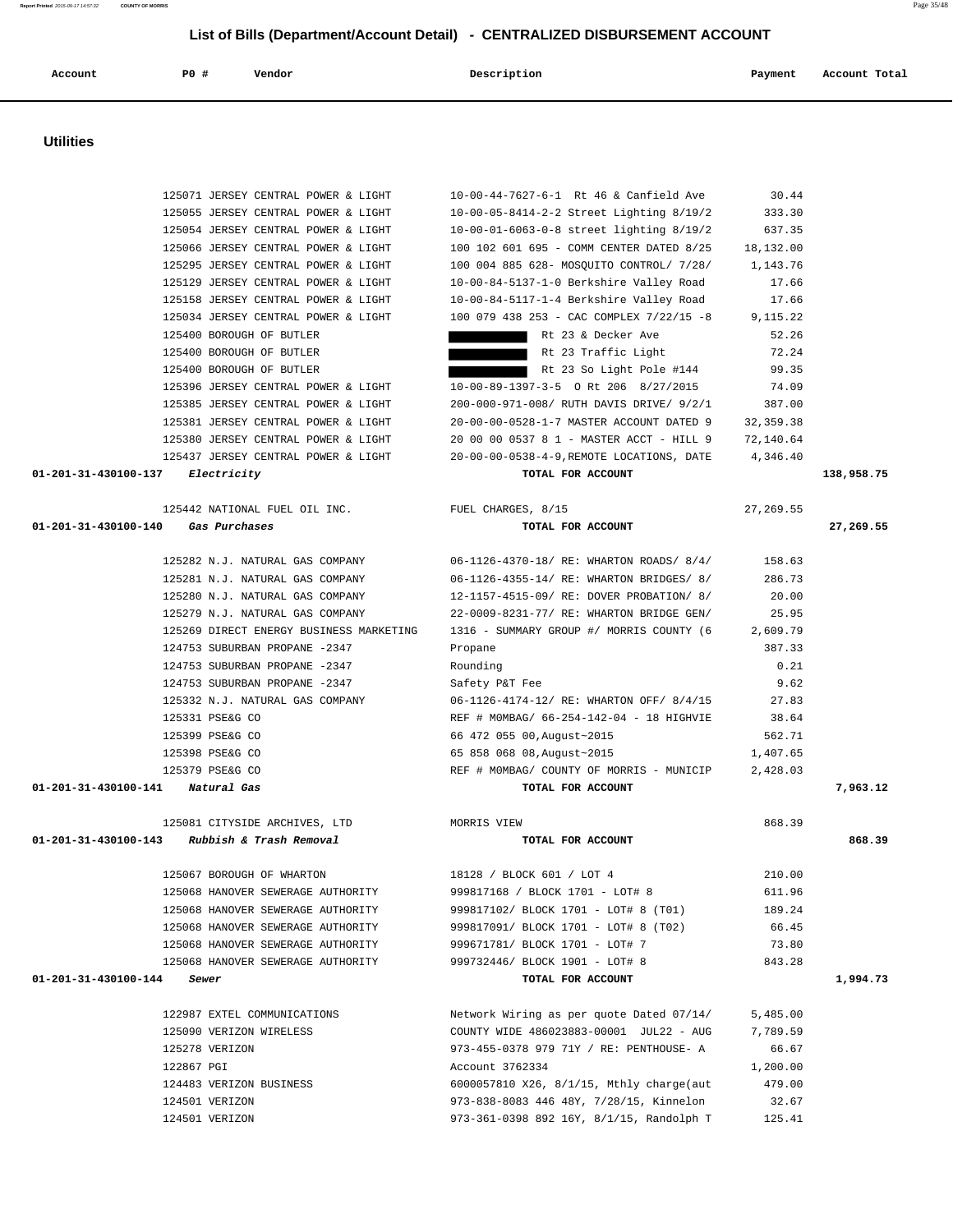**Report Printed** 2015-09-17 14:57:32 **COUNTY OF MORRIS** Page 36/48

# **List of Bills (Department/Account Detail) - CENTRALIZED DISBURSEMENT ACCOUNT**

| Account                        | PO#                 | Vendor                           | Description                                        |                          | Payment  | Account Total |
|--------------------------------|---------------------|----------------------------------|----------------------------------------------------|--------------------------|----------|---------------|
| <b>Utilities</b>               |                     |                                  |                                                    |                          |          |               |
|                                |                     | 124501 VERIZON                   | 973-328-3165 445 58Y, 8/4/15, Dover WT (           |                          | 32.47    |               |
|                                |                     | 124501 VERIZON                   | 973-829-0312 882 15Y, 8/4/15, Randolph O           |                          | 66.67    |               |
|                                |                     | 124015 VERIZON CABS              | 201 M55-4914 825, 7/25/15, T1 American T           |                          | 826.32   |               |
|                                |                     | 124016 VERIZON CABS              | 201 M55-5534 968, 7/25/15, E911 fiber li           |                          | 2,254.08 |               |
|                                |                     | 125109 VERIZON                   | 973-299-6835 828 04Y, 8/10/15, Boonton T           |                          | 32.48    |               |
|                                |                     | 125109 VERIZON                   | 973-584-2050 195 53Y, 8/11/15, Mt Rd Rox           |                          | 28.78    |               |
|                                |                     | 125109 VERIZON                   | 973-539-7933 842 07Y, 8/16/15, Randolph            |                          | 28.79    |               |
|                                |                     | 125109 VERIZON                   | 973-697-0879 521 94Y, 8/22/15, Jefferson           |                          | 28.79    |               |
|                                |                     | 125312 VERIZON                   | 201 V03-7261 127 66Y, 8/16/15, 911 Switc 11,336.09 |                          |          |               |
| 01-201-31-430100-146           |                     | Telephone                        | TOTAL FOR ACCOUNT                                  |                          |          | 29,914.39     |
|                                |                     | 125255 DOVER WATER COMMISSIONERS |                                                    | DATED 08-28-15/ 05-04-15 | 67.86    |               |
|                                |                     | 125063 SOUTHEAST MORRIS COUNTY   | 211000004000/ A & R BLDG                           |                          | 2,470.28 |               |
|                                |                     | 125063 SOUTHEAST MORRIS COUNTY   | 211000004500/ CH                                   |                          | 2,898.63 |               |
|                                |                     | 125063 SOUTHEAST MORRIS COUNTY   | 212000084700/ CORRECTION FACILITY                  |                          | 4,983.75 |               |
|                                |                     | 125063 SOUTHEAST MORRIS COUNTY   | 211000005000/ ADM CTS                              |                          | 895.97   |               |
|                                |                     | 125063 SOUTHEAST MORRIS COUNTY   | 212000053001/ SHADETREE                            |                          | 1,122.06 |               |
| $01 - 201 - 31 - 430100 - 147$ |                     | Water                            | TOTAL FOR ACCOUNT                                  |                          |          | 12,438.55     |
|                                |                     |                                  |                                                    |                          |          | ============  |
|                                | TOTAL for Utilities |                                  |                                                    |                          |          | 219,407.48    |

#### **Nutrition**

| 125442 NATIONAL FUEL OIL INC.         | FUEL CHARGES, 8/15 | 2,094.22 |  |
|---------------------------------------|--------------------|----------|--|
| 01-201-41-716100-140<br>Gas Purchases | TOTAL FOR ACCOUNT  | 2,094.22 |  |
|                                       |                    |          |  |
|                                       |                    |          |  |
| TOTAL for Nutrition                   |                    | 2,094.22 |  |
|                                       |                    |          |  |

#### **Area Plan Grant**

| 125416 CFCS - HOPE HOUSE                    | CHORE July 2015   | 4,267.00 |
|---------------------------------------------|-------------------|----------|
| <i>Expenditures</i><br>01-201-41-716110-090 | TOTAL FOR ACCOUNT | 4,267.00 |
|                                             |                   |          |
|                                             |                   |          |
| TOTAL for Area Plan Grant                   |                   | 4,267.00 |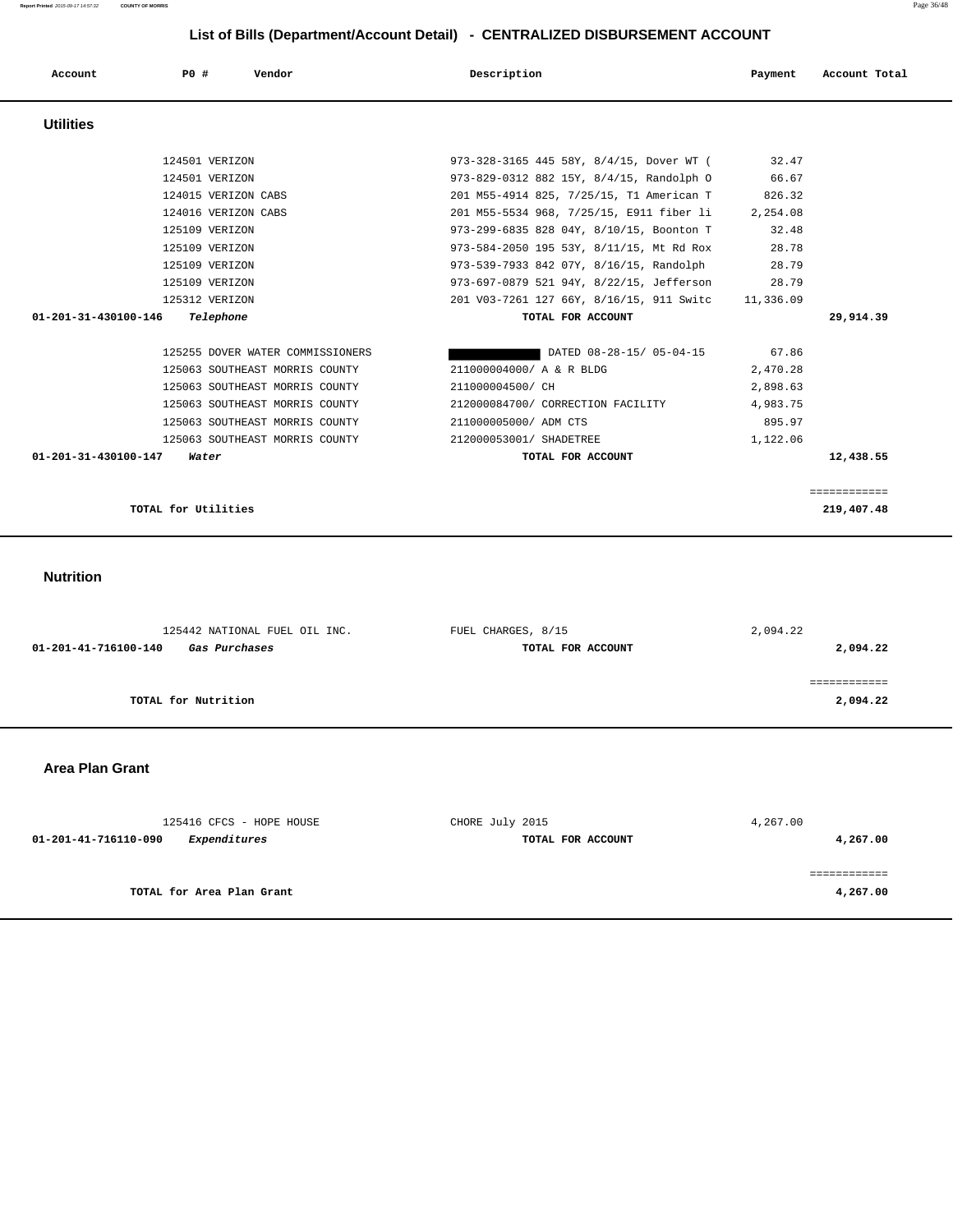**Report Printed** 2015-09-17 14:57:32 **COUNTY OF MORRIS** Page 37/48

# **List of Bills (Department/Account Detail) - CENTRALIZED DISBURSEMENT ACCOUNT**

|                            |                                                                                                                         | List of Dins (Department/Account Detail)    | <b>PLITTING LILLD DIODOROLMENT ACCOUNT</b>                |               |                                    |
|----------------------------|-------------------------------------------------------------------------------------------------------------------------|---------------------------------------------|-----------------------------------------------------------|---------------|------------------------------------|
| Account                    | <b>PO #</b><br>Vendor                                                                                                   |                                             | Description                                               | Payment       | Account Total                      |
| <b>Bio-Terrorism Grant</b> |                                                                                                                         | <b>Grant Fund</b>                           |                                                           |               |                                    |
| 02-213-41-718605-391       | 125434 COUNTY OF MORRIS                                                                                                 | Public Health Emer Grant $(7/1/15-6/30/16)$ | 1st Half September 2015 Metered Mail<br>TOTAL FOR ACCOUNT | 72.68         | 72.68                              |
|                            | TOTAL for Bio-Terrorism Grant                                                                                           |                                             |                                                           |               | $=$ = = = = = = = = = = =<br>72.68 |
| DEPARTMENT 741515          |                                                                                                                         |                                             |                                                           |               |                                    |
|                            | 117974 FRED PRYOR SEMINARS<br>124551 SUSSEX CTY CHAMBER OF COMMERCE<br>02-213-41-741515-392 WFNJ-TANF (7/1/14-12/31/15) |                                             | TOTAL FOR ACCOUNT                                         | 3.71<br>11.25 | 14.96                              |
|                            | TOTAL for DEPARTMENT 741515                                                                                             |                                             |                                                           |               | ============<br>14.96              |
| DEPARTMENT 741520          |                                                                                                                         |                                             |                                                           |               |                                    |
|                            | 124552 READY REFRESH                                                                                                    |                                             | April-May                                                 | 3.65          |                                    |

| 124552 READY REFRESH                                             | April-May         | 3.65   |
|------------------------------------------------------------------|-------------------|--------|
| 117974 FRED PRYOR SEMINARS                                       |                   | 2.58   |
| 125035 WARREN COUNTY TECHNICAL SCHOOL                            | Tynisha 0.        | 380.24 |
| 124551 SUSSEX CTY CHAMBER OF COMMERCE                            |                   | 4.50   |
| WFNJ-General Assistance(7/1/14-12/31/15)<br>02-213-41-741520-392 | TOTAL FOR ACCOUNT | 390.97 |
|                                                                  |                   |        |
|                                                                  |                   |        |
| TOTAL for DEPARTMENT 741520                                      |                   | 390.97 |
|                                                                  |                   |        |

#### **DEPARTMENT 741615**

| 124552 READY REFRESH     |                          | 2.86   |
|--------------------------|--------------------------|--------|
| 124189 MANPOWER          | Richard M., W/E 7/19/15. | 918.40 |
| 124189 MANPOWER          | Richard M., W/E 7/26/15. | 918.40 |
| 124189 MANPOWER          | Richard M., W/E 8/2/15.  | 898.72 |
| 124189 MANPOWER          | Richard M., W/E 8/9/15.  | 918.40 |
| 124563 STAPLES ADVANTAGE |                          | 14.24  |
| 124647 STAPLES ADVANTAGE |                          | 24.22  |
| 124647 STAPLES ADVANTAGE |                          | 0.61   |
| 124647 STAPLES ADVANTAGE |                          | 1.22   |
| 124688 TELESEARCH INC    |                          | 35.09  |
| 124688 TELESEARCH INC    |                          | 13.72  |
| 124688 TELESEARCH INC    |                          | 31.82  |
| 124688 TELESEARCH INC    |                          | 26.92  |
| 124688 TELESEARCH INC    |                          | 34.34  |
| 124688 TELESEARCH INC    |                          | 30.91  |
| 124686 TELESEARCH INC    |                          | 33.58  |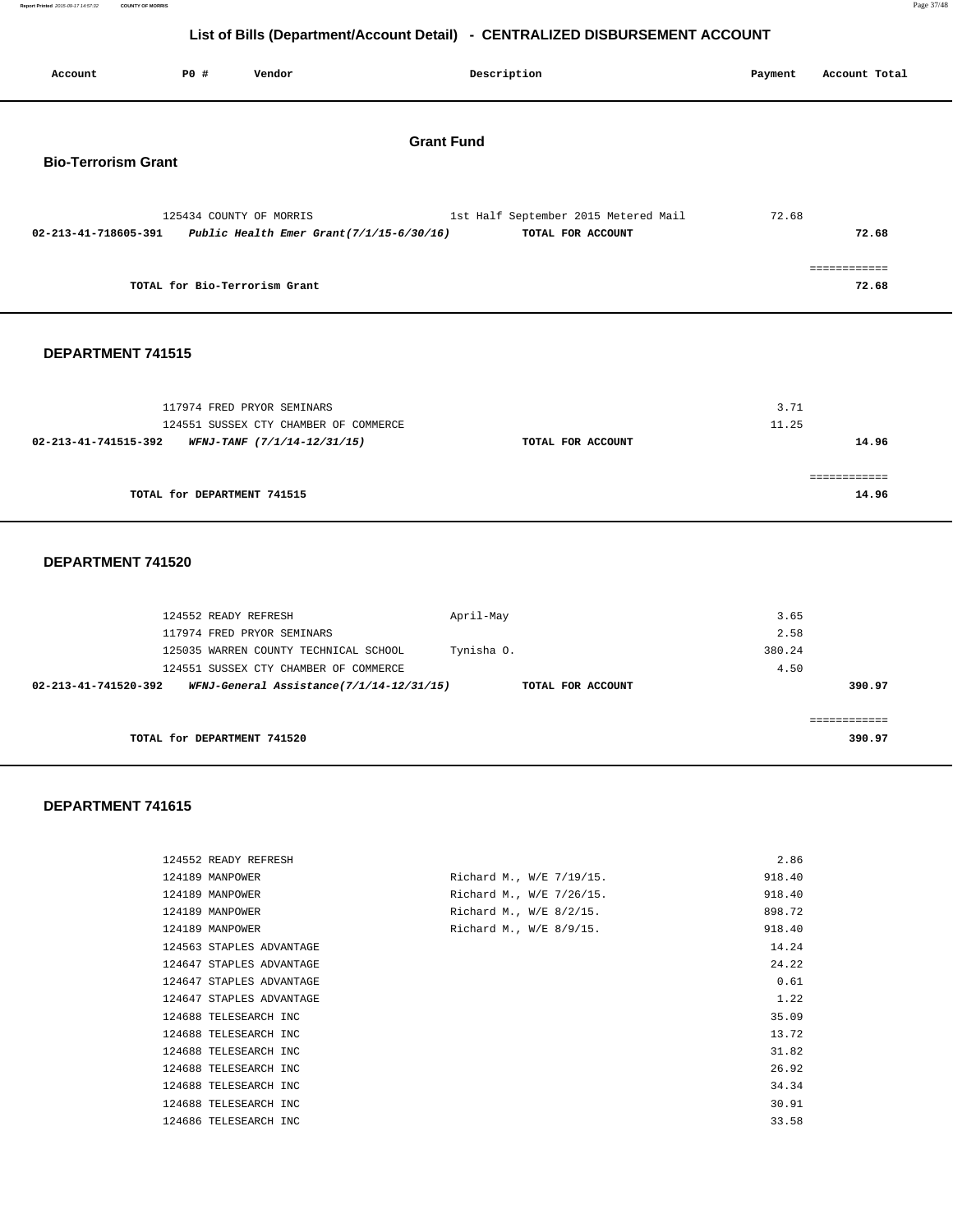**Report Printed** 2015-09-17 14:57:32 **COUNTY OF MORRIS** Page 38/48

# **List of Bills (Department/Account Detail) - CENTRALIZED DISBURSEMENT ACCOUNT**

| Account              | PO#                         | Vendor                             | Description       | Account Total<br>Payment |
|----------------------|-----------------------------|------------------------------------|-------------------|--------------------------|
| DEPARTMENT 741615    |                             |                                    |                   |                          |
|                      |                             | 124188 TRITEC OFFICE EQUIPMENT INC |                   | 4.75                     |
|                      |                             | 124561 TRITEC OFFICE EQUIPMENT INC |                   | 36.40                    |
|                      | 124560 CENTURYLINK          |                                    |                   | 13.54                    |
| 02-213-41-741615-392 |                             | WFNJ-TANF (7/1/15-12/31/16)        | TOTAL FOR ACCOUNT | 3,991.54                 |
|                      |                             |                                    |                   | ------------             |
|                      | TOTAL for DEPARTMENT 741615 |                                    |                   | 3,991.54                 |

#### **DEPARTMENT 741620**

| 124552 READY REFRESH                                                            |                          | 1.15     |              |
|---------------------------------------------------------------------------------|--------------------------|----------|--------------|
| 124563 STAPLES ADVANTAGE                                                        |                          | 5.70     |              |
| 124647 STAPLES ADVANTAGE                                                        |                          | 9.69     |              |
| 124647 STAPLES ADVANTAGE                                                        |                          | 0.25     |              |
| 124647 STAPLES ADVANTAGE                                                        |                          | 0.48     |              |
| 124688 TELESEARCH INC                                                           |                          | 14.04    |              |
| 124688 TELESEARCH INC                                                           |                          | 5.49     |              |
| 124688 TELESEARCH INC                                                           | Teresa S., W/E 7/26/15.  | 1,121.50 |              |
| 124688 TELESEARCH INC                                                           |                          | 12.73    |              |
| 124688 TELESEARCH INC                                                           |                          | 10.77    |              |
| 124688 TELESEARCH INC                                                           |                          | 13.73    |              |
| 124688 TELESEARCH INC                                                           |                          | 12.36    |              |
| 124688 TELESEARCH INC                                                           | Teresa S.; W/E 8/9/15.   | 837.20   |              |
| 124686 TELESEARCH INC                                                           |                          | 13.43    |              |
| 124686 TELESEARCH INC                                                           |                          | 13.36    |              |
| 124686 TELESEARCH INC                                                           | Teresa S.; W/E 7/19/15.  | 1,046.50 |              |
| 124686 TELESEARCH INC                                                           | Abigail P., W/E 7/19/15. | 1,016.05 |              |
| 124686 TELESEARCH INC                                                           | Abigail P., W/E 7/26/15. | 1,016.05 |              |
| 124188 TRITEC OFFICE EQUIPMENT INC                                              |                          | 1.90     |              |
| 124561 TRITEC OFFICE EQUIPMENT INC                                              |                          | 14.56    |              |
| 124560 CENTURYLINK                                                              |                          | 5.42     |              |
| 02-213-41-741620-392 WFNJ-General Assistance(7/1/15-12/31/16) TOTAL FOR ACCOUNT |                          |          | 5,172.36     |
|                                                                                 |                          |          | ============ |
| TOTAL for DEPARTMENT 741620                                                     |                          |          | 5,172.36     |

#### **DEPARTMENT 741630**

| 125102 TELESEARCH INC                               | Dominic P., W/E 7/12/15. | 1,039.15 |
|-----------------------------------------------------|--------------------------|----------|
| 02-213-41-741630-392<br>WFNJ-WLLP (7/1/15-12/31/16) | TOTAL FOR ACCOUNT        | 1,039.15 |
|                                                     |                          |          |
|                                                     |                          |          |
| TOTAL for DEPARTMENT 741630                         |                          | 1,039.15 |
|                                                     |                          |          |

#### **DEPARTMENT 742605**

124552 READY REFRESH 19.43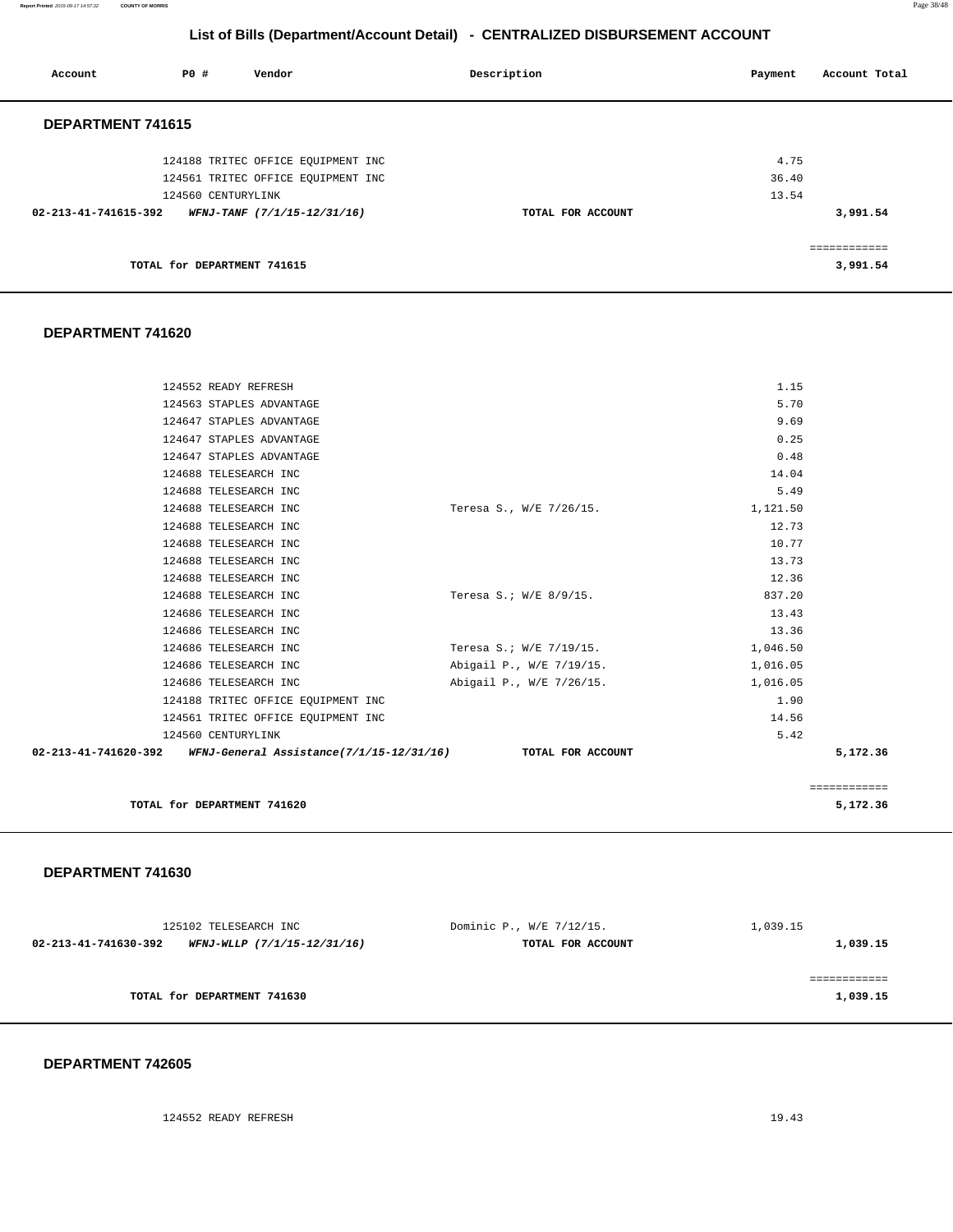| Account | P0 # | Vendor<br>. | Description<br>$\sim$ $\sim$<br>. | Payment<br>$\sim$ $\sim$ | Account Total |
|---------|------|-------------|-----------------------------------|--------------------------|---------------|
|         |      |             |                                   |                          |               |

#### **DEPARTMENT 742605**

| $02 - 213 - 41 - 742605 - 391$ WIA Adult $(7/1/14 - 6/30/16)$ | TOTAL FOR ACCOUNT                   |                 | 15,004.99 |
|---------------------------------------------------------------|-------------------------------------|-----------------|-----------|
| 125442 NATIONAL FUEL OIL INC. TUEL CHARGES, 8/15              |                                     | 25.52           |           |
| 124571 NY WIRED FOR EDUCATION                                 |                                     | 3,960.00        |           |
| 124560 CENTURYLINK                                            |                                     | 92.09           |           |
| 124551 SUSSEX CTY CHAMBER OF COMMERCE                         |                                     | 76.50           |           |
| 124995 RUTGERS CENTER FOR CONTINUING                          | Arleha D.                           | 2,076.00        |           |
| 125046 ZONE DEFENSE, INC.                                     | Gladys V. Dates-5/26/15 to 7/21/15. | 3,063.94        |           |
| 125001 WARREN COUNTY TECHNICAL SCHOOL                         | Anita O.                            | 380.24          |           |
| 124999 WARREN COUNTY TECHNICAL SCHOOL                         | Jessica W.                          | 380.24          |           |
| 124998 WARREN COUNTY TECHNICAL SCHOOL                         | Tiffany P.                          | 380.24          |           |
| 125043 WARREN COUNTY TECHNICAL SCHOOL                         | Brandi S.                           | 380.24          |           |
| 125008 WARREN COUNTY TECHNICAL SCHOOL                         | Tiffany S.                          | 380.24          |           |
| 125006 WARREN COUNTY TECHNICAL SCHOOL                         | Kristi M.                           | 380.24          |           |
| 125005 WARREN COUNTY TECHNICAL SCHOOL                         | Julian M.                           | 380.24          |           |
| 125009 WARREN COUNTY TECHNICAL SCHOOL                         | Linda H.                            | 380.24          |           |
| 124561 TRITEC OFFICE EQUIPMENT INC                            |                                     | 247.52          |           |
| 124188 TRITEC OFFICE EQUIPMENT INC                            |                                     | 32.30           |           |
| 124686 TELESEARCH INC                                         |                                     | 227.12          |           |
| 124686 TELESEARCH INC                                         |                                     | 228.37          |           |
| 124688 TELESEARCH INC                                         |                                     | 210.17          |           |
| 124688 TELESEARCH INC                                         |                                     | 233.48          |           |
| 124688 TELESEARCH INC                                         |                                     | 183.05          |           |
| 124688 TELESEARCH INC                                         |                                     | 216.38          |           |
| 124688 TELESEARCH INC<br>124688 TELESEARCH INC                |                                     | 238.60<br>93.30 |           |
| 124647 STAPLES ADVANTAGE                                      |                                     | 8.29            |           |
| 124647 STAPLES ADVANTAGE                                      |                                     | 4.18            |           |
| 124647 STAPLES ADVANTAGE                                      |                                     | 164.69          |           |
| 124563 STAPLES ADVANTAGE                                      |                                     | 96.86           |           |
| 124151 IBM CORP                                               |                                     | 439.98          |           |

**TOTAL for DEPARTMENT 742605** 15,004.99

#### **DEPARTMENT 742610**

| 125044 AVTECH INSTITUTE               | Xiuli S.                              | 800.00   |
|---------------------------------------|---------------------------------------|----------|
| 124552 READY REFRESH                  | June-July bill                        | 25.15    |
| 124796 FAIRLEIGH DICKINSON UNIVERSITY | Lanelle P.                            | 789.58   |
| 117974 FRED PRYOR SEMINARS            | Lina M. "Dealing w/Difficult People". | 54.29    |
| 124151 IBM CORP                       | IBM-Kenexa skills assessments.        | 559.98   |
| 125050 JERSEY TRACTOR-TRAILER         | Zachary D.                            | 3,200.00 |
| 125052 RUTGERS SCHOOL OF BUSINESS     | Robert D.                             | 3,200.00 |
| 124563 STAPLES ADVANTAGE              | HP CE390A                             | 125.35   |
| 124647 STAPLES ADVANTAGE              | office supplies.                      | 213.11   |
| 124647 STAPLES ADVANTAGE              | staples AY16                          | 5.41     |
| 124647 STAPLES ADVANTAGE              | ring binders                          | 10.73    |
| 124688 TELESEARCH INC                 | Linda B., W/E 7/26/15.                | 308.77   |
| 124688 TELESEARCH INC                 | Lilly H., W/E 7/26/15.                | 120.74   |
| 124688 TELESEARCH INC                 | Linda B., W/E 8/2/15.                 | 280.01   |
| 124688 TELESEARCH INC                 | Lilly H., W/E 8/2/15.                 | 236.88   |
| 124688 TELESEARCH INC                 | Linda B., W/E 8/9/15.                 | 302.15   |
| 124688 TELESEARCH INC                 | Lilly H., W/E 8/9/15.                 | 271.98   |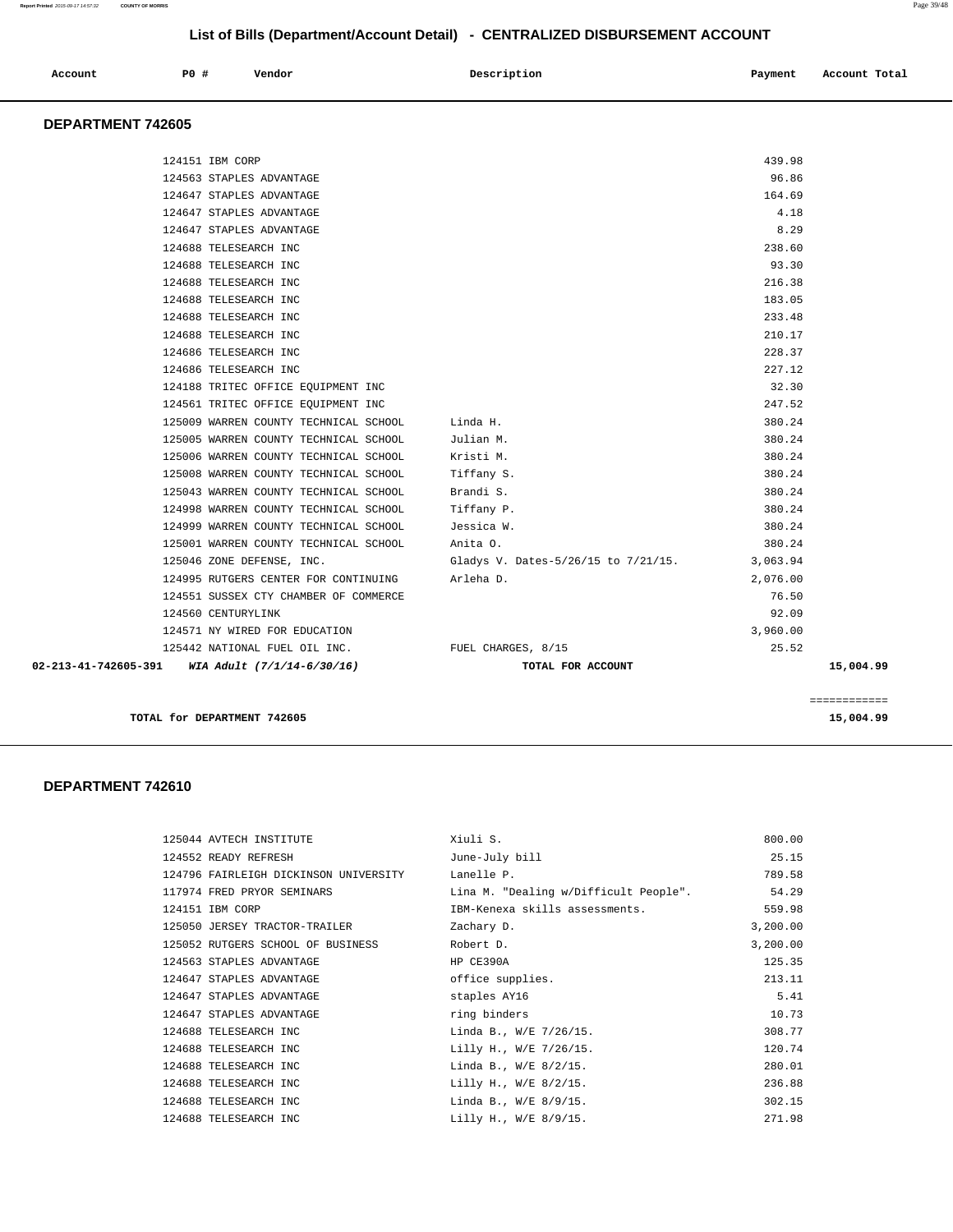| Account           | PO#                   | Vendor                                | Description                              | Payment | Account Total |
|-------------------|-----------------------|---------------------------------------|------------------------------------------|---------|---------------|
| DEPARTMENT 742610 |                       |                                       |                                          |         |               |
|                   | 124686 TELESEARCH INC |                                       | Lilly H., W/E 7/19/15.                   | 293.91  |               |
|                   |                       | 124188 TRITEC OFFICE EQUIPMENT INC    | Panasonic UP7200 service.                | 41.80   |               |
|                   |                       | 124561 TRITEC OFFICE EQUIPMENT INC    | (4) toner cartridges for Panasonic UF720 | 320.32  |               |
|                   |                       | 125007 WARREN COUNTY TECHNICAL SCHOOL | Elizabeth F.                             | 380.24  |               |
|                   |                       | 124996 WARREN COUNTY TECHNICAL SCHOOL | Eric A.                                  | 380.24  |               |
|                   |                       | 124997 WARREN COUNTY TECHNICAL SCHOOL | Elisa F.                                 | 380.24  |               |
|                   |                       | 124551 SUSSEX CTY CHAMBER OF COMMERCE | Jack Patten, WIB's annual membership fee | 99.00   |               |
|                   | 124560 CENTURYLINK    |                                       | 310372742 JUL 22, 2015 973-383-8033      | 119.17  |               |

125434 COUNTY OF MORRIS 1st Half September 2015 Metered Mail 270.16

 **02-213-41-742610-391 WIA Dislocated Worker (7/1/14-6/30/16) TOTAL FOR ACCOUNT 18,124.76**

| 124571 NY WIRED FOR EDUCATION | 90-day E-Learning license to Metrix Lear | 5,040.00 |
|-------------------------------|------------------------------------------|----------|
|                               |                                          |          |

**TOTAL for DEPARTMENT 742610** 18,124.76

============

#### **DEPARTMENT 742620**

|                                                   |                                       |                   |        | ============ |
|---------------------------------------------------|---------------------------------------|-------------------|--------|--------------|
| 02-213-41-742620-391 WIA Youth $(7/1/14-6/30/16)$ |                                       | TOTAL FOR ACCOUNT |        | 1,814.96     |
|                                                   | 124560 CENTURYLINK                    |                   | 40.63  |              |
|                                                   | 124551 SUSSEX CTY CHAMBER OF COMMERCE |                   | 33.75  |              |
|                                                   | 124994 NEWBRIDGE SERVICES INC         | Geordanne F.      | 227.25 |              |
|                                                   | 124561 TRITEC OFFICE EQUIPMENT INC    |                   | 109.20 |              |
|                                                   | 124188 TRITEC OFFICE EQUIPMENT INC    |                   | 14.25  |              |
|                                                   | 124686 TELESEARCH INC                 |                   | 100.20 |              |
|                                                   | 124686 TELESEARCH INC                 |                   | 100.75 |              |
|                                                   | 124688 TELESEARCH INC                 |                   | 92.72  |              |
|                                                   | 124688 TELESEARCH INC                 |                   | 103.01 |              |
|                                                   | 124688 TELESEARCH INC                 |                   | 80.76  |              |
|                                                   | 124688 TELESEARCH INC                 |                   | 95.46  |              |
|                                                   | 124688 TELESEARCH INC                 |                   | 41.15  |              |
|                                                   | 124688 TELESEARCH INC                 |                   | 105.25 |              |
|                                                   | 124647 STAPLES ADVANTAGE              |                   | 3.66   |              |
|                                                   | 124647 STAPLES ADVANTAGE              |                   | 1.84   |              |
|                                                   | 124647 STAPLES ADVANTAGE              |                   | 72.66  |              |
|                                                   | 124563 STAPLES ADVANTAGE              |                   | 42.73  |              |
|                                                   | 124150 NEWBRIDGE SERVICES INC         | Nick M.           | 528.00 |              |
|                                                   | 117974 FRED PRYOR SEMINARS            |                   | 13.12  |              |
|                                                   | 124552 READY REFRESH                  |                   | 8.57   |              |
|                                                   |                                       |                   |        |              |

**TOTAL for DEPARTMENT 742620 1,814.96** 

#### **DEPARTMENT 742710**

125045 FLORAL SCHOOL OF DESIGN Mary F. 1,400.00  **02-213-41-742710-391 WIOA Dislocated Worker (7/1/15-6/30/17) TOTAL FOR ACCOUNT 1,400.00** ============

**TOTAL for DEPARTMENT 742710** 1,400.00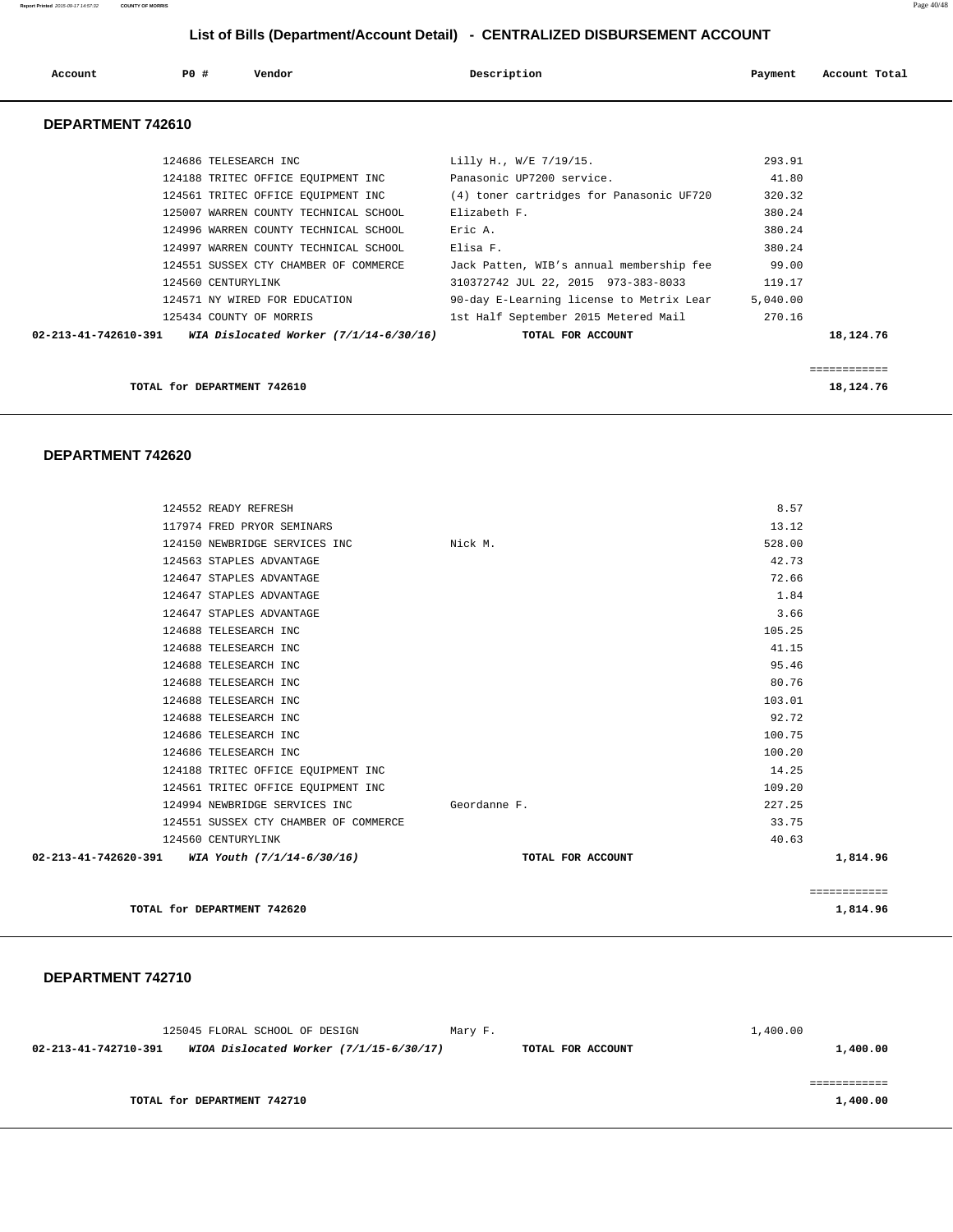| Account              | PO#                         | Vendor                                                          | Description                                                  | Payment  | Account Total            |
|----------------------|-----------------------------|-----------------------------------------------------------------|--------------------------------------------------------------|----------|--------------------------|
| 02-213-41-777505-391 |                             | 125366 PATRICIA STEWART<br>Victim Witness Adv $(9/5/14-9/4/15)$ | Cosi Meal Cards for Victim Witness Unit<br>TOTAL FOR ACCOUNT | 4,800.00 | 4,800.00                 |
|                      |                             | TOTAL for Victim Assistance Project                             |                                                              |          | ============<br>4,800.00 |
| DEPARTMENT 783510    |                             |                                                                 |                                                              |          |                          |
|                      | 125231 DOROTHY DIFABIO      |                                                                 | Mileage Reimbursement FNE Coordinator Du                     | 231.15   |                          |
|                      | 123849 BODELIN, INC.        |                                                                 | ProScope HR2 Base w/o lens (Part #PS-HR2                     | 480.00   |                          |
|                      | 123849 BODELIN, INC.        |                                                                 | 30Nx Lens for Proscope (Part#:SCA-127395                     | 318.00   |                          |
|                      | 123849 BODELIN, INC.        |                                                                 | 0x-10x Lens w/LEDS for ProScope HR (Part                     | 298.00   |                          |
|                      | 123849 BODELIN, INC.        |                                                                 | SHIPPING                                                     | 15.00    |                          |
| 02-213-41-783510-391 |                             | SART/SANE Program 10/1/14-9/30/15                               | TOTAL FOR ACCOUNT                                            |          | 1,342.15                 |
|                      |                             |                                                                 |                                                              |          | ============             |
|                      | TOTAL for DEPARTMENT 783510 |                                                                 |                                                              |          | 1,342.15                 |

### **MAPS**

| 125442 NATIONAL FUEL OIL INC.                  | FUEL CHARGES, 8/15 | 6,867.87 |
|------------------------------------------------|--------------------|----------|
| 02-213-41-786505-392<br>MAPS (1/1/15-12/31/15) | TOTAL FOR ACCOUNT  | 6,867.87 |
|                                                |                    |          |
|                                                |                    |          |
| TOTAL for MAPS                                 |                    | 6,867.87 |
|                                                |                    |          |

#### **DEPARTMENT 792511**

| 4,961.62 | Transportation from $8/3/15$ to $8/7/15$ . | 125093 AEROFUND FINANCIAL INC.        |                      |
|----------|--------------------------------------------|---------------------------------------|----------------------|
| 4,961.62 | TOTAL FOR ACCOUNT                          | JARC Grant Round 14 (1/1/14-12/31/15) | 02-213-41-792511-391 |
|          |                                            |                                       |                      |
|          |                                            |                                       |                      |
| 4,961.62 |                                            | TOTAL for DEPARTMENT 792511           |                      |
|          |                                            |                                       |                      |

### **Body Armor Relpace-Sheriff**

| TOTAL for Body Armor Relpace-Sheriff |                                        |                                          | 1,911.60 |
|--------------------------------------|----------------------------------------|------------------------------------------|----------|
|                                      |                                        |                                          |          |
| 02-213-41-801410-392                 | Body Armor-Sheriff (10/17/14-10/16/19) | TOTAL FOR ACCOUNT                        | 1,911.60 |
| 122184 ATLANTIC TACTICAL OF NJ, INC. |                                        | Item#19X-NV-0 Second Chance Extra Apex2  | 141.60   |
| 122184 ATLANTIC TACTICAL OF NJ, INC. |                                        | Item#GG4-NV-AP2 SecondChance Summit SM02 | 885.00   |
| 122184 ATLANTIC TACTICAL OF NJ, INC. |                                        | Item#PP8-NV-AP2 SecondChance Summit SM02 | 885.00   |
|                                      |                                        |                                          |          |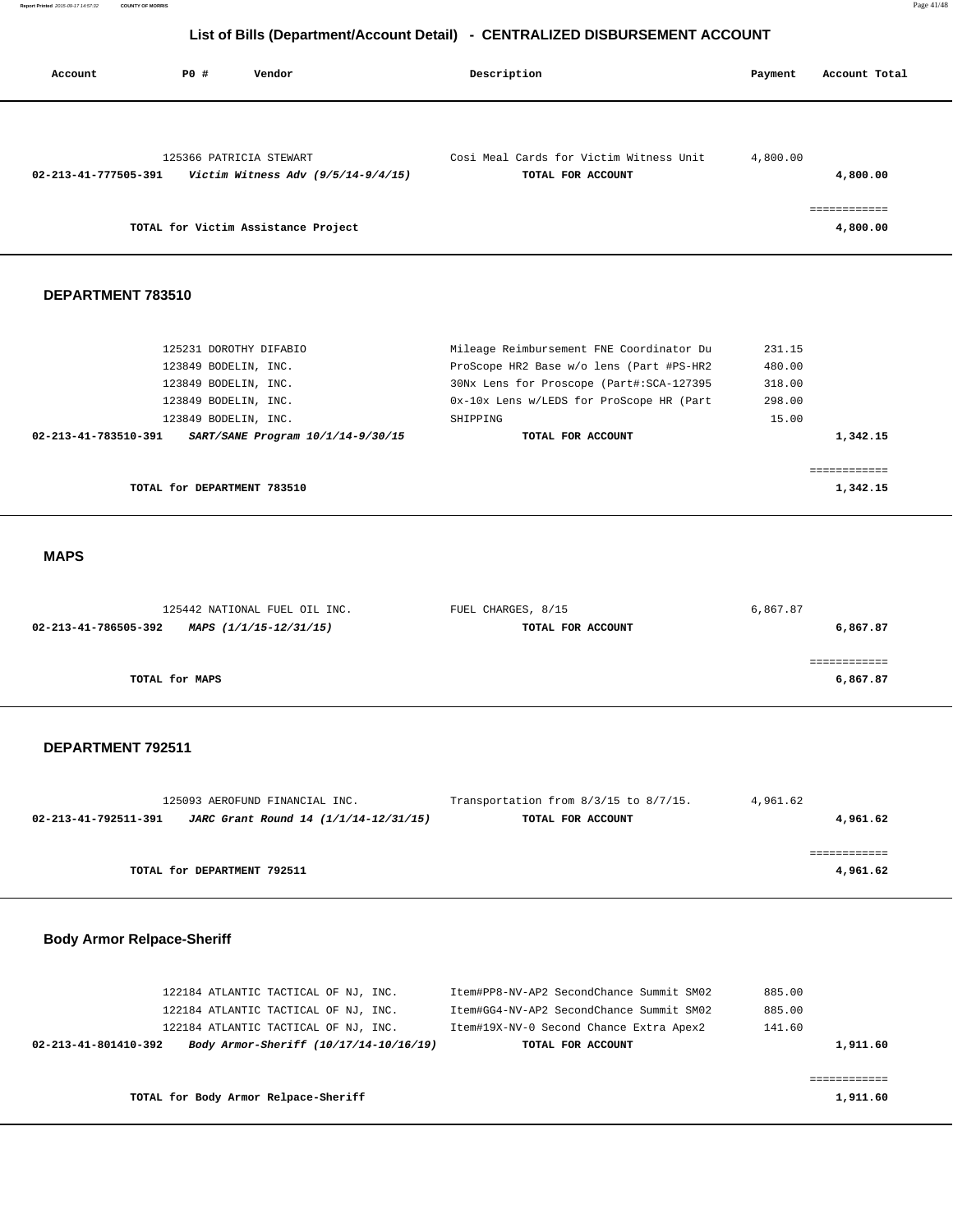| Account                        | P0 #                        | Vendor                         | Description                                                   | Payment | Account Total         |
|--------------------------------|-----------------------------|--------------------------------|---------------------------------------------------------------|---------|-----------------------|
| $02 - 213 - 41 - 806401 - 395$ | Sheriff Donations           | 124245 MORRIS ANIMAL INN, INC. | (8) Planet Dog Med Orbee Ball, Inv dtd 6<br>TOTAL FOR ACCOUNT | 57.55   | 57.55                 |
|                                | TOTAL for DEPARTMENT 806401 |                                |                                                               |         | ============<br>57.55 |
|                                |                             |                                |                                                               |         |                       |

# **FY08 SCAAP**

| REPALCEMENT OF GREASE TRAPS IN FACILITY | 74,100.00 |
|-----------------------------------------|-----------|
| TOTAL FOR ACCOUNT                       | 74,100.00 |
|                                         |           |
|                                         |           |
|                                         | 74,100.00 |
|                                         |           |
|                                         |           |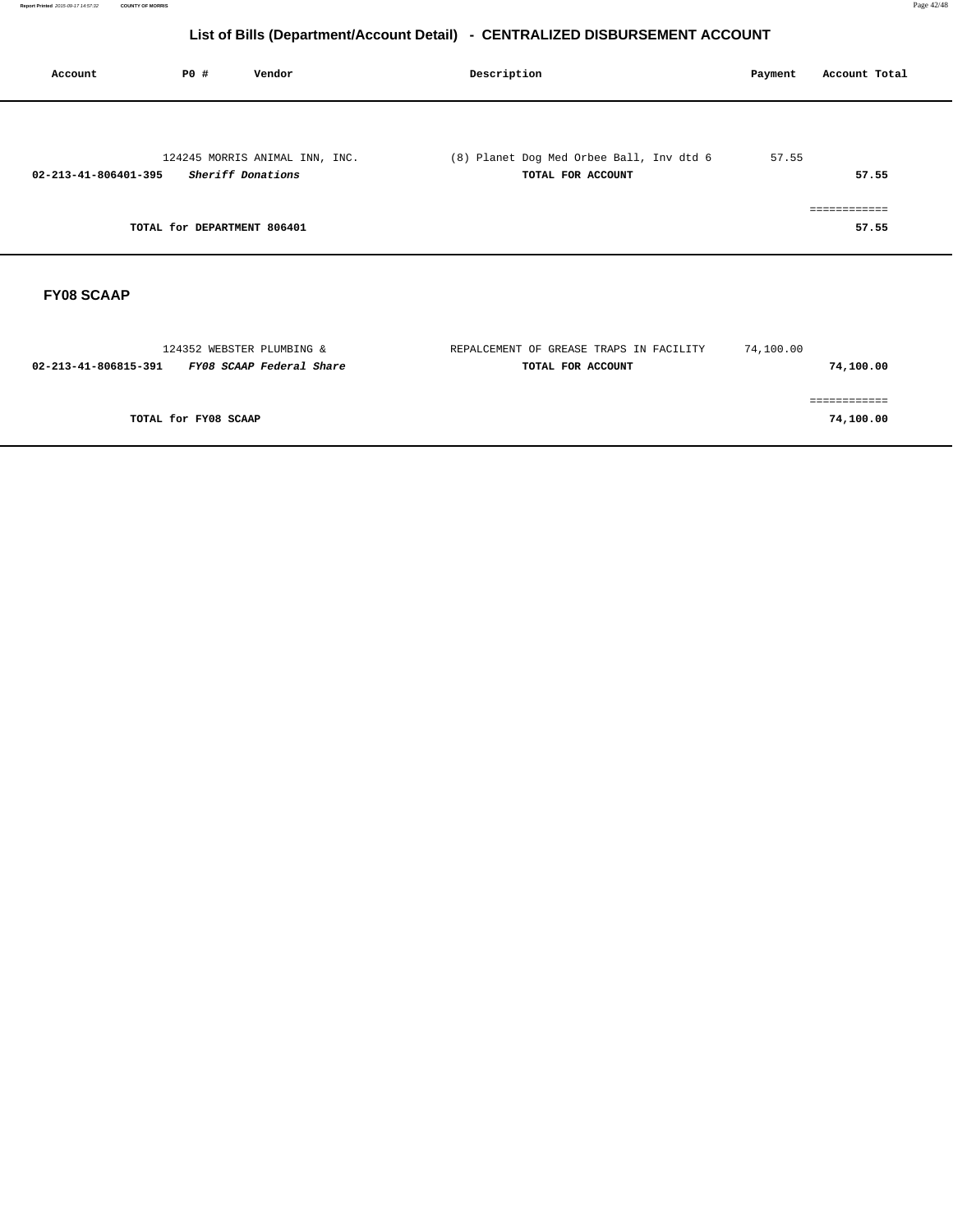| Report Printed 2015-09-17 14:57:32 | <b>COUNTY OF MORRIS</b> | Page 43/48 |  |
|------------------------------------|-------------------------|------------|--|
|                                    |                         |            |  |

| Account                                                        | <b>PO #</b> | Vendor                                                         |  | Description                                                   |  | Payment | Account Total          |  |
|----------------------------------------------------------------|-------------|----------------------------------------------------------------|--|---------------------------------------------------------------|--|---------|------------------------|--|
| <b>County Capital</b><br><b>Cty Road Drainage Improvements</b> |             |                                                                |  |                                                               |  |         |                        |  |
| 04-216-55-953178-909                                           |             | 125048 D.R. JOHNSON & ASSOCIATES, LLC<br>Miscellaneous - Other |  | General Engineering Services for the per<br>TOTAL FOR ACCOUNT |  | 187.11  | 187.11                 |  |
|                                                                |             | TOTAL for Cty Road Drainage Improvements                       |  |                                                               |  |         | ------------<br>187.11 |  |

#### **DEPARTMENT 953217**

|                      | 124769 BATTERIES PLUS                    | WO75863/ RE: 911 MEMORIAL/ 08-12-15      | 67.80    |
|----------------------|------------------------------------------|------------------------------------------|----------|
|                      | 124769 BATTERIES PLUS                    | WO75863/ RE: 911 MEMORIAL/ 08-20-15      | 417.20   |
|                      | 124717 COOPER ELECTRIC SUPPLY CO.        | WO75459/ RE: PSTA - FIRE TOWER/ 08-06-15 | 1,357.43 |
|                      | 124717 COOPER ELECTRIC SUPPLY CO.        | WO75392/ RE: VOTING MACHINE/ 08-11/15    | 2,082.75 |
|                      | 124422 COOPER ELECTRIC SUPPLY CO.        | WO75732/ RE: HEALTH MGMT/ 07-30-15       | 207.94   |
|                      | 124422 COOPER ELECTRIC SUPPLY CO.        | WO75732/ RE: HEALTH MGMT/ 07-31-15       | 598.67   |
| 04-216-55-953217-951 | Replace Lights/CeilingTiles-BldgsGrounds | TOTAL FOR ACCOUNT                        | 4,731.79 |
|                      |                                          |                                          |          |
|                      |                                          |                                          |          |
|                      | TOTAL for DEPARTMENT 953217              |                                          | 4,731.79 |
|                      |                                          |                                          |          |

 **DEPARTMENT 953291** 

|                      | 125053 D.R. JOHNSON & ASSOCIATES, LLC    |  | General Engineering Services for the per | 2,071.61 |          |
|----------------------|------------------------------------------|--|------------------------------------------|----------|----------|
| 04-216-55-953291-909 | Var Roadway Drainage Proj - Public Works |  | TOTAL FOR ACCOUNT                        |          | 2,071.61 |
|                      |                                          |  |                                          |          |          |
|                      |                                          |  |                                          |          |          |
|                      | TOTAL for DEPARTMENT 953291              |  |                                          |          | 2,071.61 |

#### **DEPARTMENT 953314**

|                      | 125260 LS ENGINEERING ASSOCIATES CORP.   | RE: MORRIS COUNTY JBWS OFFICE FIT OUT, L | 2,500.00     |
|----------------------|------------------------------------------|------------------------------------------|--------------|
|                      | 125261 LS ENGINEERING ASSOCIATES CORP.   | RE: MORRIS COUNTY RUTH DAVIS SIDING LSEA | 2,000.00     |
| 04-216-55-953314-909 | Repair/Rplcment/Upgrd VarEquip-BldgGrnds | TOTAL FOR ACCOUNT                        | 4,500.00     |
|                      |                                          |                                          |              |
|                      | 125221 PANCIELLO CONSTRUCTION LLC        | RE: A&R - P2 - CONCRETE REPAIR           | 4,480.00     |
|                      | 124675 BINSKY SERVICE LLC                | RE: PSTA - 25 TON CHILLER UNIT/ 07-14-15 | 13,316.60    |
|                      | 124675 BINSKY SERVICE LLC                | RE: PSTA - 25 TON CHILLER UNIT/ 07-30-15 | 911.90       |
| 04-216-55-953314-951 | Repair/Rplcment/Upgrd VarEquip-BldgGrnds | TOTAL FOR ACCOUNT                        | 18,708.50    |
|                      |                                          |                                          |              |
|                      |                                          |                                          | ============ |
|                      | TOTAL for DEPARTMENT 953314              |                                          | 23,208.50    |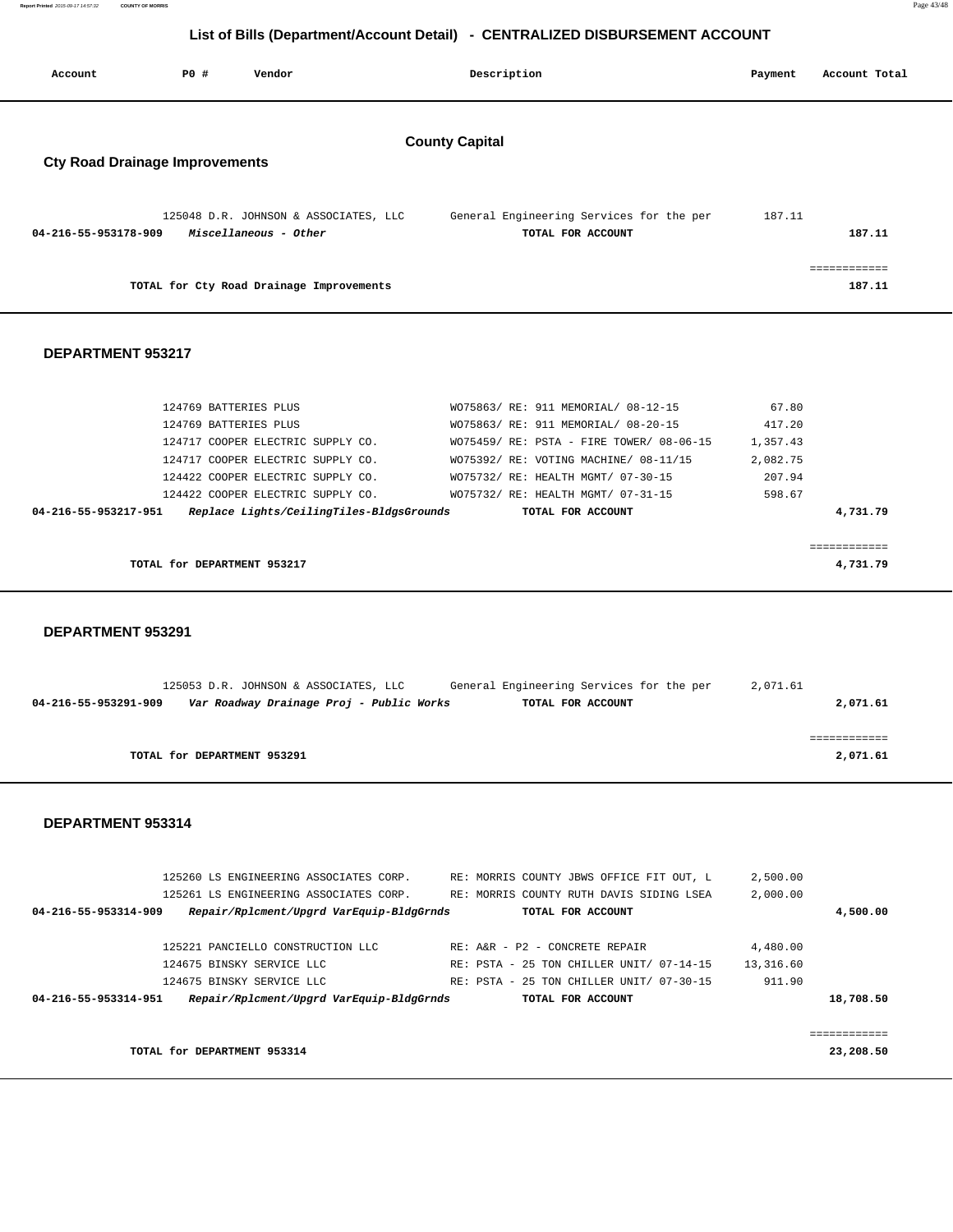| Account              | P0 #                        | Vendor                                                                         | Description                                            | Account Total<br>Payment  |
|----------------------|-----------------------------|--------------------------------------------------------------------------------|--------------------------------------------------------|---------------------------|
|                      |                             |                                                                                |                                                        |                           |
| 04-216-55-953354-955 |                             | 118987 PTS DATA CENTER SOLUTIONS INC<br>VOIP System-Electric & Emergency Power | QUOTE # PTSQ16994/ DATED 04-30-15<br>TOTAL FOR ACCOUNT | 59,912.40<br>59,912.40    |
|                      | TOTAL for DEPARTMENT 953354 |                                                                                |                                                        | ============<br>59,912.40 |

#### **DEPARTMENT 953356**

| 124680 R.S. KNAPP CO. INC.                                  | Plans and Specifications for the Demolit | 271.38   |  |
|-------------------------------------------------------------|------------------------------------------|----------|--|
| 124680 R.S. KNAPP CO. INC.                                  |                                          | 1,197.35 |  |
| Various Road-Designs & Construction<br>04-216-55-953356-940 | TOTAL FOR ACCOUNT                        | 1,468.73 |  |
|                                                             |                                          |          |  |
|                                                             |                                          |          |  |
| TOTAL for DEPARTMENT 953356                                 |                                          | 1,468.73 |  |
|                                                             |                                          |          |  |

#### **DEPARTMENT 953362**

| 124490 PRECISION LOCKER COMPANY |                                         | RE: SHERIFF - PISTOL LOCKER/ 08-13-15 | 1,230.32 |
|---------------------------------|-----------------------------------------|---------------------------------------|----------|
| 04-216-55-953362-951            | Security Improvement AR Bldg/Courthouse | TOTAL FOR ACCOUNT                     | 1,230.32 |
|                                 |                                         |                                       |          |
|                                 |                                         |                                       |          |
| TOTAL for DEPARTMENT 953362     |                                         |                                       | 1,230.32 |
|                                 |                                         |                                       |          |

#### **DEPARTMENT 953382**

|                      | 124665 BOROUGH OF MORRIS PLAINS         |  | Traffic Signal UpgradesRoute 202 & Malap | 23,460.59 |           |
|----------------------|-----------------------------------------|--|------------------------------------------|-----------|-----------|
| 04-216-55-953382-940 | Road Resurfacing, MV arking lot, Railrd |  | TOTAL FOR ACCOUNT                        |           | 23,460.59 |
|                      |                                         |  |                                          |           |           |
|                      |                                         |  |                                          |           |           |
|                      | TOTAL for DEPARTMENT 953382             |  |                                          |           | 23,460.59 |

#### **Acq/Instal SecurEquip var facl**

| 120697 EXTEL COMMUNICATIONS                   | Install wairing 34 locations w/CAT 6 Cab | 14,000.00 |
|-----------------------------------------------|------------------------------------------|-----------|
| Machinery & Equipment<br>04-216-55-954154-956 | TOTAL FOR ACCOUNT                        | 14,000.00 |
|                                               |                                          |           |
|                                               |                                          |           |
| TOTAL for Acq/Instal SecurEquip var facl      |                                          | 14,000.00 |
|                                               |                                          |           |

#### **DEPARTMENT 954359**

 **04-216-55-954359-956 Replace & Upgrade Security Cameras TOTAL FOR ACCOUNT 4,950.00**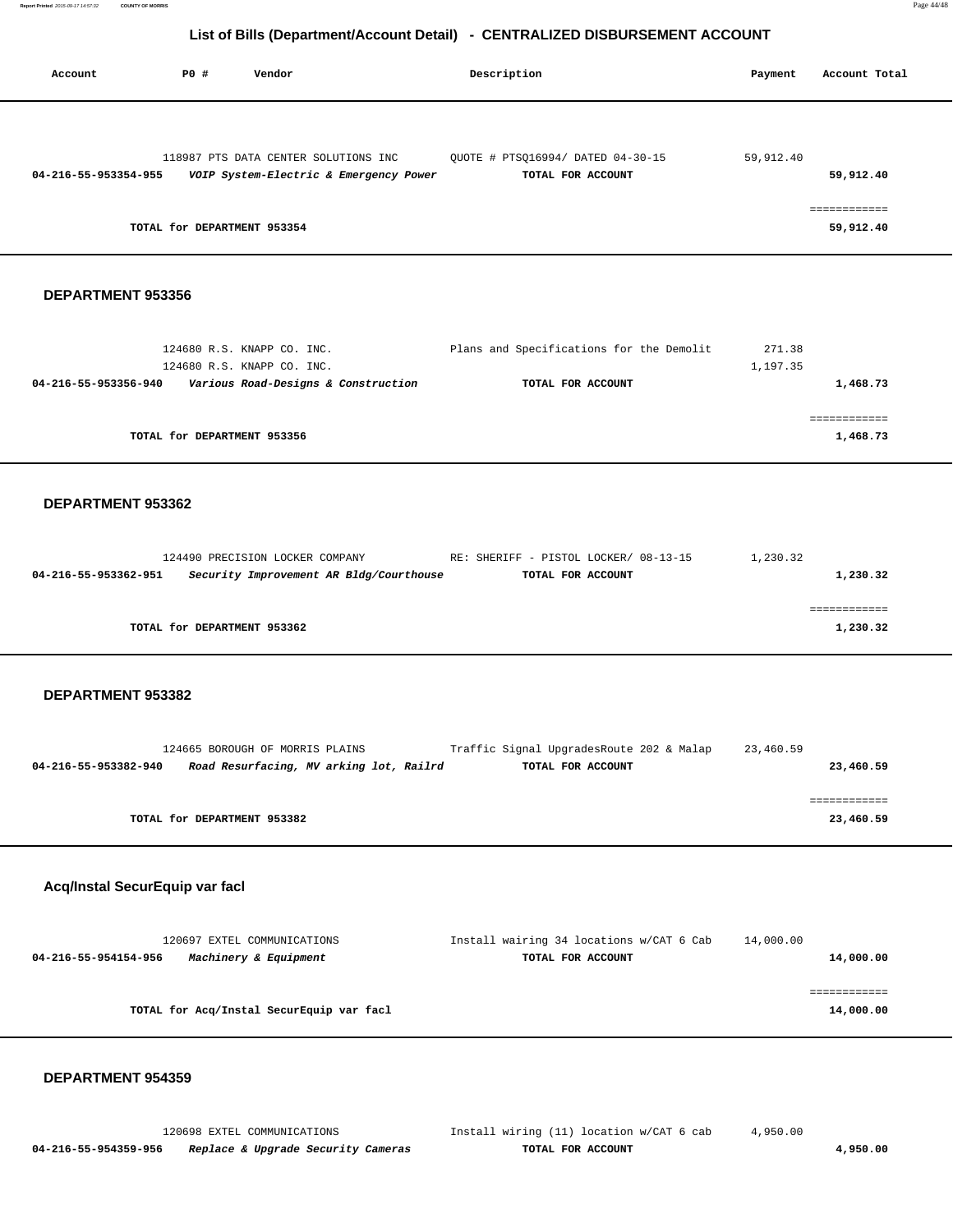| Account                  | P0#                         | Vendor | Description | Payment | Account Total |
|--------------------------|-----------------------------|--------|-------------|---------|---------------|
| <b>DEPARTMENT 954359</b> |                             |        |             |         |               |
|                          |                             |        |             |         | ============  |
|                          | TOTAL for DEPARTMENT 954359 |        |             |         | 4,950.00      |

#### **DEPARTMENT 962398**

| 121315 HEWLETT-PACKARD COMPANY                          | HP Color LaserJet EnterpriseM750dn       | 2,564.05 |           |
|---------------------------------------------------------|------------------------------------------|----------|-----------|
| 121315 HEWLETT-PACKARD COMPANY                          | HP 650A Magenta Original LaserJetToner C | 395.75   |           |
| 121315 HEWLETT-PACKARD COMPANY                          | HP 650A Yellow Original LaserJetToner Ca | 395.75   |           |
| 121315 HEWLETT-PACKARD COMPANY                          | HP 650A Black Original LaserJetToner Car | 242.49   |           |
| 121315 HEWLETT-PACKARD COMPANY                          | HP 650A Cyan Original LaserJetToner Cart | 395.75   |           |
| 121315 HEWLETT-PACKARD COMPANY                          | HP Color LaserJet 3x500-sheetPaper Feede | 1,161.00 |           |
| 121315 HEWLETT-PACKARD COMPANY                          | HP LaserJet EnterpriseM806dn Printer     | 6,514.76 |           |
| 121315 HEWLETT-PACKARD COMPANY                          | HP 25X High Yield Black OriginalLaserJet | 562.58   |           |
| 121315 HEWLETT-PACKARD COMPANY                          | HP LaserJet 3500-sheet HighcapacityInput | 2,964.80 |           |
| 123809 HEWLETT-PACKARD COMPANY                          | HP Color LaserJet Enterprise M553dnB5L25 | 599.00   |           |
| ITD-Computer & Newtork Upgrades<br>04-216-55-962398-955 | TOTAL FOR ACCOUNT                        |          | 15,795.93 |
|                                                         |                                          |          |           |
|                                                         |                                          |          |           |

**TOTAL for DEPARTMENT 962398** 15,795.93

#### **DEPARTMENT 963372**

| 124209 COMMUNICATIONS SERVICE |                                          | / Installation per attached qu<br>Equipment | 3,102.52 |
|-------------------------------|------------------------------------------|---------------------------------------------|----------|
| 04-216-55-963372-956          | Purchase Equipment for Health Management | TOTAL FOR ACCOUNT                           | 3,102.52 |
|                               |                                          |                                             |          |
|                               |                                          |                                             |          |
| TOTAL for DEPARTMENT 963372   |                                          |                                             | 3,102.52 |
|                               |                                          |                                             |          |

#### **DEPARTMENT 964333**

| 115295 OFS/FOF SALES CORP                                     | BFI Quote #0000228329- for Prosecutor's | 17,611.08 |
|---------------------------------------------------------------|-----------------------------------------|-----------|
| Replace Office Furniture - Prosecutor<br>04-216-55-964333-953 | TOTAL FOR ACCOUNT                       | 17,611.08 |
|                                                               |                                         |           |
|                                                               |                                         |           |
| TOTAL for DEPARTMENT 964333                                   |                                         | 17,611.08 |

#### **DEPARTMENT 964334**

| 04-216-55-964334-955 | Acq Elect Scanner & Computer Sys - BOE |  | TOTAL FOR ACCOUNT                        |            | 139,500.00 |
|----------------------|----------------------------------------|--|------------------------------------------|------------|------------|
|                      | 115169 DOMINION VOTING SYSTEMS INC     |  | AS PER QUOTE: Programming for Primary &  | 7,500.00   |            |
|                      | 115169 DOMINION VOTING SYSTEMS INC     |  | AS PER QUOTE: Election Support Services  | 9,000.00   |            |
|                      | 115169 DOMINION VOTING SYSTEMS INC     |  | AS PER QUOTE: Equipment Installation and | 3,000.00   |            |
|                      | 115169 DOMINION VOTING SYSTEMS INC     |  | AS PER QUOTE: Absentee Ballot/Central Sc | 120,000.00 |            |
|                      |                                        |  |                                          |            |            |

**TOTAL for DEPARTMENT 964334 139,500.00 139,500.00 139,500.00** 

============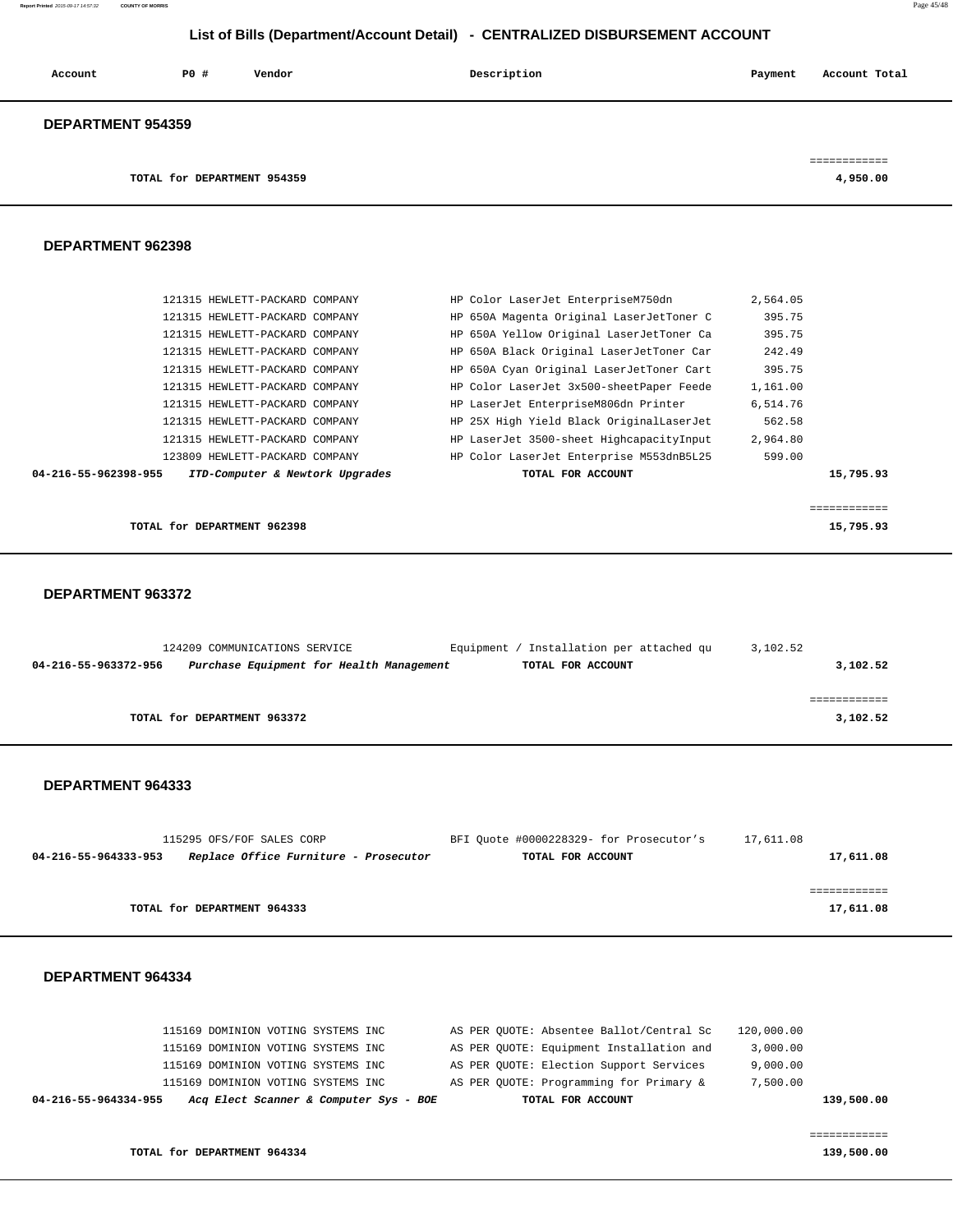**Report Printed** 2015-09-17 14:57:32 **COUNTY OF MORRIS** Page 46/48

# **List of Bills (Department/Account Detail) - CENTRALIZED DISBURSEMENT ACCOUNT**

| Account                  | PO#                         | Vendor                                                                 | Description                                      | Account Total<br>Payment  |
|--------------------------|-----------------------------|------------------------------------------------------------------------|--------------------------------------------------|---------------------------|
| DEPARTMENT 964364        |                             |                                                                        |                                                  |                           |
| 04-216-55-964364-953     |                             | 115295 OFS/FOF SALES CORP<br>Purchase Office Furniture Prosecutor's    | TOTAL FOR ACCOUNT                                | 207.12<br>207.12          |
|                          | TOTAL for DEPARTMENT 964364 |                                                                        |                                                  | ============<br>207.12    |
| <b>DEPARTMENT 964375</b> |                             |                                                                        |                                                  |                           |
| 04-216-55-964375-956     |                             | 123003 EXTEL COMMUNICATIONS<br>Surveillance Cameras for County Library | Installation of CCTV wiring<br>TOTAL FOR ACCOUNT | 11,930.00<br>11,930.00    |
|                          | TOTAL for DEPARTMENT 964375 |                                                                        |                                                  | ============<br>11,930.00 |
| <b>DEPARTMENT 964377</b> |                             |                                                                        |                                                  |                           |

|            | 34,428.00 | Microfilm Base Cabinets: 25"Wx28-5/8"Dx6 |                                          | 118993 STORAGE SYSTEMS USA  |                      |
|------------|-----------|------------------------------------------|------------------------------------------|-----------------------------|----------------------|
|            | 68,596.80 | (6) Flat Files: 53-1/4"W X 40-1/2"DX17-1 |                                          | 118993 STORAGE SYSTEMS USA  |                      |
| 103,024.80 |           | TOTAL FOR ACCOUNT                        | Heritage Comm Equipment for New Location |                             | 04-216-55-964377-956 |
|            |           |                                          |                                          |                             |                      |
|            |           |                                          |                                          |                             |                      |
| 103,024.80 |           |                                          |                                          | TOTAL for DEPARTMENT 964377 |                      |
|            |           |                                          |                                          |                             |                      |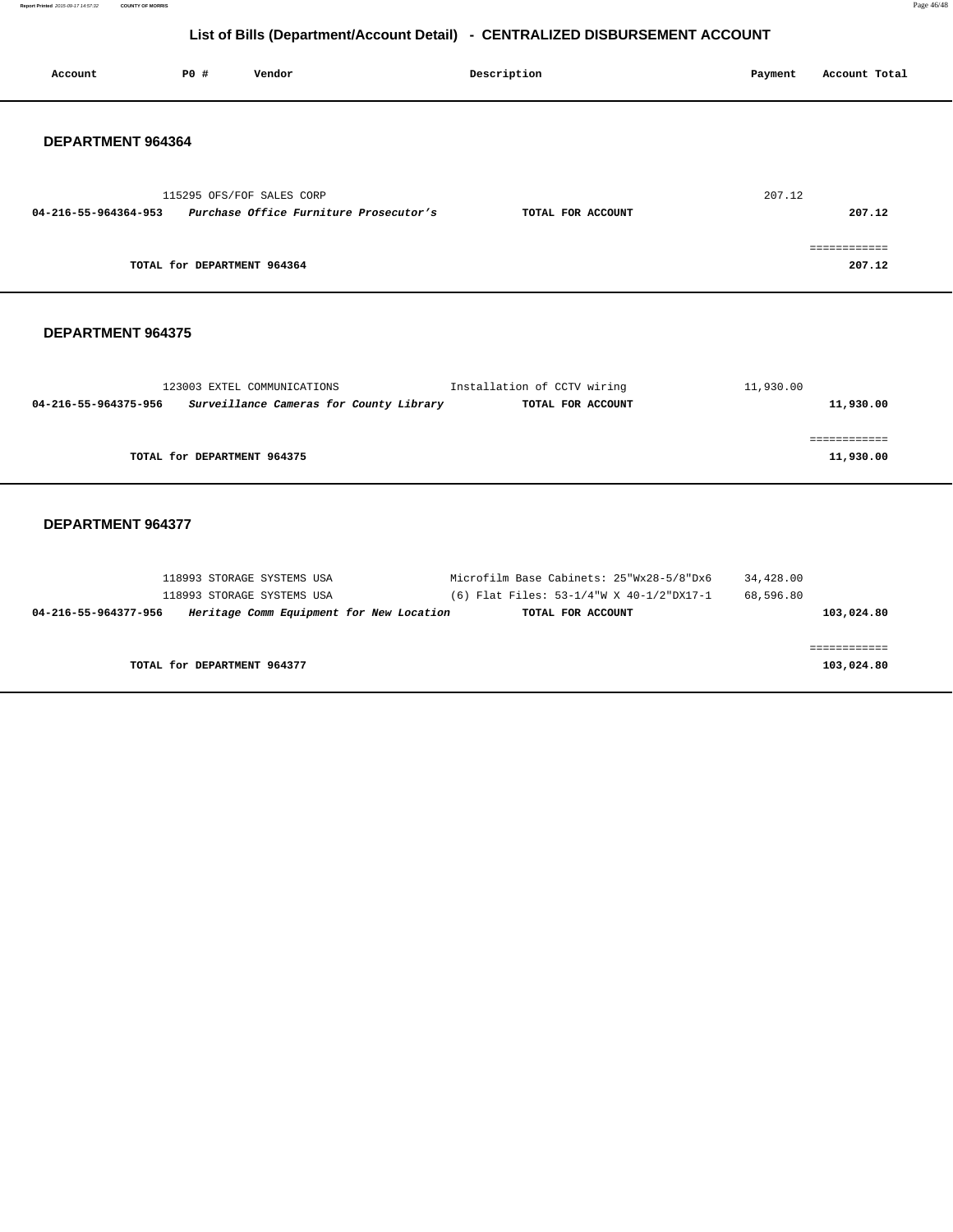| Report Printed 2015-09-17 14:57:32 | <b>COUNTY OF MORRIS</b> | Page 47/48 |
|------------------------------------|-------------------------|------------|
|                                    |                         |            |

| Account                       | PO#               | Vendor                                                           | Description                                                                          | Payment              | Account Total |
|-------------------------------|-------------------|------------------------------------------------------------------|--------------------------------------------------------------------------------------|----------------------|---------------|
|                               |                   |                                                                  |                                                                                      |                      |               |
|                               |                   |                                                                  | <b>Dedicated Trust</b>                                                               |                      |               |
| <b>Motor Vehicle Fines</b>    |                   |                                                                  |                                                                                      |                      |               |
|                               |                   |                                                                  |                                                                                      |                      |               |
|                               |                   | 124479 MOUNT OLIVE TOWNSHIP<br>123994 WASHINGTON TWP POLICE DEPT | 8/7-8/12/2015 2 officers (1 each day) Tr<br>Traffic Control 7/13, 7/15, 7/16/2015 Of | 1,051.20<br>1,908.00 |               |
| 13-290-56-575701-888          |                   | Motor Vehicle Fines                                              | TOTAL FOR ACCOUNT                                                                    |                      | 2,959.20      |
|                               |                   |                                                                  |                                                                                      |                      | ============  |
|                               |                   | TOTAL for Motor Vehicle Fines                                    |                                                                                      |                      | 2,959.20      |
|                               |                   |                                                                  |                                                                                      |                      |               |
| <b>Weights &amp; Measures</b> |                   |                                                                  |                                                                                      |                      |               |
|                               |                   |                                                                  |                                                                                      |                      |               |
|                               | 118708 BEYER FORD |                                                                  | 2016 Ford Explorer per attached quote da                                             | 26,388.00            |               |
|                               |                   | 118709 BEYER CHRYSLER JEEP                                       | 2015 Dodge Durango SS AWD per attached q                                             | 31,599.50            |               |
| 13-290-56-575801-888          |                   | Weights & Measures                                               | TOTAL FOR ACCOUNT                                                                    |                      | 57,987.50     |
|                               |                   |                                                                  |                                                                                      |                      | ============  |
|                               |                   | TOTAL for Weights & Measures                                     |                                                                                      |                      | 57,987.50     |
|                               |                   |                                                                  |                                                                                      |                      |               |

### **Construction Board of Appeals**

|                      | 124829 TREASURER STATE OF NEW JERSEY    | Subscription service for Timothy Braden, | 30.00 |       |
|----------------------|-----------------------------------------|------------------------------------------|-------|-------|
| 13-290-56-576801-888 | Construction Board of Appeals           | TOTAL FOR ACCOUNT                        |       | 30.00 |
|                      |                                         |                                          |       |       |
|                      |                                         |                                          |       |       |
|                      | TOTAL for Construction Board of Appeals |                                          |       | 30.00 |
|                      |                                         |                                          |       |       |

#### **DEPARTMENT 578201**

| 124499 BOROUGH OF WHARTON                  | snow removal for trucks 347, 352, 354 | 28,242.86 |
|--------------------------------------------|---------------------------------------|-----------|
| 13-290-56-578201-888<br>Snow Removal Trust | TOTAL FOR ACCOUNT                     | 28,242.86 |
|                                            |                                       |           |
|                                            |                                       |           |
| TOTAL for DEPARTMENT 578201                |                                       | 28,242.86 |

### **Environ Quality & Enforcement**

| 125090 VERIZON WIRELESS                               | L&PS - ENVIRONMENTAL SERVICES | 306.44 |
|-------------------------------------------------------|-------------------------------|--------|
| Environ Quality & Enforcement<br>13-290-56-578901-888 | TOTAL FOR ACCOUNT             | 306.44 |
|                                                       |                               |        |
|                                                       |                               |        |
| TOTAL for Environ Quality & Enforcement               |                               | 306.44 |